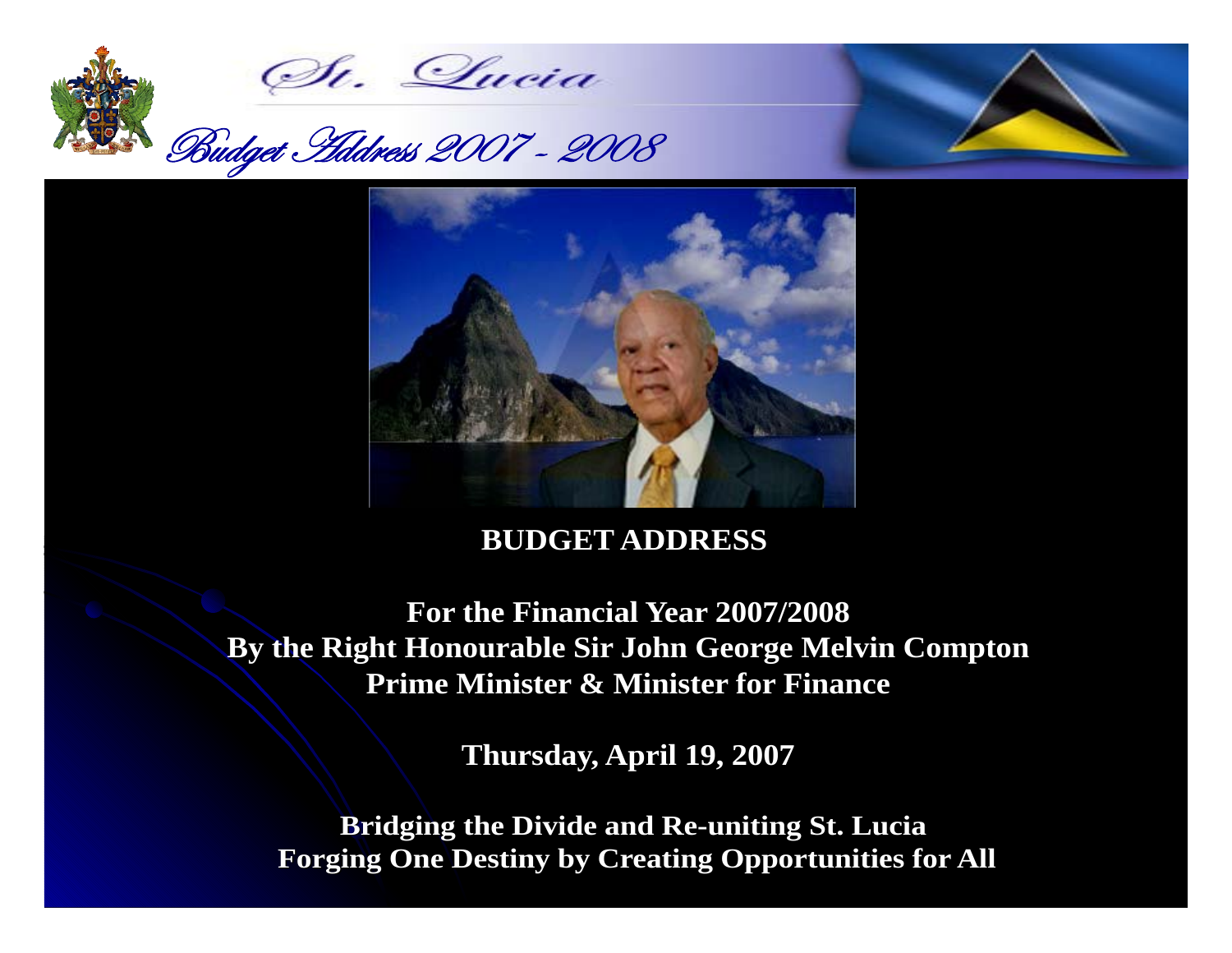## **INTRODUCTION**

Madam Speaker,

It is twelve years since I last had the privilege of addressing this Honourable House to present the annual Estimates of Expenditure.

It has often been said that a week is a long time in politics. If that is true then twelve years is an eternity.

Honourable Members will therefore forgive me if I take a few moments to walk down memory lane to recall just two quotations from presentations made to this Honourable House during budget addresses over that period.

The first quotation is the following:

" the people of St. Lucia spoke decisively….. they removed from the seat of power and authority a government that had become arrogant, abusive, self serving and contemptuous."

The member who spoke these words on November 4, 1997 is now the Leader of the Opposition who may have been prophesying the events of December 11, 2006.

The people of St. Lucia may well have recalled these words when they went to the polls on December 11, 2006 and decisively removed his Administration that had broken faith with the people and so recklessly and contemptuously squandered their trust.

The second quotation is as follows:

"…let me from the beginning state emphatically the things that will not be done.

- 1. the Public Sector Investment Programme (PSIP) will not be cut.
- 2. the expenditure on the maintenance of government capital stock such as roads and public buildings will not be reduced.
- 3. the expenditure on the education of our children will not be cut as this is our investment in our future.
- 4. there will be no reduction of expenditure in the health and welfare of our people; and finally
- 5. ….there will be no increases in taxes.

Madam Speaker, Honourable Members, ….. I spoke these words on June 14, 1995.

We have come full circle ..... because that quote reflects the essence of the Budget that I present this afternoon.

Madam Speaker, since assuming office four months ago, my Administration has faced a major challenge.

Our time has been spent in trying to come to grips with the maze that has been created in the name of Government; in making sense of a seemingly endless stream of poorly developed initiatives; in confronting layer upon layer of a bureaucracy that refuses to acknowledge responsibility for its actions, and in trying to work through the obstacle of a Public Service in which many persons holding senior positions obtained their appointments not by virtue of ability or merit, but because of the colour of their politics. It was difficult to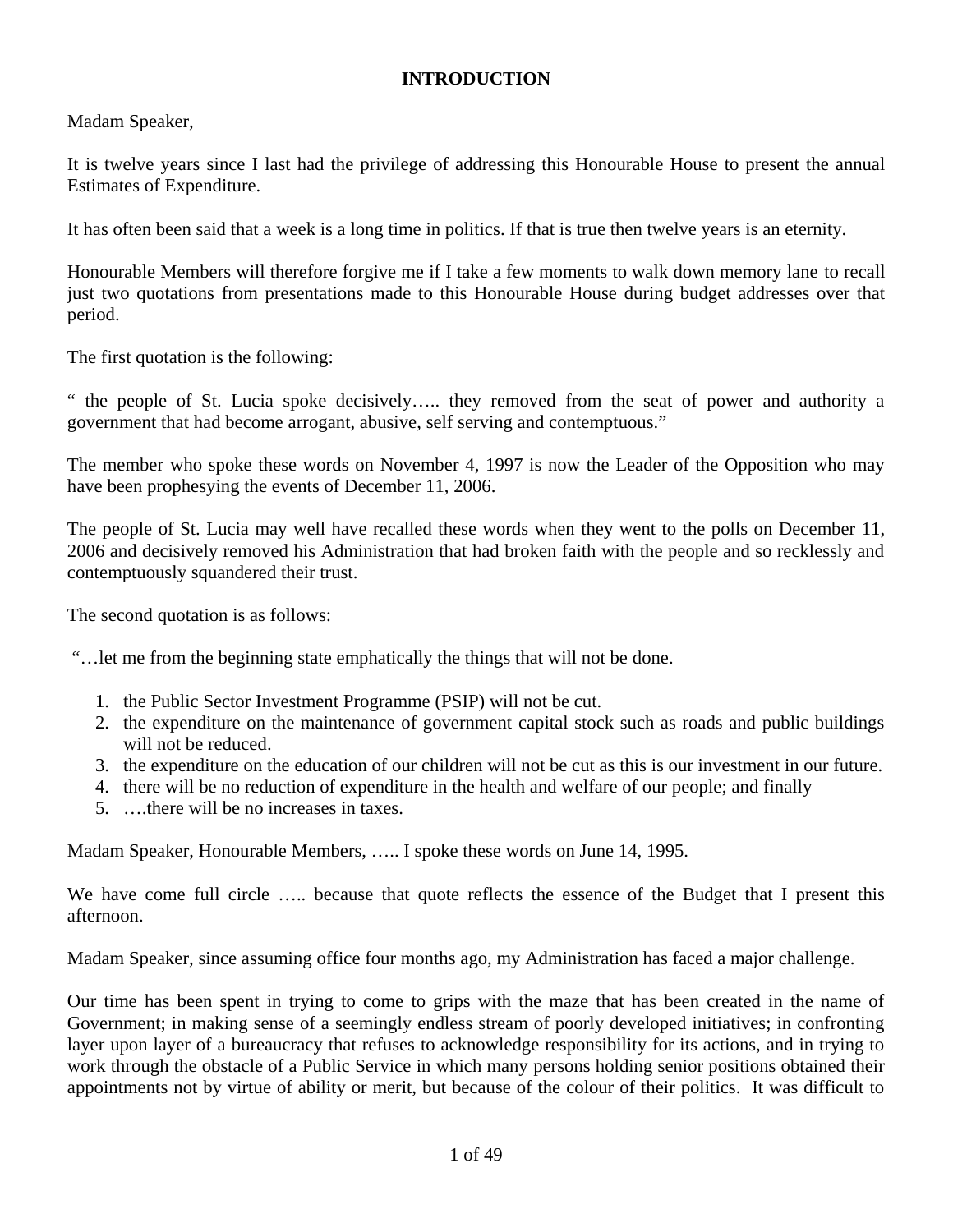discover where Party ended and Government began. The Government was completely absorbed into the Party machinery.

This Budget therefore, represents the first step in a process of transition that will find full expression over the next few years as my Administration resolutely sets about the task of restoring sound and prudent financial principles to the management of the finances of the country.

Madam Speaker, notwithstanding the short period of time that has been available to us and notwithstanding the obstacles to which I have alluded, this Budget clearly represents a turning of the tide and reflects the approach to financial management that will characterize the policies of this Administration.

Madam Speaker, I invite Honourable Members to approve expenditure totalling \$1,249,250,800 that comprises the following elements:-

- 1. Recurrent Expenditure \$ 696,500,000
- 2. Capital Expenditure \$ 552,750,800

The recurrent expenditure is financed entirely from local revenues, while the capital expenditure is funded as follows:-

| 1. Local Revenue $-$ | \$67,982,648  |
|----------------------|---------------|
| 2. Grants $-$        | \$265,874,729 |
| $3.$ Loans –         | \$122,648,606 |
| 4. Bonds $-$         | \$96,244,817  |

Madam Speaker, before we delve into the specifics of this year's Estimates of Expenditure, permit me to provide an overview of the economic circumstances that prevailed last year at the international, regional and domestic levels.

# **ECONOMIC OVERVIEW**

#### **International Developments**

Madam Speaker, despite challenges such as the limited spare capacity in oil and metal markets, coupled with rising geo-political tensions, the global economy recorded an estimated growth of 3.8 percent in 2006.

This was influenced by strong growth in China and India and a recovery in the economies of the Euro-zone. Notwithstanding, world economies experienced inflationary pressures from developments in the oil market and increased demand from the rapid growth of the Asian developing economies. Consequently, global inflation was 2.6 percent in 2006 compared with 2.3 percent in the previous year. However, emerging and developing countries experienced higher rates of inflation estimated at 5.2 percent.

Madam Speaker, the pace of economic growth of our major trading partner, the United States did not increase significantly. Economic activity grew by 3.2 percent, as the cooling of the US housing market dampened private consumption and residential investment. This was accompanied by moderate inflation of 3.3 percent.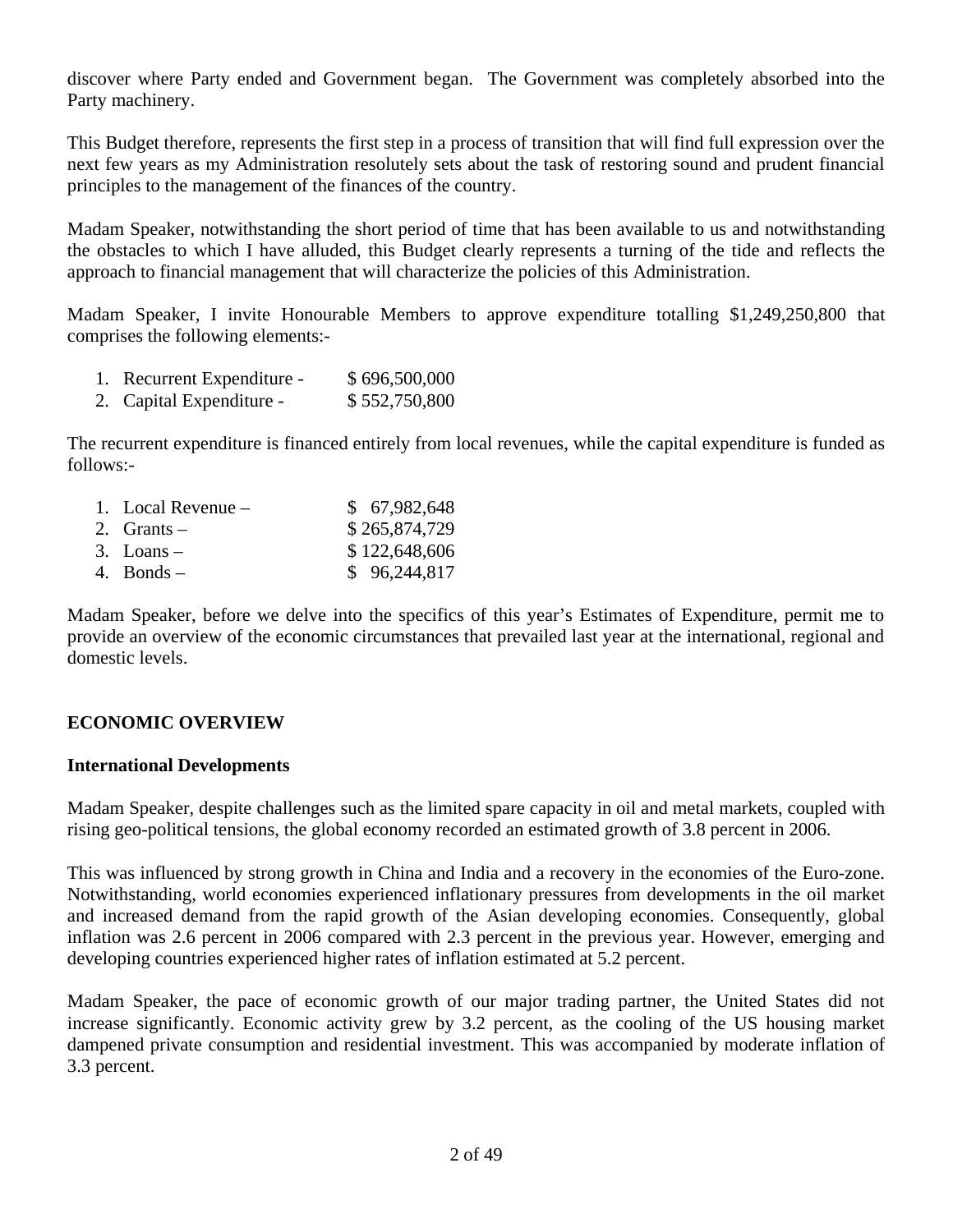Growth in the Euro zone strengthened to 2.5 percent relative to an outturn of 1.3 percent in 2005, while China and India experienced real output growth of 10.0 and 8.3 percent respectively, primarily due to strong investment and export performance.

## **Regional Developments**

Madam Speaker, during 2006, the regional economies experienced strong growth, despite major downside risks. These included the volatility of oil prices that rose a further 20 percent above prices in 2005; the depreciation of the US dollar and continued geo-political tensions and the associated security concerns.

Within the larger regional economies, the economy of Barbados, buoyed by activity in non-traded sectors including construction, experienced real GDP growth of 3.5 percent. Barbados experienced a rebound in the dominant tourism sector in 2006 as stay-over arrivals increased by 4.3 percent.

Trinidad and Tobago experienced its thirteenth consecutive year of economic expansion, growing by 12.0 percent in 2006. The economy continued to reap the benefits from the global demand for energy and this was reflected in historically low levels of unemployment.

Both of these economies, however, were subject to increased inflationary pressures. Inflation was recorded at 7 percent in Barbados and 9.1 percent in Trinidad & Tobago, prompting the central banks to introduce tighter monetary policies.

Madam Speaker, during 2006, output growth for the ECCU is estimated at 7.1 percent, representing one of the highest growth rates in recent times. This performance was influenced by significant activity in the construction sector ahead of Cricket World Cup, the recovery of tourism and favourable monetary and credit conditions.

Similar to other regional economies, consumer prices rose in most ECCU member countries due to increases in import prices of oil, cement, food and general inflationary pressures associated with increased regional demand for construction materials.

#### **Domestic Developments**

Madam Speaker, St. Lucia recorded its fifth consecutive year of growth expanding by 5.4 percent in 2006. This was driven by increased value-added in the construction and banking sectors. Inflationary pressures grew at a moderate pace of 2.3 percent and this, as is the case with our regional neighbours, emanated from the direct effects of increases in international oil prices, particularly in the first half of 2006.

#### *Expansion in Construction*

Building on the momentum in 2005, the construction sector was the engine of growth in 2006, with valueadded growing by 13.2 percent. This was fuelled by \$212.4 million of public investment in infrastructure, 73 percent of which was spent on road construction. Significant foreign direct investment, which was channelled into hotel construction and tourism related facilities and growth in the domestic housing stock, further fuelled the construction boom.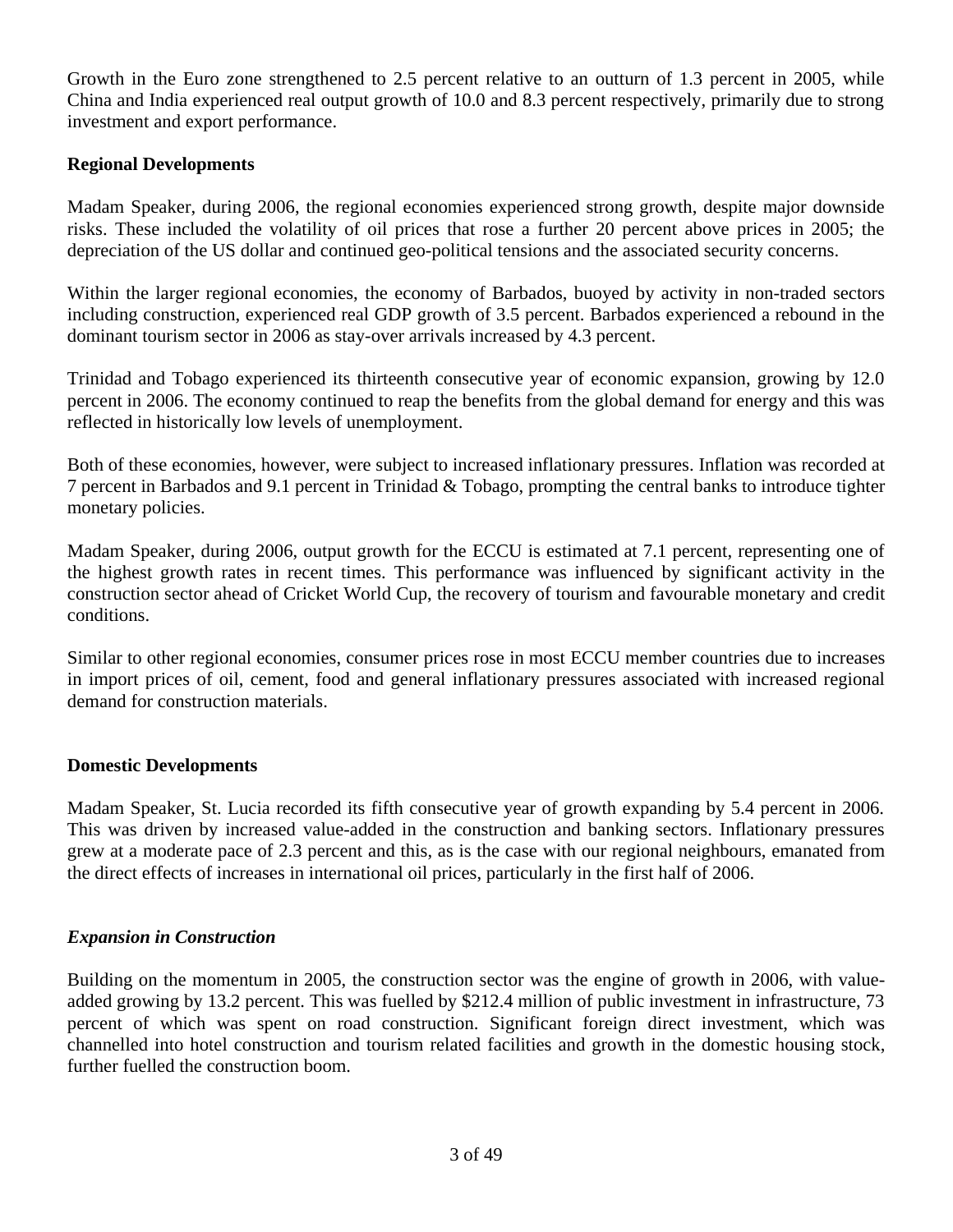# *Further Growth in Manufacturing*

Preliminary data suggest that the value of production in the manufacturing sector grew by 5.6 percent to \$168.1 million. This outturn is attributed to a narrow base of manufactured goods specifically: the food and beverage, paper and paperboard and electrical sub-sectors that together accounted for 78 percent of output. Adding to the performance of these major sub-sectors, there was resurgence in other sub-sectors such as, chemicals, furniture, plastic products, rubber products and metal products. This expansion is attributed to the spill-over effects of the construction boom.

# *A Mixed Performance in the Agriculture Sector*

Honourable Members will note that the agricultural revival began to take place after March 2005, when renewal in the Leadership of the United Workers Party gave the people hope for a change in the Government to one conscious of and sympathetic to the needs of the farmers. Agricultural outputs increased by 9.8% with the banana sector rising by 13.3% or 30.007 tons valued at \$4,133,598 in 2005 to 33,982 tons valued at \$47,154,263.

With farmers confidence in the industry being restored assisted by favourable weather, this trend shows every sign of continuing. For the first quarter of this year, production has increased to 11265 tons as against 7485 tons in 2005 and 7007 in 2006.

Madam Speaker, data available indicate an increase in production of non-traditional crops and fish landings. However, the livestock sector continued to face challenges.

#### *Concerns in the Tourism Sector*

Despite the solid growth reported in global and most regional tourism destinations, St. Lucia's tourism sector experienced its first period of contraction since the recovery from the downturn associated with the 9/11 terrorist attacks on the United States.

Madam Speaker, total visitor arrivals declined by 7.1 percent to 694,509. There were lower arrivals in all categories of visitors but, most significantly, arrivals in the stay-over and yachting sub-sectors that contribute more to the GDP, fell by 4.9 percent and 7.7 percent respectively. While growth continued in visitor arrivals from the North American market, all other markets registered declines.

The explanation for these developments has many facets:- inadequate airlift, inadequate marketing of the island in the European market, the increased popularity of cruise vacations and, I venture to add another, the impact of increases in the level of crime.

As a consequence of this decline, average hotel occupancy fell by 3.8 percentage points to 64.9 percent and, Madam Speaker, as the Minister of Tourism is fond of pointing out, every unoccupied room has a cost, not only to the hotelier, but also to the farmer, to the taxi driver and to the vendor.

#### *Government Fiscal Performance*

Madam Speaker, despite a 12.1 percent increase in tax revenue in the fiscal year 2006/2007, the fiscal position of the central government continued to deteriorate. The overall deficit was \$158.6 million, an increase of \$5.7 million over the period 2005/06.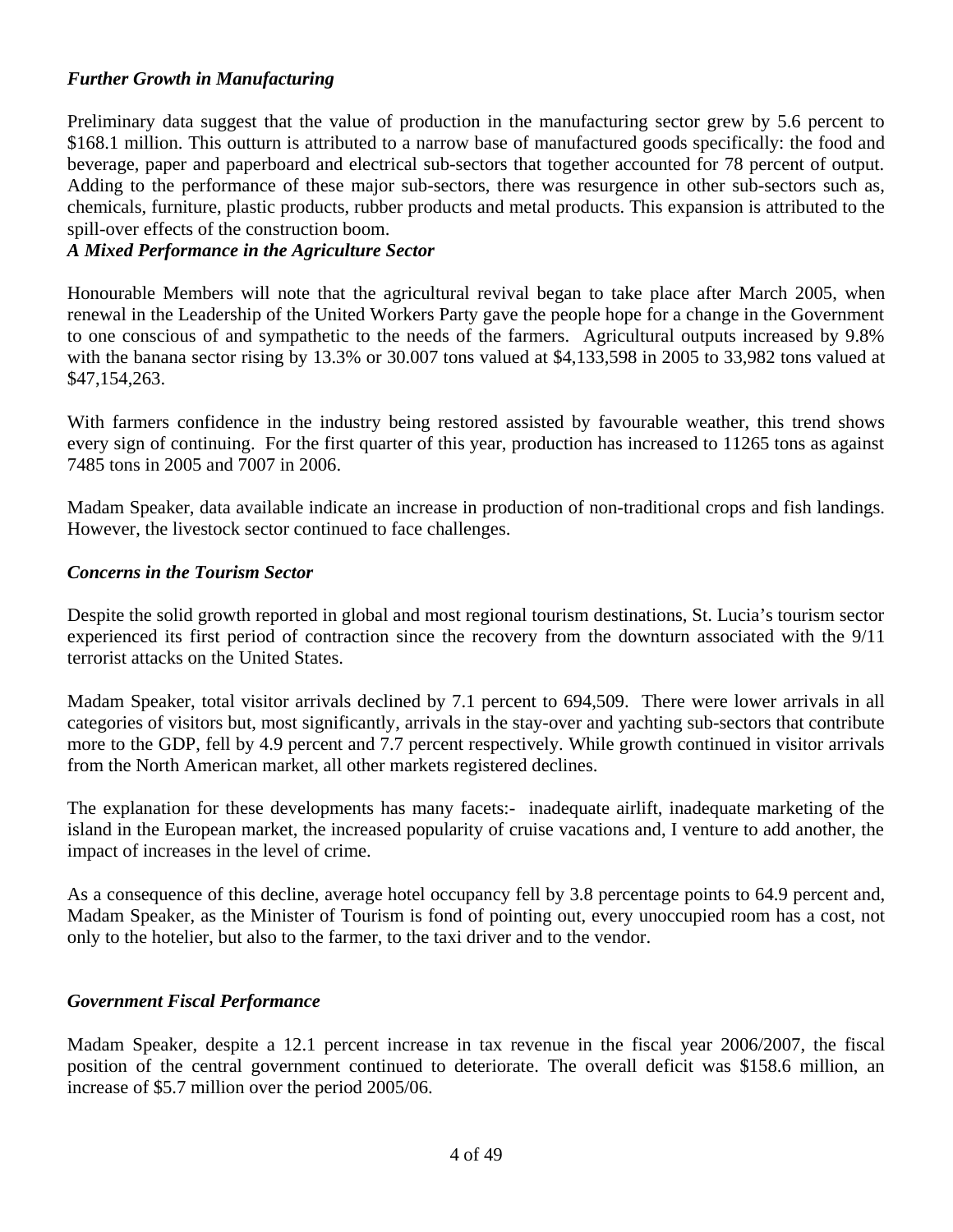Driven by increases in the Public Service wage and salary bill; goods and services consumed by the central government and interest payments on the outstanding debt, current expenditure recorded a 7.7 percent increase and rose to \$555.3 million. Notwithstanding the rising current expenditure, a current surplus was realized. However, this was insufficient to fully finance capital expenditure. Capital spending was recorded at \$264.5 million and as I indicated earlier, was largely associated with road construction.

Madam Speaker, as a result of the ballooning deficit, the Central Government's outstanding debt rose by 10.1 percent to \$1,427.4 million or \$1.4 billion. As a result, the ratio of central government debt to GDP rose from 54.7 percent to 57.1 percent. This expanded borrowing by the Central Government increased the total public sector debt to \$1,624.9 million and the debt to GDP ratio from 63.8 to 65 percent, well above the prudential guideline of 60 percent set by the Monetary Council of the Eastern Caribbean Central Bank.

Activity in the monetary sector reflected the heightened activity in the wider economy. Liquidity tightened as loans and advances rose by 25.7 percent, outpacing the increase of 15.1 percent in deposits. Money supply recorded a growth rate of 20.1 percent, marking the highest rate of growth in more than five years.

Madam Speaker, the balance of payments also mirrored developments in the wider economy. The result was a worsening of the current account deficit. This was linked to the decline in tourism earnings, coupled with a widening of the merchandise trade deficit, a trend typical to small, open economies.

# **Interpreting the Main Macro-economic Indicators**

Madam Speaker, how do we make sense of all these indicators?

Do we smugly sit back and pat ourselves on the back because these raw statistics paint a reasonably satisfactory picture?

Or, do we openly acknowledge the truth that there is a real divide in our country between the picture presented by our growth rates which are mere statistics and the reality represented by true indicators of our development progress and the reality of the living conditions of many of our less fortunate citizens?

For years, at Budget presentation after Budget presentation, we have been fed with a diet of progressive increases in economic growth rates.

The reality is that these have been only statistics….statistics that, by and large, have not reflected the reality experienced by many of our citizens. In fact they have not been translated into real and sustainable jobs. Economists have said that "growth without development is a zero end game".

Did the farmers feel that they experienced a four or five percent growth rate? Did the workers in the shops and supermarkets benefit from these growth rates? Did the single mothers struggling to provide for their children feel an improvement in their circumstances?

Last year, the Honourable Member for Vieux Fort South, while delivering the Budget Address, heaped great praise on his own Administration when he noted that the unemployment rate of 15.7% recorded for the period October to December 2005 was one of the three lowest rates recorded since the year 1992, when the compilation of such data was initiated. No doubt, he would have been ecstatic had he been able to report to this Honourable House this time around, that by December 2006, the rate was said to have been further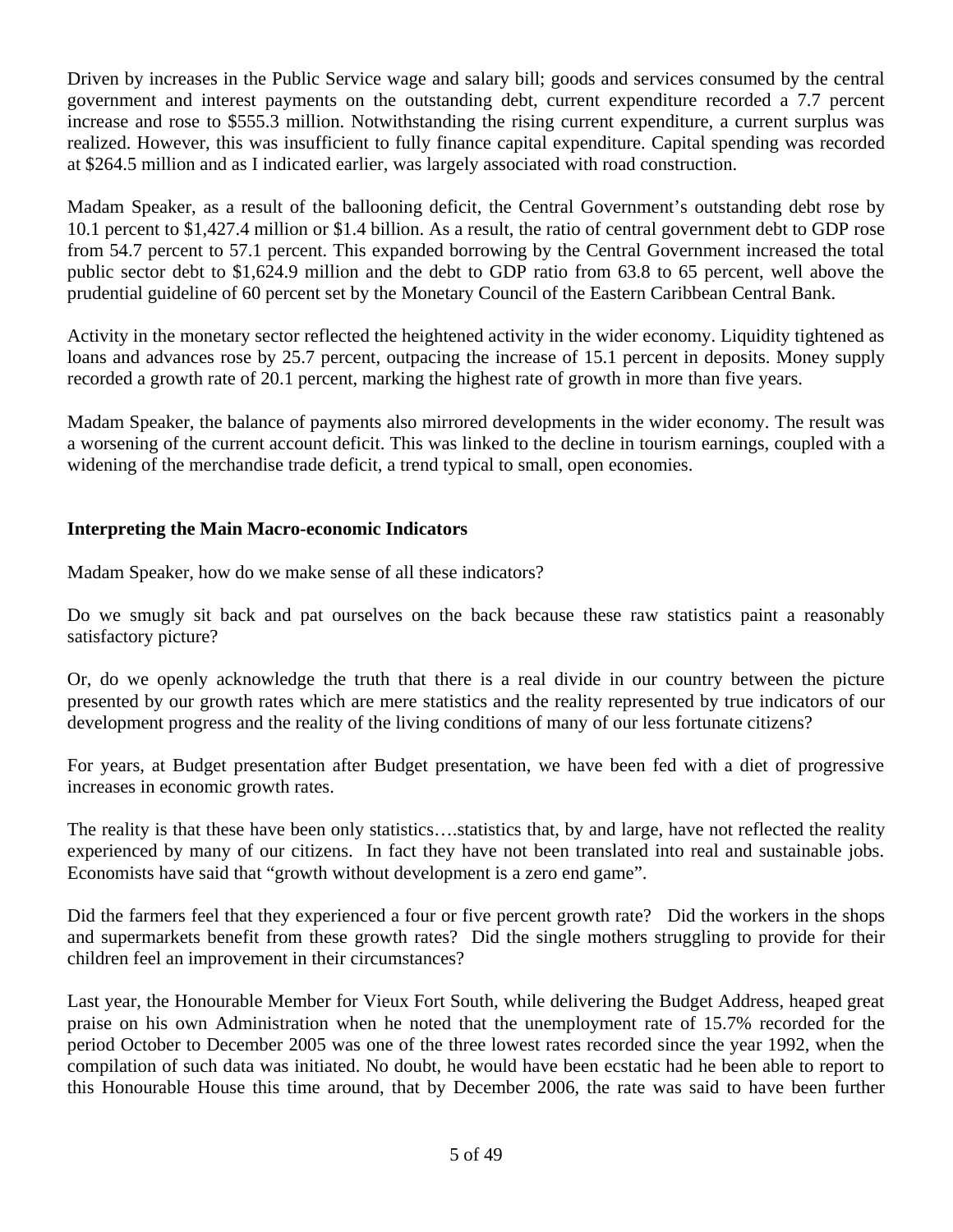reduced to 13.7%, which was an artificial "spike" created by the Short Term Employment Programme (STEP) for election purposes.

Madam Speaker, the people of St. Lucia are not fools and they saw through these statistics. That is why, on December 11, 2006, they voted for change and they said a decisive No! to Spin, and No! to Kenny Economics!

Permit me to highlight some statistics that were conveniently overlooked – the statistics that really matter. These statistics represent the other face of St. Lucia, a reality that we have shied away from, a reality that has been allowed to persist for too long.

Madam Speaker, the 15.7% rate referred to by the Honourable Leader of the Opposition, then Prime Minister, during the 2006/2007 Budget Presentation for the period October to December 2005 masks:-

• A rate of 53% unemployment among persons aged  $15 - 19$  and 40% unemployment among persons aged  $20 - 34$ .

The 13.7% rate cited for the period October to December 2006 hides the following:-

• A rate of 69.2% unemployment among persons aged  $15 - 19$  and 38% unemployment among persons aged  $20 - 34$ .

But, Madam Speaker, the picture gets even worse.

It is mystifying to note that while the previous administration made a Poverty Assessment Study for the year 1995 a major justification for their call for change during the 1997 election campaign, they were strangely silent on a similar study conducted ten years later for the years 2005/2006, the findings of which were available before last year's budget presentation.

Madam Speaker, why did the Honourable Leader of the Opposition neglect to share the findings of the 2005/2006 Poverty Assessment with Honourable Members during the 2006/2007 Budget Presentation?

I submit that the findings of the Assessment were deliberately withheld from Honourable Members because they would have contradicted the conclusions that the Honourable Member was trying to force down the throats of Members of this Honourable House.

Madam Speaker, let me share with you and Honourable Members statistics that more accurately reflect the realities of life in St. Lucia today.

- The number of poor households increased from 18.7% in 1995 to 21.4% in 2005
- The number of poor persons increased from 25.1% of the population in 1995 to 28.8% in 2005
- An additional 16.2% of the population are deemed to be vulnerable to shocks that could easily put them below the poverty line
- Rural districts have exhibited excessive rates of poverty: Anse- la-Raye (44.9%), Soufriere (42.4%), Laborie (42.1%), Micoud (43.6%) and Choiseul (38.4%)
- The level of inequality, though declining slightly, is unacceptably high. We cannot exist in a country where the poorest 20% of our population has 5.7% of purchasing power compared to almost 50% enjoyed by the richest 20%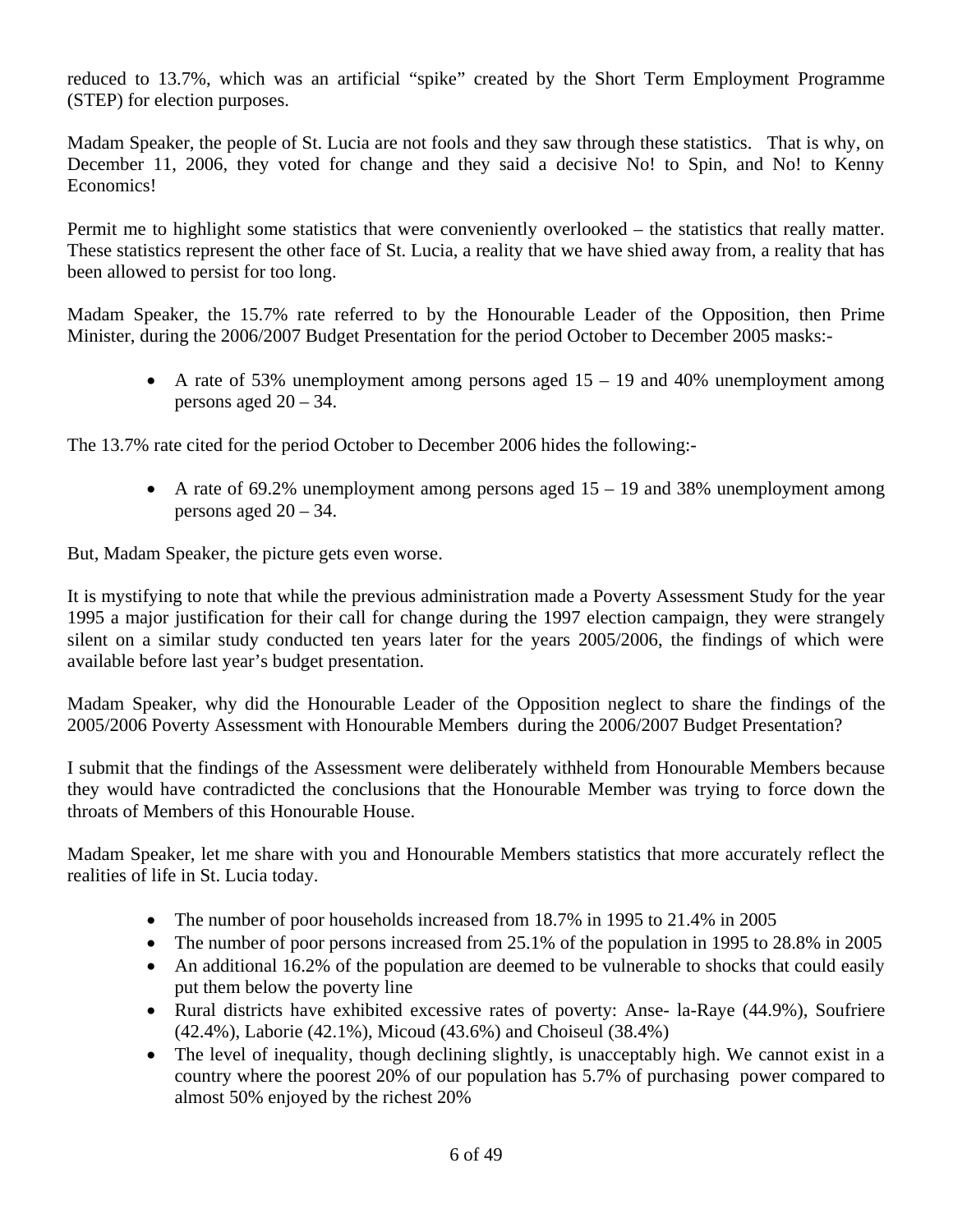# **FORGING ONE DESTINY – OUR VISION FOR ST. LUCIA**

Madam Speaker, the findings of the 2005/2006 Poverty Assessment are our reality check.

The Assessment confirms that there are two faces to St. Lucia just as, permit me to say Madam Speaker, the whole country knows that there are two faces to the Honourable Leader of the Opposition, as the Calypsonian so accurately revealed.

Madam Speaker, this Assessment must form the basis for action and, just like a recovering alcoholic, the first step in the recovery process is to acknowledge the problem.

This Administration must act decisively to stop this country from drifting further and further into the abyss of poverty. Our challenge is to accelerate and sustain growth while addressing the imperatives of unemployment, poverty and inequality of income distribution. Moreover this needs to be done in an environment where fiscal prudence and debt sustainability have to be restored.

Madam Speaker, the theme of this Budget Address is Bridging the Divide and Reuniting St. Lucia – Forging One Destiny Creating Opportunity for All. I have chosen this theme because it is imperative that we create a Saint Lucia in which there is a level platform for citizens in all walks of life, irrespective of the circumstances of their birth, so that all have access on equal terms to educational, employment and business opportunities, and can participate meaningfully in its development.

Many of the problems that we are currently experiencing stem from a general feeling of social and economic exclusion that has bred apathy and, in some cases, rebellion. This, Madam Speaker, may well account for the high incidence of crime and violence that we have witnessed in the recent past.

These problems are most acute among our youth and other vulnerable and disadvantaged sectors of our society.

Madam Speaker, a Saint Lucia devoid of socio-economic, political and geographic barriers to the personal growth, development and fulfilment of the self-actualization needs of citizens, is not inconceivable. In fact, it is only through progress by all our citizens that national development will be assured.

We will therefore begin to systematically dismantle the barriers to individual progress through a series of policies, legislative and programmatic interventions. Our vision is for inclusive development that makes it possible for every Saint Lucian to eagerly and enthusiastically participate in national development.

I will now set out the strategy of my Administration for Bridging the Divide and Reuniting St. Lucia. Forging One Destiny by Creating Opportunities for All.

# **The Development Planning Framework**

Madam Speaker, we will return to a development planning approach. In the space of twelve years, we have quite literally destroyed any semblance of planning in this country and this deficiency has wrought havoc on our efforts at systematic national development.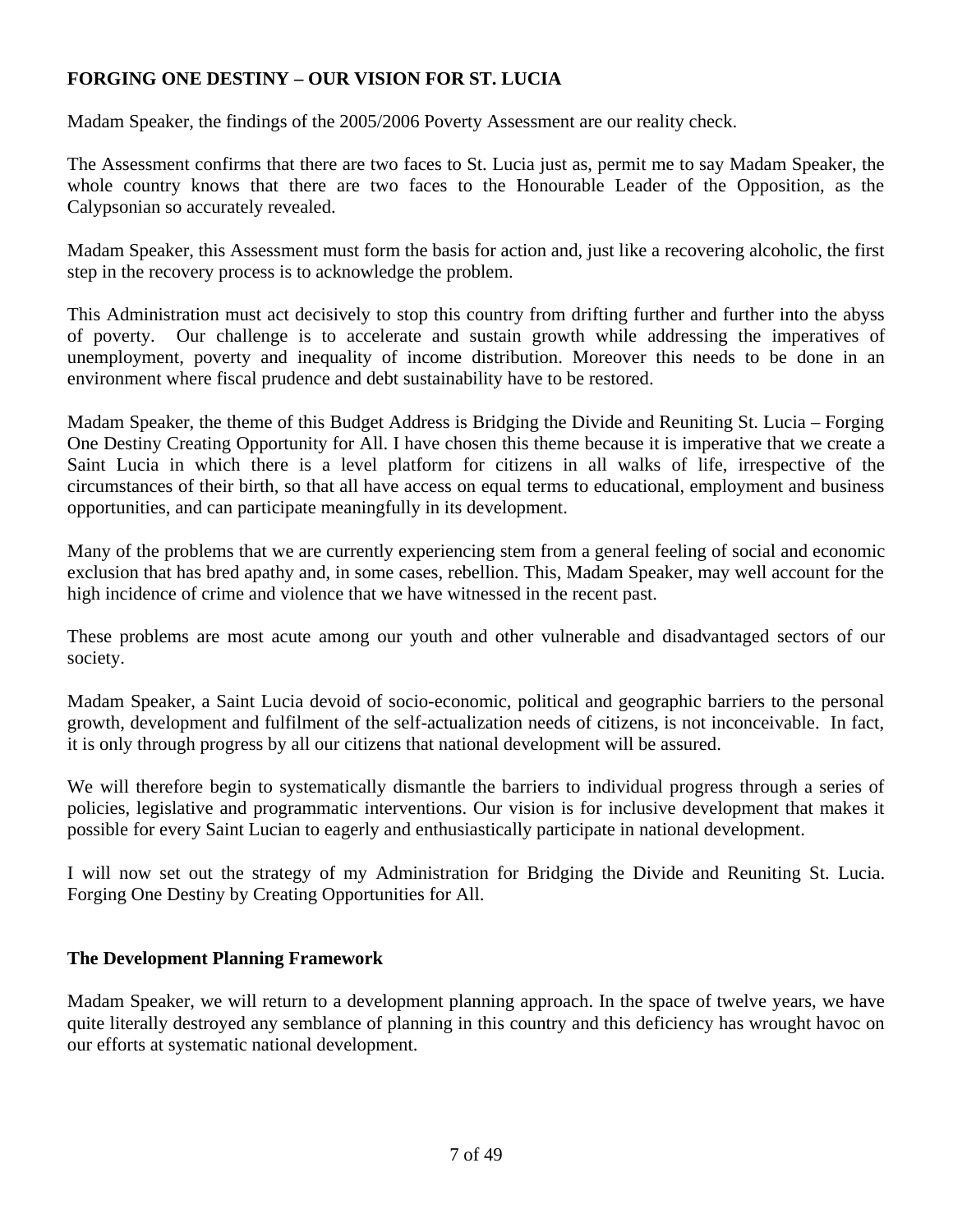The legacy that we have inherited from the former Administration includes:-

- Low levels of implementation of projects and programmes
- Projects and programmes that are poorly conceptualized
- Cost overruns on a massive scale have become the norm
- Fragmentation of donor assistance
- Duplication of efforts and actions, particularly in programmes designed t help the poor and needy
- A Public Sector Investment Programme (PSIP) that is uncoordinated and lacking in coherence.

This piecemeal approach to development will be a thing of the past, as Madam Speaker, under this Administration a five-year national development plan is formulated from the various sector plans that will also have to be prepared.

As a result of this approach, the annual Budget exercise will become less like a stampede at a sale, where items are plucked from any and every shelf, whether they are necessary. Instead, this process will become a measured selection of programmes and projects that are essential elements of a well- thought-out development strategy.

Madam Speaker, the national development plan that is to be formulated will be underpinned by several imperatives.

The first, and arguably the most important, imperative, is to move our economy up the value chain. This means generating new sources of wealth and new employment opportunities in both the traditional and nontraditional sectors. It must of necessity also mean establishing new economic spaces, fostering new partnerships with the private sector and encouraging new modalities for our people to save in order for there to be local participation in and ownership of the economic opportunities that will be created.

In establishing new economic spaces, we must address the decline of our rural communities and, Madam Speaker, given the disturbing statistics on rural poverty, this Government proposes a new approach.

Regional interventions will be designed to initiate, stimulate and sustain economic activity within targeted rural communities, so as to ensure equal access by these populations to employment opportunities and the overall benefits of economic growth. This strategy Madam Speaker, will also serve to reduce the problem of rural-urban drift and to limit the pressures placed on Castries and other urban centres.

Madam Speaker, we cannot continue to create a platform upon which "others" speculate, get rich and leave. The platform and the foundation that we build must be for our own people and our children, to share in the benefits and rewards from development.

This approach, Madam Speaker, is a major departure from the approach of the past where opportunities were created at the national level which benefited a mere handful in our society who had the ability to take advantage of them. Madam Speaker, such an approach will only create social disharmony in the future and from this point forward, we will design our policies and programmes with the specific objective of ensuring that our own people are the direct beneficiaries of the development process.

The second imperative that must underpin our development planning agenda is the need to raise the skills and knowledge base of our population. Madam Speaker, the Poverty Assessment to which I referred earlier, indicated that 64.5 percent of poor persons are without the required skills for the job market.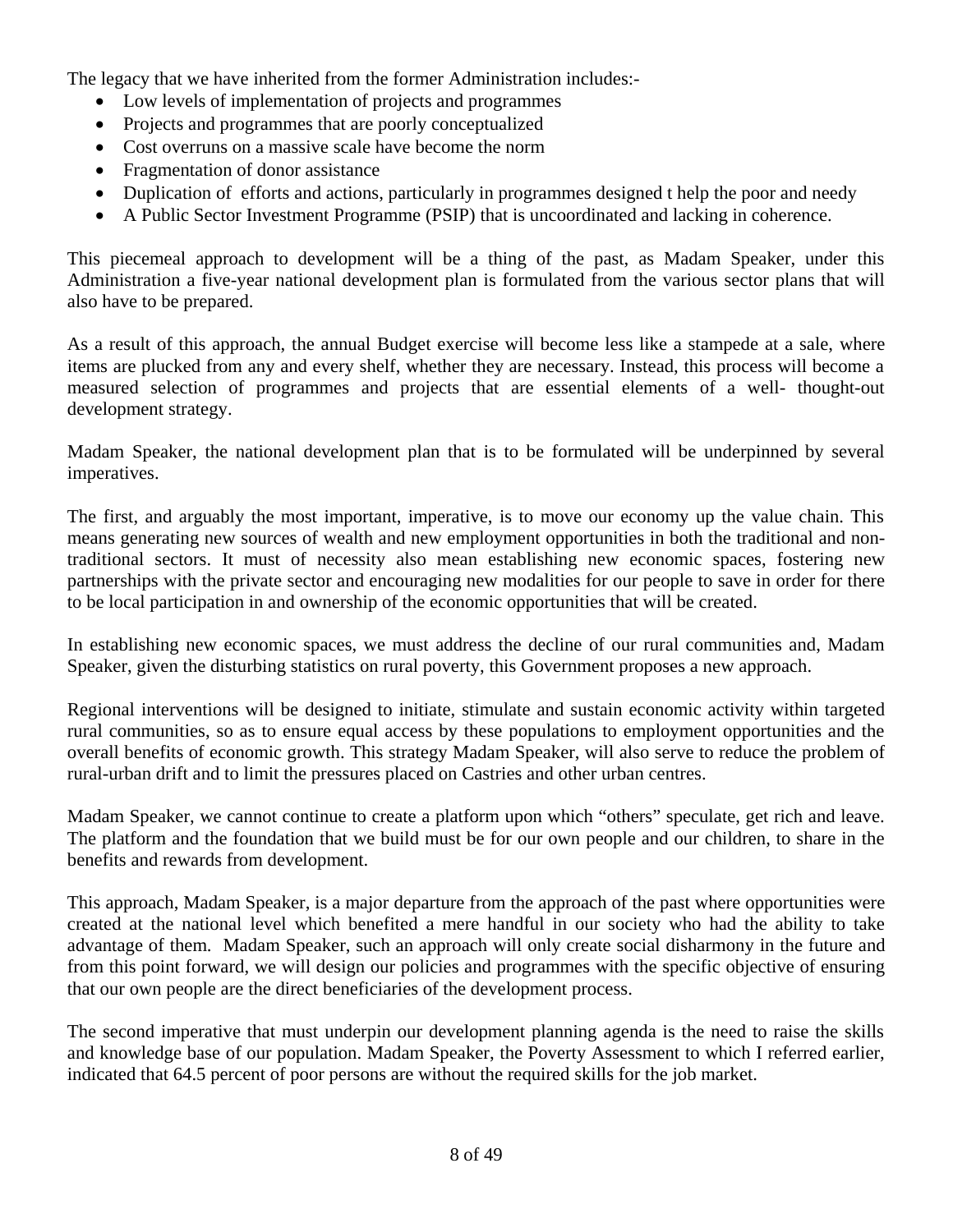Clearly, it is imperative that we continue to invest in universal education for our young persons. However, we must reach beyond this and also examine the quality and relevance of such education. A study carried out by the University of the West Indies showed that while St. Lucia's expenditure on education is among the top three in the Caribbean Community – the ranking being Barbados, Grenada and St. Lucia – St. Lucia's output in the secondary and post secondary level is amongst the lowest.

Something must be wrong – not with the level of investment but with the system employed in education – and this must be researched and remedies found for this malaise. Additionally, Madam Speaker, it is necessary for us to also give urgent attention to skills enhancement as well as to the allocation of resources to technical and vocational training for those who are outside of the formal education system.

Madam Speaker, when we speak of education and training, we must also ensure that as part of that process, we engender the kind of mindset, philosophy and attitudes that are essential to our progress. We cannot continue to speak of globalization as if it is about to happen. It is here and here to stay, whether we like it or not…and so is CSME, even if its full implementation is somewhat delayed.

This world demands discipline. It craves innovation and competition. It embraces franchises and niche markets. It does not tolerate mediocrity. We, as a people, have to accept these realities and to live and breathe these ideals every single day for the rest of our lives.

Madam Speaker, another imperative is that we continue to address and systematically eliminate some of the challenges to our efforts at enhancing our quality of life. The level and quality of housing, the health care system, the water supply, and the transportation system are all areas that we need to focus on, because of their direct impact on all our lives. We must create a social safety net that ensures that every one of our citizens is cared for through all stages of life and is able to enjoy a standard of living that is acceptable for the maintenance of human dignity. While we must endeavour to give to each according to his or her needs, we should be brave enough to demand from each according to his or her ability.

Finally, Madam Speaker, a major imperative is the need to address the issue of institutional and implementation capacity. "Government" must undergo a period of introspection. Emerging from this exercise, we must strengthen our institutions and legal framework to remove the administrative and operational bottlenecks that impede government's facilitation of our development thrust. Of primary concern is the need to enhance the public service as a key delivery mechanism. We have to "find the government", so that every public servant is accountable.

We must improve our capacity for implementation, as, all our best laid plans will come to naught if we cannot convert them into reality. Government must decentralize where appropriate and must maximize on the comparative advantage of other entities to get the job done. Government must gear itself to facilitate the efforts of the private sector that, more and more, will become the primary engine of the country's growth and development. In short – Government must be the "facilitator" and the private sector the "implementer".

Having provided this broad overview of our approach to development, permit me, Madam Speaker, to highlight some of the main initiatives that will form the basis of this year's Estimates of Expenditure. Inevitably, as this is the first Budget of a new Administration, this presentation of the Estimates will address in some detail the policy context within which this Government will operate during this legislative term. I will commence with the economic sectors.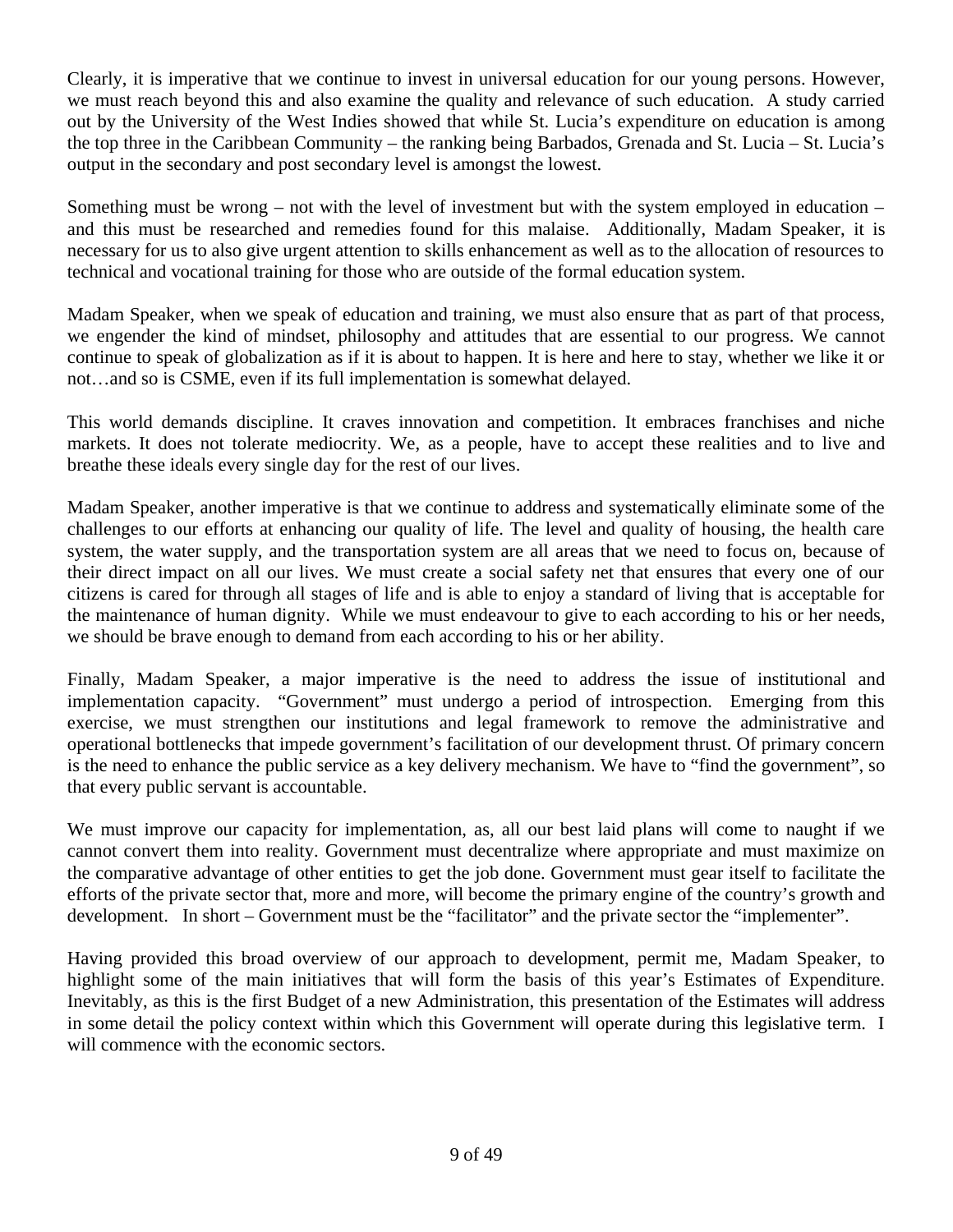## **THE ESTIMATES OF EXPENDITURE**

#### **The Creation of New Economic Spaces**

Madam Speaker, Saint Lucia has been blessed with flora, fauna and a topography that makes for fantastic scenery and breathtaking views. This natural endowment has however imposed its own constraints on our development.

The terrain is rugged and mountainous, impairing the establishment of a sound integrated road network that can provide fast and efficient links from the north to the south of the island, and along the east and west coasts.

The challenges that our terrain pose and our poor internal communication system also explains in part, the high incidence of rural to urban drift which we have witnessed over the last two decades and which has led to 60% of our population congregating in the north-western quadrant of our fair Helen where the concentration of employment and other economic opportunities lie. Employment statistics for 2006 produced by the Government Statistics Department reveal that unemployment in Vieux Fort was as high as 17.2%, while unemployment in Gros-Islet was 9.9%.

In retrospect, Madam Speaker, the failure at ensuring effective linkages between our rural agricultural sectors and the booming tourism sector is symptomatic, among other factors, of the lack of the enabling economic infrastructure to allow such linkages to occur. What we see, therefore, is a North-Western corridor of tourism activity from Gros-Islet to Castries which is totally disconnected from the major rural agricultural regions. This geographic divide has also reflected itself in other dimensions of our development.

In this Budget, we will target five major geographic regions with a view to bridging the divide and stimulating economic activity throughout the length and breadth of the country so that opportunities are created for all St. Lucians.

#### *Central Region Tunnel Connector Project*

Madame Speaker, nature in the creation of St. Lucia gave us the hills and valleys to which we give adoration in our National Anthem. But these hills and valleys, one of the most prominent is the Barre-de-L'isle – the ridge which divides our island. This ridge cannot be avoided as we journey from north to south. If we cannot conquer it by going over it or going around it, we shall try to tame it by going under it.

Government has therefore engaged Consultants to examine the physical and geological structure and advise whether the problem can be solved by going through and under this barrier. When the engineers and scientists would have reported, if favourably, Government will proceed to seek funding for engineering designs to build what will be known as the Central Region Tunnel. This will revolutionize St. Lucia and St. Lucians by having one country which will be opened to all for development and without that physical barrier which has conditioned our minds and created obstacles to so many opportunities.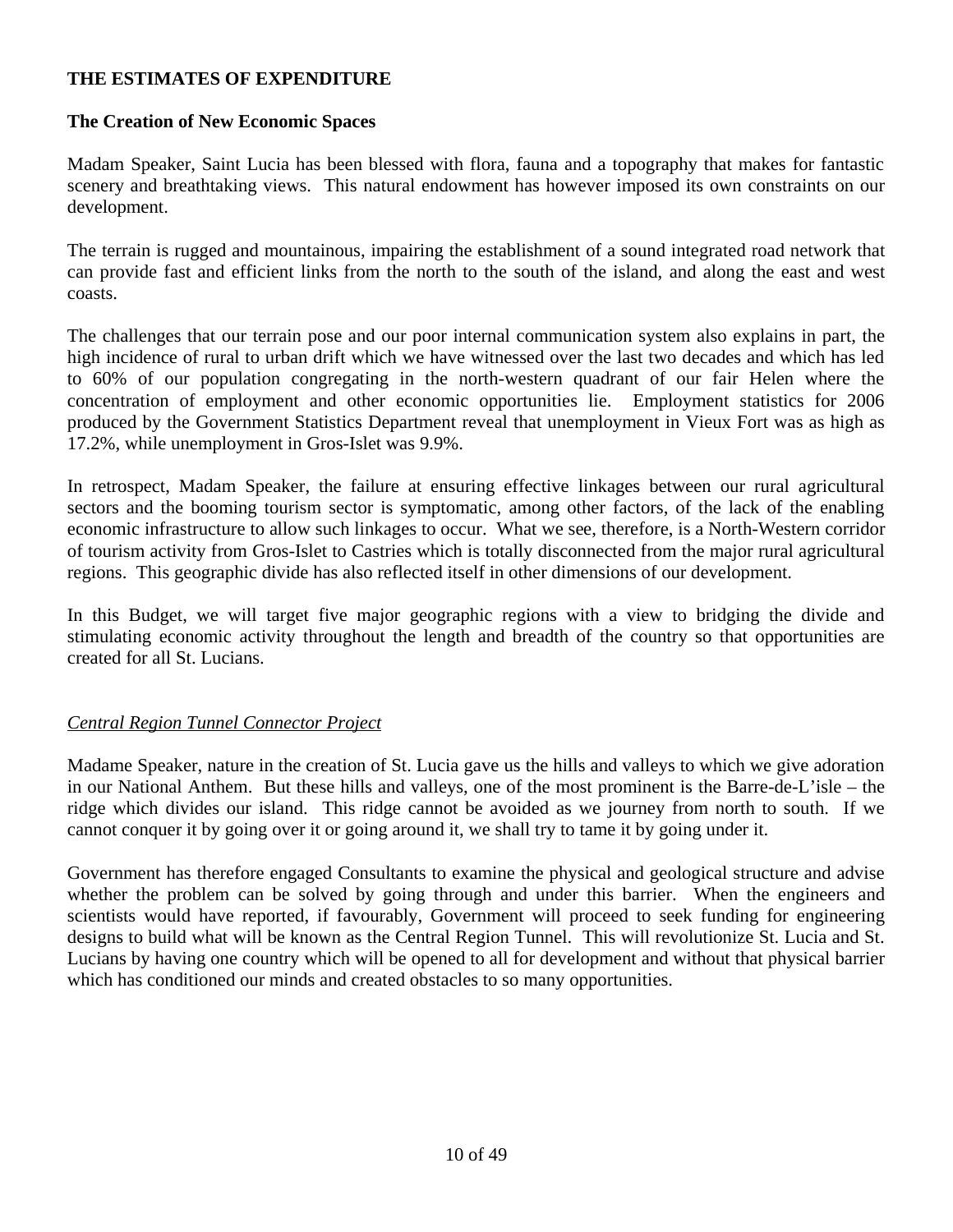# *West-Central Quadrant Programme*

Madam Speaker, the reality is that in some instances, specific regions will continue to remain physically remote and logistically secluded from wider economic activity so that they will not benefit from anticipated multiplier developments in other parts of St. Lucia.

It is the recognition of this reality that has led to the formulation of a geographic targeting approach to economic development. The idea is to concentrate a comprehensive series of development initiatives within isolated areas in order to develop and sustain a vibrant micro-economy which will ultimately benefit the economy as a whole. In pursuit of this policy, St. Lucia will be divided into four quadrants.

The West-Central Quadrant, spanning Anse- la-Raye to Laborie is conceived in this regard. It will include specific policy measures and programmes for the establishment of eco-tourism lodges and hotels along the West Coast with the expectation that employment and entrepreneurial opportunities will be created for the local populace. This initiative will also incorporate a deliberate strategy to promote organic farming for the production of non-traditional vegetable crops to support the eco-tourism hotel strategy, using such methods as green houses and irrigation.

# *Vieux -Fort and Southern Region Economic Development Programme*

Another major development programme conceptualized on the basis that the potential for economic activity must be created at the regional level is the Southern Region Economic Development Programme.

This programme, Madam Speaker, targets Laborie, Vieux Fort and Micoud. The programme involves the construction of a major cruise ship terminal and marina in Vieux-Fort, the establishment of a theme park and public golf course, the creation of two large, fully planned, residential communities, and an integrated sewerage system.

From current interest, it is expected that 7,000 new hotel rooms will be constructed over the next ten years and part of the strategy involves the revitalization of the agricultural sector to serve the massive demands for agricultural and horticultural produce that will be generated by the construction of this large number of new hotel rooms.

For years, the development potential of this Region has been stymied by the absence of a reliable supply of potable water. The Programme therefore includes the construction of a major new water storage dam with a capacity of approximately 10 million gallons per day, in the Vieux Fort area, that will service the entire Southern Region.

Work on this initiative is well underway and feasibility studies are being conducted. Work on some components of this initiative will commence within this financial year but major construction activity is projected for the 2008/2009 financial year. Some components of the project have already been constructed but now lie idle for lack of funding.

In this regard, Madam Speaker, due cognizance will be taken of the environmental and archaeological significance of the region in question and the necessary management and conservation measures will be adopted.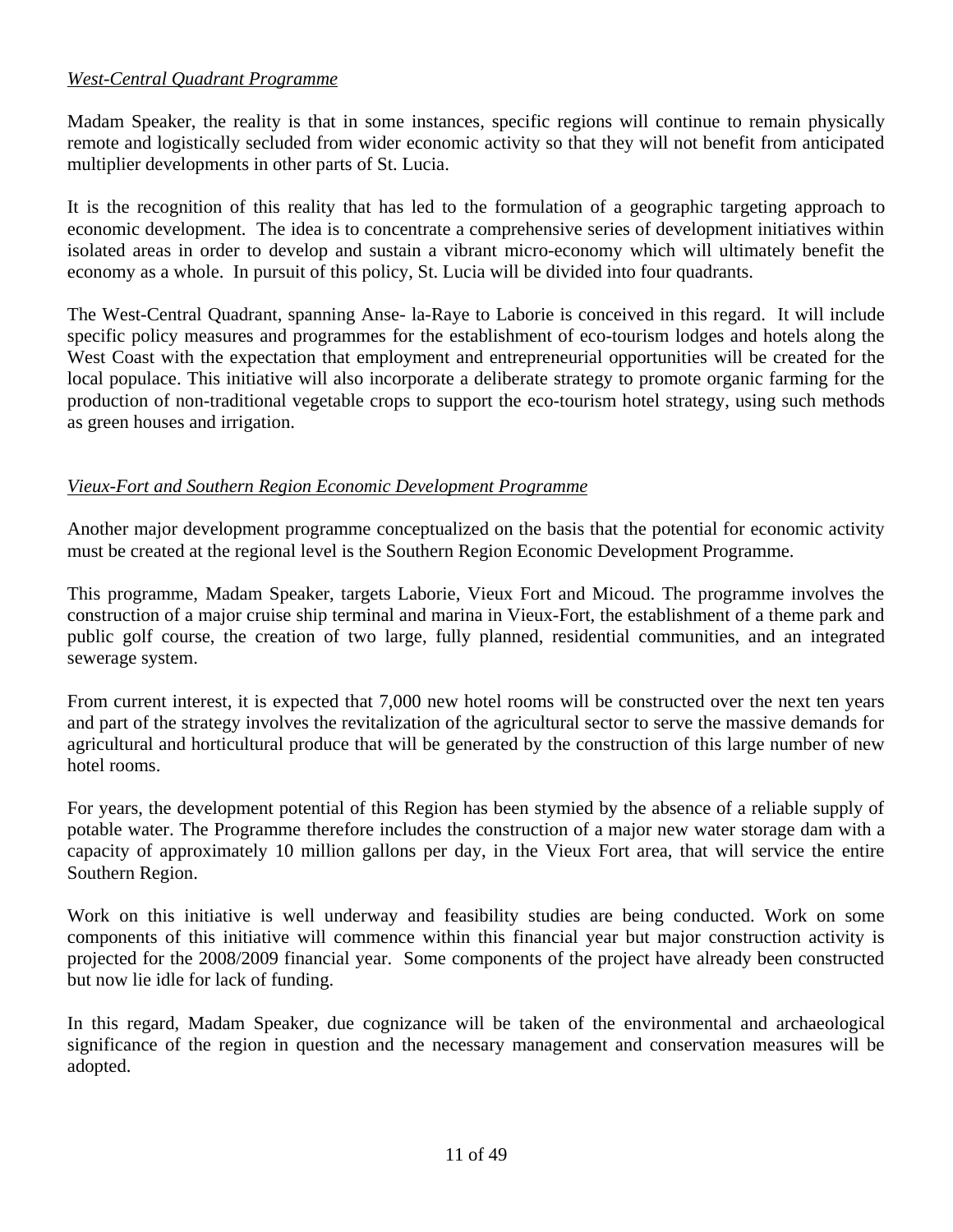# *Castries Economic Development Programme*

In many ways, Madam Speaker, Castries has become the visible manifestation of our failure to promote the holistic development of our nation. Although we expect that over time our geographic targeting of regions for specific development will pay dividends by relieving the demand pressure and strain on our capital city, immediate measures must be implemented to improve the ambience within Castries and to position it to become a major commercial centre within the Caribbean and in particular, the Southern Caribbean.

Problems that have been created in the city as a result of urban pressures include those of inadequate solid waste disposal, poor sewage disposal systems, inadequate drainage, flooding, traffic congestion, poor housing conditions and spontaneous and unplanned settlements.

Our major thrust is to ensure the maximum utilization of our resources, the largest of which being the city and Port of Castries – assets over which for centuries – 14 times – nations battled. Now at last they are ours and we shall make maximum use of them for our own development.

These will include:

- the construction of a new terminal building at George F. L. Charles Airport;
- the transformation of the existing terminal building into a dedicated facility for private aircraft;
- the construction of new cruise ship berths in Port Castries and the conversion of Port Castries into a dedicated cruise-ship facility;
- the transfer of all container and cargo operations from Castries Port to a new port and inland cargo depot to be constructed at Cul-de-Sac;
- the establishment of a comprehensive sewerage system to serve Castries and environs;
- the gradual replacement and redevelopment of the present housing stock which, built some fifty (50) years ago, have outlived their useful life;
- the demolition of existing buildings that have outlived their economic lives for the construction of new commercial and office structures;
- the conversion of Castries into a dedicated duty-free shopping centre;

Madam Speaker, all our plans for the redevelopment of the Castries area will be futile should the problems of the Castries River not be tackled with foresight and determination. Developments upstream, much of which are unplanned, has reduced this river to an open sewer discharging tons of garbage into the harbour after every shower of rain.

Many solutions have been proposed and the one which finds favour with Government is that of culverting that part of the river from Entrepot to the sea. This will not only deal with the problem of the sewage and garbage discharge but will serve as a main highway from the suburban areas of Entrepot, Waterworks and Leslie Land into the city, thus easing traffic congestion in that area.

The culverting of the Castries River will therefore transform it into a major outer perimeter highway to allow traffic to by-pass the city centre. This development of the Castries River will include the creation of retention devices to improve the quality of water discharged into the Castries Harbour.

Madam Speaker, as it is apparent that ongoing improvement and expansion works on the Castries to Gros-Islet Highway will only serve to increase the volume of traffic converging into the city, the Castries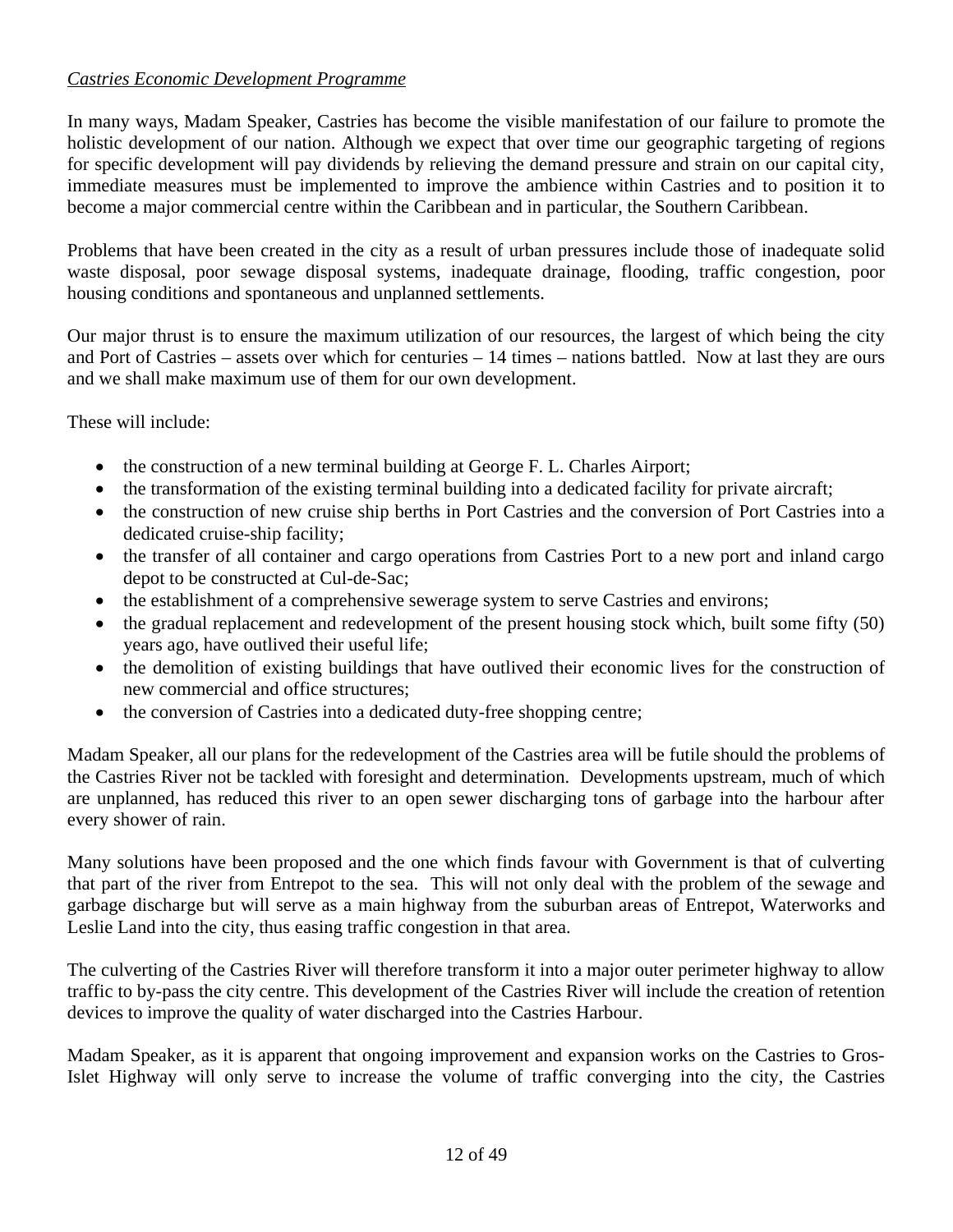Economic Development Programme also includes provisions for the alleviation of the traffic congestion generated by the northern corridor of the island between Castries and Gros-Islet.

The feasibility will be explored, Madam Speaker, of constructing a new primary access and bypass road from the North that connects to the Allan Bousquet Highway and then proceeds to connect to the proposed Castries River Highway at the eastern suburb of Entrepot. The intention is for the road to continue through a short tunnel under the Bocage Ridge, to connect to the Cul-de Sac highway thereby linking to the proposed Central Region Tunnel Connector to Vieux-Fort.

## *Reduction in Recurrent Expenditure*

Many a time I have stated our intention to eliminate wastage and reduce wasteful expenditure. One glaring area that cries out for remedial action is the cost of renting properties. This figure moved from \$6 million in 1996/97 to \$20 million in 2006/07.

Madam Speaker this increase of 233% is but another glaring example of the wasteful extravagance of the past administration. Government now currently pays – or should pay - \$5.7 million to the National Insurance Corporation (NIC), for the lease - purchase of Police and Fire Stations; \$5.3 million for the rental of waterfront offices and another \$5.2 million for other privately contracted offices in the Castries area. This approach demonstrates a "lack of" foresight and can best be described as unstructured, ad hoc, sporadic and piecemeal.

This Government is determined to correct this by acquiring and owning the office space required for the effective and efficient operations of Government.

An opportunity has arisen, that if grasped, will not only provide offices for Government but will be a useful addition to the amenities of the North-Western corridor. The uncompleted building – the Charles Daher Building at Bois d'Orange is now in receivership and Government is at present negotiating for its purchase. Not only will this building provide much needed office space but will provide commercial space for Banks and Supermarkets and other amenities.

Contracts had already been negotiated by the previous owners and these will form the initial rentals for the building. If negotiations are successful, the building will be operated by a Management Company, and the Bank providing the requisite finance, will be invited to sit on the Board to ensure proper management. The rents for the properties vacated, will be hypothecated for servicing the loan.

# *North-East Quadrant Economic Development Programme*

Madam Speaker, the disproportionate population settlement patterns characterised by the approximately 2,194 persons per square mile density in Castries compared to just 554 and 494 persons per square mile in Micoud and Dennery, respectively, which are of comparable land area to Castries, makes it imperative that persons be offered alternatives for internal migration.

While we do not advocate that persons reside permanently within the districts of their birth, we are committed to the creation of economic and social opportunities in all parts of the country so that people who migrate do so by choice and not because of economic necessity or because of a disparity in the quality of education and social opportunities in the region of their birth.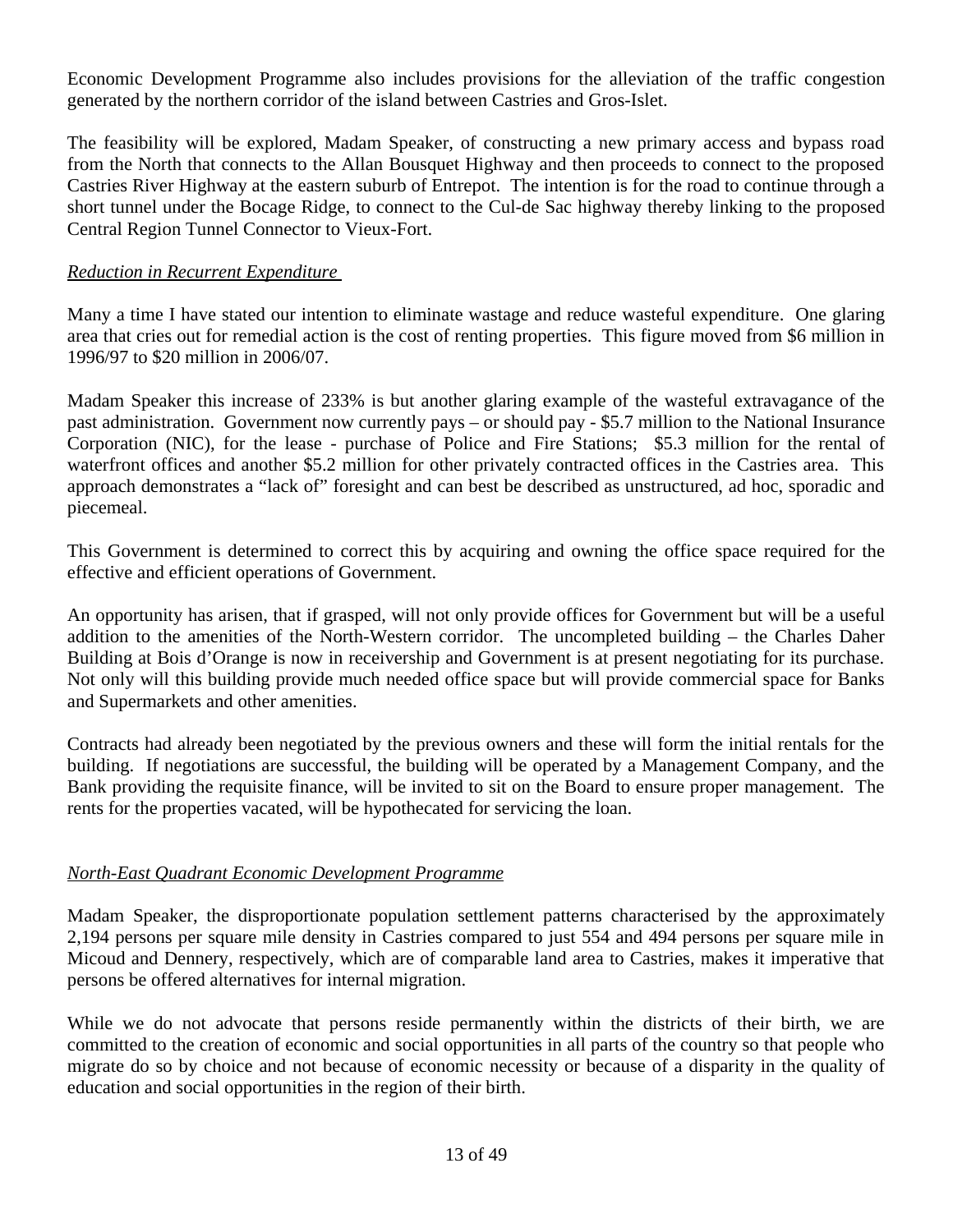One component of the North-East Quadrant Economic Development Programme will involve the construction of a 26.5 kilometre road from La Caye/Lumiere La Perle in Dennery connecting Louvet, Grand Anse and Marquis Estate to Babonneau in the north-east and terminating at an existing road in Dauphin. Madam Speaker, the prospects which this proposed new road presents for the creation of new urban and suburban communities and the expansion of our tourism plant and product, are immense.

Madam Speaker, the treasures and wonders of the scenic north-eastern coast that include the Grande Anse Area and the old airstrip, fall within an area that apart from the central mountainous region, remains one of the least populated areas of St. Lucia. This potential will be uncovered through the provision of the necessary economic infrastructure, thereby creating the potential for major tourism investment and the generation of large numbers of new jobs. The Progamme includes the creation of these new master planned residential communities that will provide every type of social and community amenity.

This development program will also incorporate the long delayed solution to the water problems experienced by the Mabouya Valley as it will provide for the establishment of a significantly enlarged water intake and improvement scheme within the Fond d'Or Catchment Area.

Once again, Madam Speaker, given the relative ecological fragility of some areas in the north-eastern quadrant, development activities will be undertaken with the necessary sensitivity and care.

Madam Speaker, these exciting Regional initiatives have to be facilitated by a development planning and control process that is knowledgeable, efficient and thorough. We can no longer afford to operate with bureaucratic and archaic systems. It is inconceivable that in this technological age we are still operating with outdated topographical maps and manually produced land databases. In this fiscal year Madam Speaker, through an allocation of \$5.9 million, the neglect by the former Administration of these critical underpinnings of our development process will be addressed and rectified.

This type of disjointed planning is obvious even now in our city as a result of the disconnect between the new passport system and the Registry Office, resulting in persons having to wait hours in the sun for Birth Certificates required to obtain the new passports.

Madam Speaker, I have alluded to the strategy to be pursued by my Administration that focuses on specific geographic zones within the country. This strategy also incorporates another dimension to which I will now make reference.

# **Information and Communication Technology Parks**

In this modern age, Information and Communication Technology (ICT), that I will discuss in another context later in this address, pervades every aspect of our lives.

During the recently concluded election campaign we pledged that a United Workers Party would create 7,000 new jobs within the ICT sector within a five-year period.

Madam Speaker, within these Estimates of Expenditure, we have put in place provisions that will allow us to make good on this promise.

The reality is that even if investors were to approach us now with projects that could create 7,000 new jobs we do not have the facilities in which to house or locate these jobs.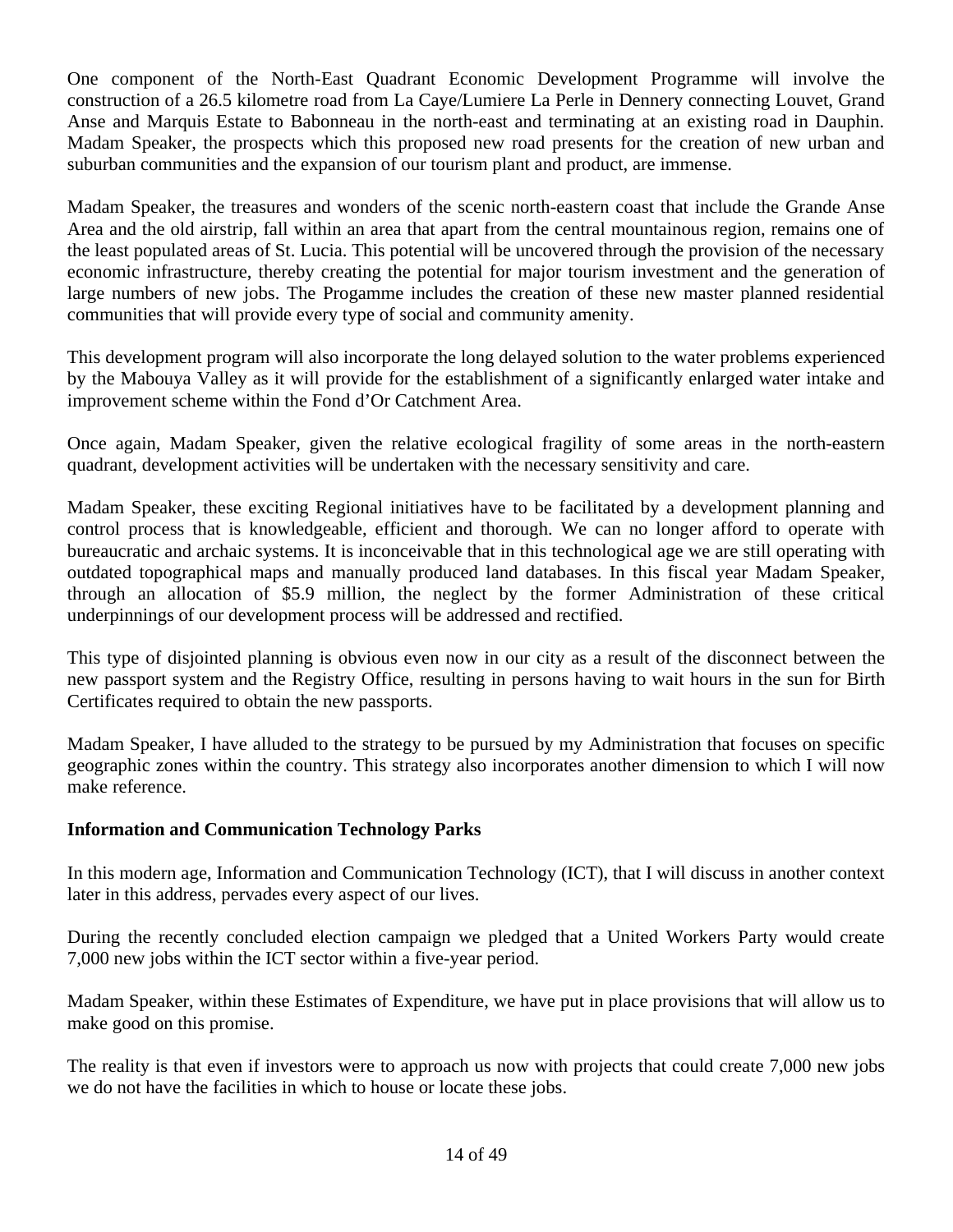In these Estimates, therefore, provision is made to establish five dedicated ICT parks to which investors can be attracted. This is not all, Madam Speaker, for, as part of our strategy to eradicate the poverty that is so closely associated with certain of our rural communities and to ensure that the benefits of development are spread throughout our country, we propose to locate these parks in proximity to communities that have the population catchments that can support them.

Accordingly, these parks will be located within the following communities

- Mabouya Valley and Dennery
- $\bullet$  Micoud
- Vieux Fort and Laborie
- Choiseul and Soufriere
- Anse la Raye and Canaries

These communities are characterized by high unemployment rates, particularly among females and young persons and this initiative will seek to draw such persons into the economic mainstream.

This component of ICT-related infrastructural development will be underpinned by an overall programme of ICT-related skills training targeting young persons and school leavers from these communities. The success of this initiative will depend not only on the provision of physical infrastructure, but more importantly on an educational system, which must even now, prepare our school-leavers for a job market which is truly globalized and for which the competition is in those far away places with strange sounding names.

# **Agriculture**

Madam Speaker, I will now turn my attention to the Agricultural sector. With its plethora of constraints, the critical question is how we revitalize the Agriculture sector.

This is a massive challenge, but one that this Government is prepared to address immediately. Government will give priority to modernizing agriculture and its related sectors (fisheries and forestry). We have to rekindle confidence among our farmers; we have to encourage the interest of the youth and give the private sector the confidence to participate in this sector; we have to use this sector to establish a platform for greater social stability within our rural communities and to promote food security for our population. This is the real value of Agriculture and this is why we cannot afford to let it wither away.

Therefore, Madam Speaker, our specific short-term agenda is to embark on a complete revitalization of the Agriculture Sector, beginning with the Banana Sector, as one of the pillars of our thrust for economic growth and sustainable development. This revitalization will be accomplished by, firstly, encouraging greater investment in farming, fisheries and agro-processing industries. Secondly, Madam Speaker and Honourable Members, Government intends to review the incentives required to stimulate activity across the sector.

For this fiscal year and for the medium term generally, the investment in the Agriculture Sector will focus on four (4) major areas: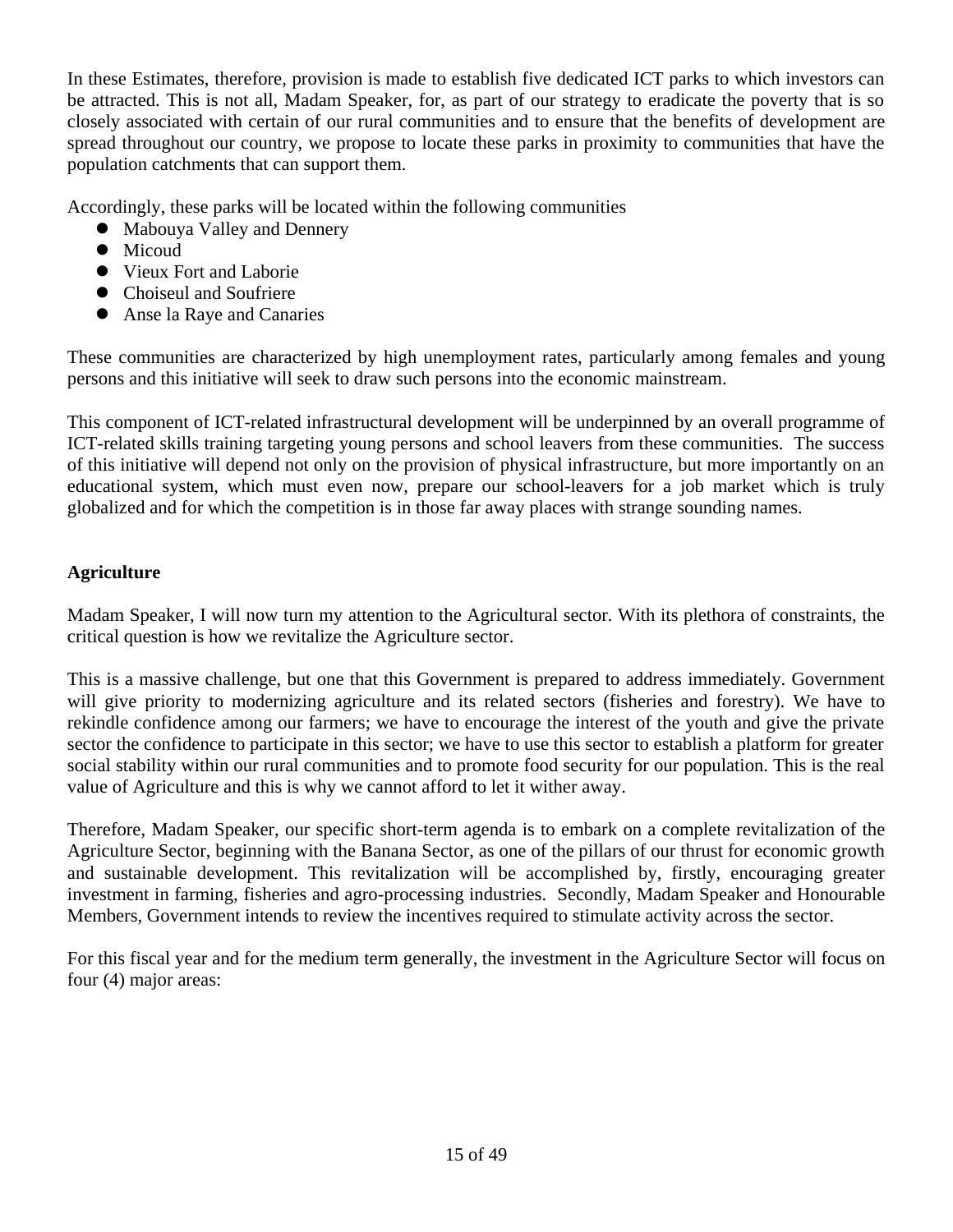# *Agricultural Diversification*

One of the major initiatives under agricultural diversification, Madam Speaker, is the Agriculture Diversification Programme to be financed primarily with EU resources. This programme will facilitate the evolution and modernisation of the agricultural sector into an internationally competitive, market-oriented sector. Under this programme, farmers will be trained to use modern technology and modern agricultural practices; to adopt modern production systems; to increase agricultural production to meet domestic and international trade requirements and standards, including those related to product diversification, presentation, labelling, marketing, packaging and distribution systems. Further, the capacity of agribusiness will be developed in the areas of market strategies to improve domestic and international market penetration.

Other major initiatives to be undertaken through EU support include the rehabilitation and expansion of selected crop commodities such as hot peppers, passion fruit, pineapple and plantains, and the support for, and enhancement of, livestock production.

This initiative Madam Speaker can result in the improvement in farmers' income and be a catalyst for diversification, but more importantly it can result in the reduction of our food bill which for the last five (5) years has risen inexorably from \$168.9 million in the year 2002 to \$255 million in 2006, a rise of 51.7%.

St. Lucia is fortunate that we are supported by the Eastern Caribbean Central Bank and the Currency Authority otherwise our currency would have been quite worthless.

Madam Speaker, we are all aware of the difficulties that have been encountered with accessing this source of funding and, while we have been reassured that funding under the Special Framework of Assistance (SFA) financing instrument will be available to us this fiscal year, we will not – indeed we cannot, rely solely on this source.

Our inability to support the agricultural sector must not be attributed to the unavailability of EU resources. We, as a nation, must stand up and be counted. We must make our own resources available as a statement of our commitment to what we believe must be undertaken in the Sector. Our donor friends must follow our lead. In this fiscal year, therefore, Madam Speaker, we have made available an allocation of \$4.2 million for assistance for agricultural inputs, greenhouse vegetable production and aquaculture development.

# *Modernisation of Marketing and Distribution Services*

Madam Speaker, the marketing and distribution of agricultural produce is the key to the successful realization of agricultural diversification in the Sector. To this end, this Government has made provision for the establishment of an Agricultural Marketing and Promotion Agency.

Madam Speaker, we cannot continue to develop our economic base without creating and reinforcing selfsustaining linkages between our key sectors. Over the last decade, some have sat helplessly by almost as if struck by paralysis and have presided over the decline of the Agriculture sector. Could we not have tried harder to secure the domestic market for our agricultural produce in our local hotels and supermarkets and in so doing enhance the viability of both the Tourism and Agricultural sectors?

This administration, as a matter of priority, will seek to promote the sale of domestic agricultural produce to the hotels and restaurants and supermarkets through the creation of an effective national marketing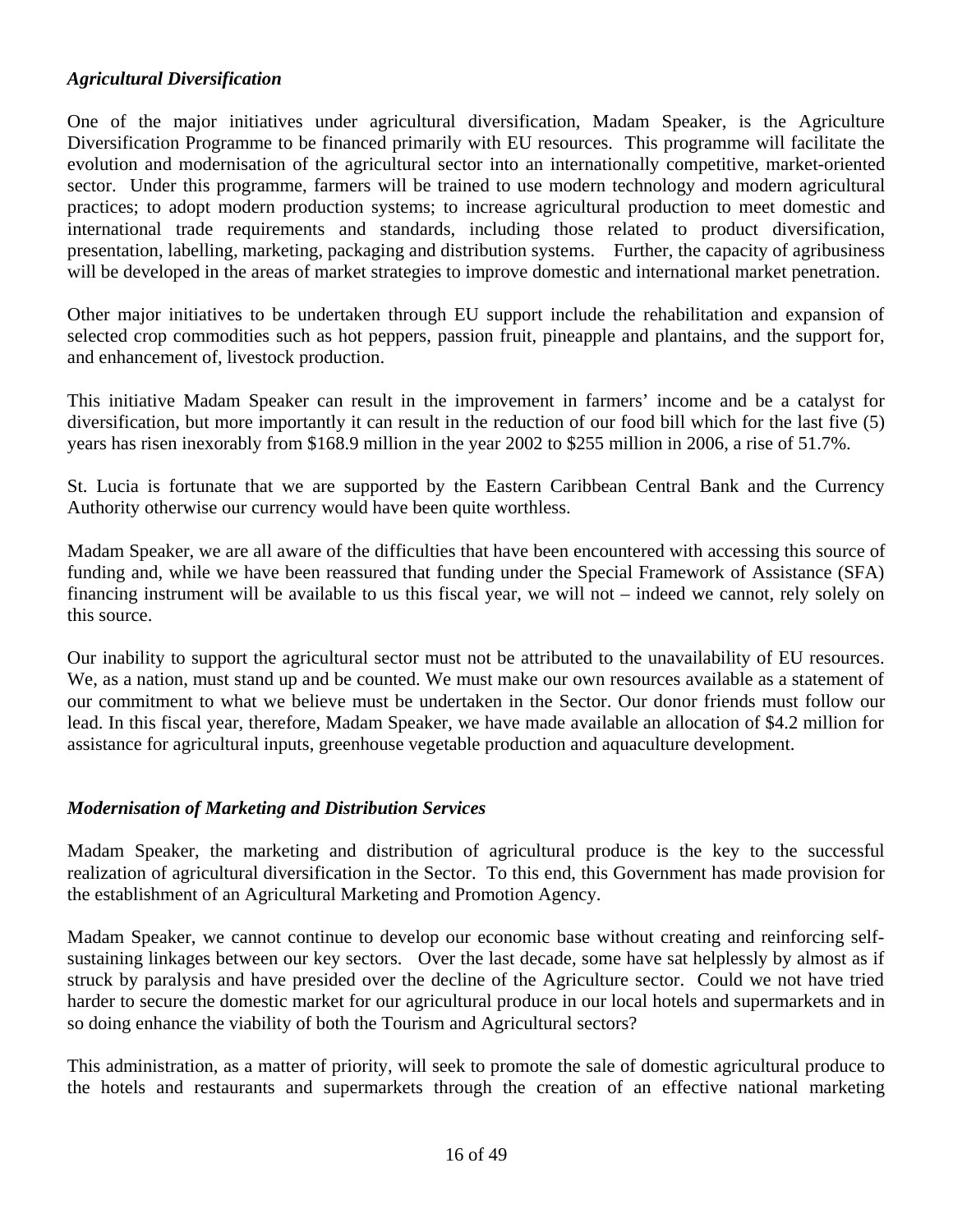infrastructure designed to promote agricultural diversification and the strengthening of the linkage between agriculture and tourism and its ancillary services sector.

The institutional hindrances for integrating and coordinating production and marketing of agricultural produce will therefore be tackled head-on.

The St. Lucia Marketing Board (SLMB), will be completely restructured and re-organised and renamed the Agricultural Marketing and Promotion Agency. It is intended that the Agency will be owned by the farmers, the hotels, the supermarkets and indeed the public of St. Lucia will be invited to participate in its ownership and management to ensure the success of this important venture.

Government's shareholding interest will be derived from the existing asset base of the SLMB, which will serve to reduce on the initial capital requirements of the new entity. Government's continued involvement through share ownership in the new entity can be considered as being representative of the number of organized farmer/producer organisations who have remained committed to the SLMB over the years, but who for one reason or another might not be able to purchase shares when the initial public offerings of the new entity is made.

The new entity will serve to surmount the barriers to local agricultural production and marketing by performing the following important functions:

- A central warehouse, cold storage facility, pack-house and processing facility for the preparation for sale to the local and overseas market;
- Scheduled collection and transportation of agricultural produce to the central warehouse and processing facility;
- Central procurement and supply of planting material and inputs for mass distribution;
- A demonstration centre for new farming technology and equipment;
- An out-grower scheme which will involve the reintroduction through contracts of the cultivation of exotic tropical fruits;
- Technical Assistance through extension services in agricultural practices, production planning, market information and farm management;
- Establishment of a National Market Information System;

This initiative Madam Speaker, we anticipate, will result in a reduction in the food import bill, improvement in rural incomes and serve as a catalyst to agricultural diversification.

# *Investment in Rural Infrastructure*

The investment in infrastructure for agriculture is a critical element in the revitalisation of the Agriculture sector. In this fiscal year, Madam Speaker, this Government will undertake major investments in infrastructure. Permit me to briefly highlight a few.

# Modernisation of Agricultural Service Facilities

The condition of much of the existing physical infrastructure and associated ancillary facilities and equipment has been allowed to deteriorate to an alarming extent. This situation must be reversed and to this end some major initiatives will be initiated. These include: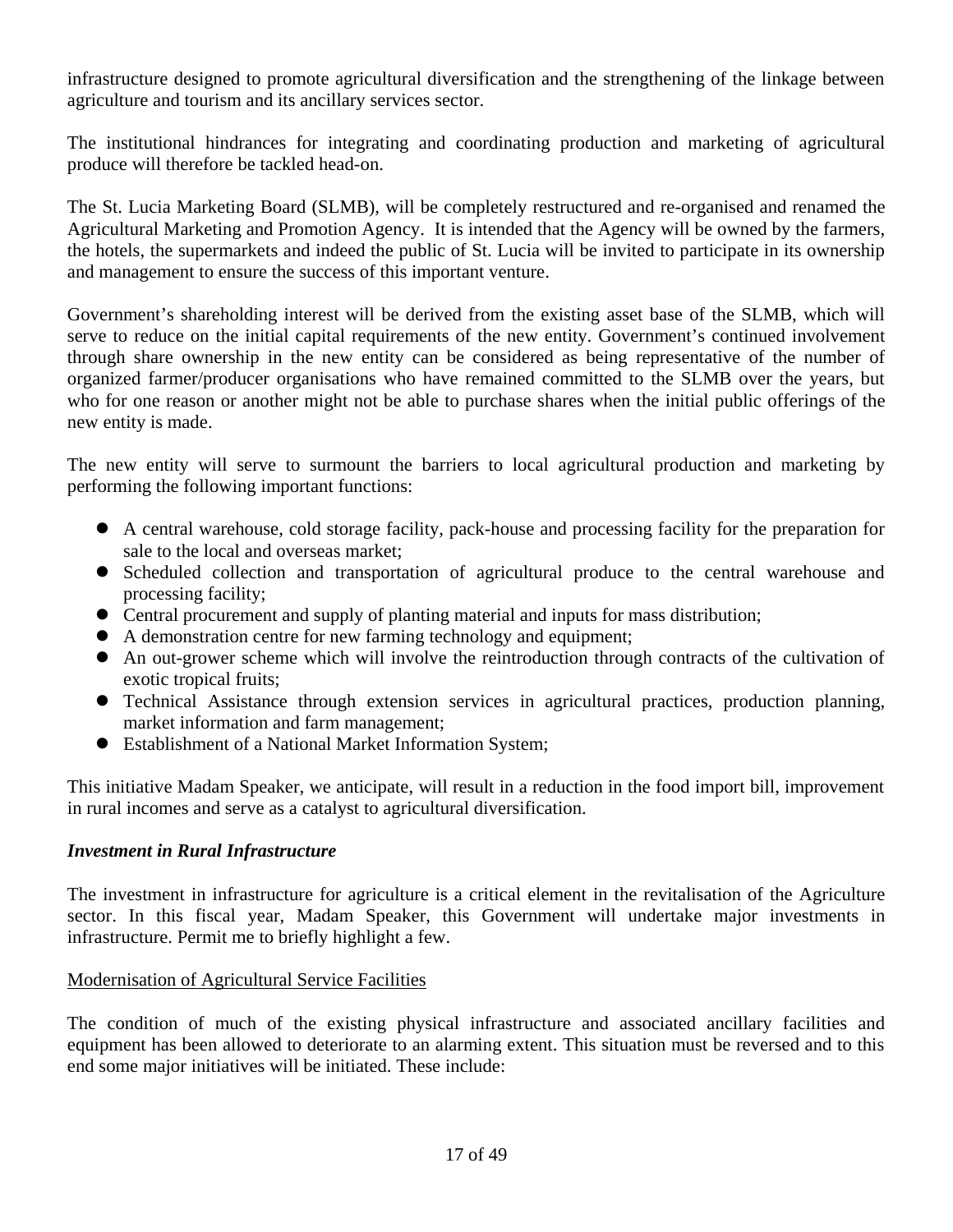## Establishment of Centres of Excellence

The renewal of the Union Agricultural Station and the development of the Roseau Research Complex and the Beausejour Station as centres of excellence, will provide capacity-building and information services, laboratory services, including food technology and agro-processing facilities, germplasm banks, aquaculture facilities, tissue culture and mushroom development facilities, hydroponics production facilities and demonstrations of advanced and appropriate technologies, in support of both crops and livestock production systems.

## The Establishment of New Fisheries Facilities

This Government will give assistance to persons wishing to exploit the resources of the 200 mile Exclusive Economic Zone and will improve the capacity of the Fish Marketing Corporation to prepare our fish catch for the hotels and the supermarkets. These improvements will occur at both the Castries and Vieux-Fort facilities.

The St. Lucia Fish Marketing Corporation will be placed under new management in which private participation will be invited.

Assistance from the Government of Japan which has modernised our Fishing Industry continues, and during this year improvements will be made to the facilities at Gros Islet and Anse-la-Raye. Assistance will be sought for the dredging and sheet piling of the Canaries River in order to enable fishermen to better secure their boats and also for the construction of a jetty and appropriate support facilities for the fishermen of Micoud.

## National Abattoir Project

Madam Speaker, for far too long, our livestock producers have been promised an Abattoir as a means of breathing new life into this sub-sector. For years these promises have proven hollow and de-motivating all at a time when we have been shouting from the rooftops about our commitment to diversification. Madam Speaker, we have to say – enough is enough! This Administration is serious about diversification and will, starting this fiscal year, ensure that such a facility is available to our livestock producers and their customers within the next eighteen months.

This will enable our livestock farmers to produce meats and poultry of the quality required by the supermarkets and the hotels and to compete with outside producers who, in accordance with the obligations under the WTO and CSME, must have access to our markets.

# The Establishment of Reception Facilities/Upgrading of Inland Reception and Distribution Centres (IRDCs)

Madam Speaker, it has been recognised for some time now that the current IRDCs are not only underutilised but ill-equipped to serve as reception facilities that can cater to a wide range of agricultural produce. In this regard an allocation of \$929,000 has been made available to facilitate the retrofitting of the IRDCs and packaging facilities, where agricultural produce can be received, graded and packed for distribution. This will be done as one element of the programme associated with the establishment of the Agricultural Marketing and Promotion Agency that I have previously described.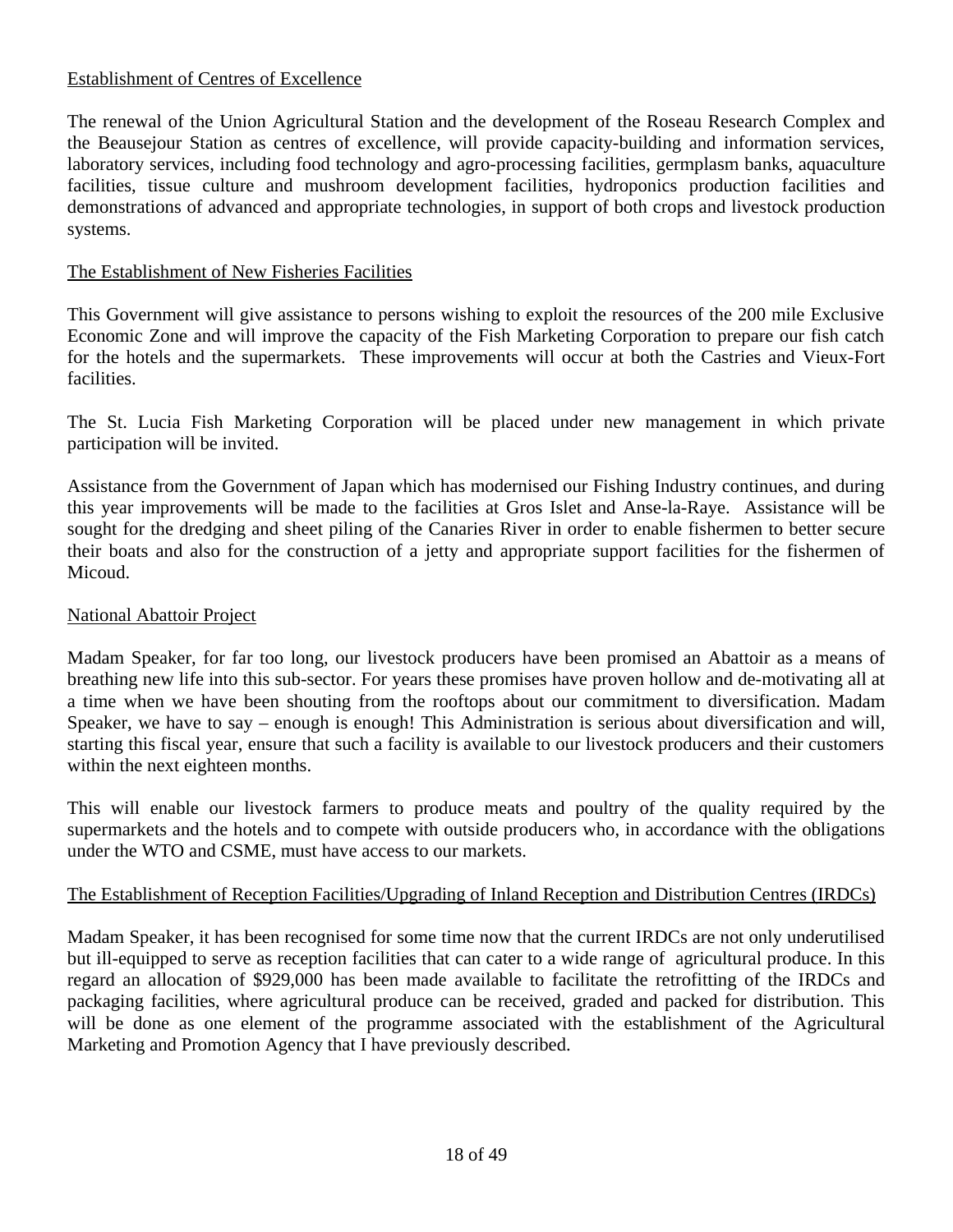# *Revitalisation of the Banana Industry*

The farmers who for 50 years bore the heat and burden of the day and laid the foundation for our economic development are in danger of being cast aside and like Cinderella, the golden carriage has now turned into a mere pumpkin.

We must never forget the role that the Banana sector and banana farmers have played in the growth and development of our nation, Madam Speaker, nor must we simply sit back, shrug our shoulders and meekly leave the fate of the Industry to market forces. We must fight back and we must not stop fighting, because this industry is important to us. It has impacted and will continue to impact on our social fabric. It is the core around which our diversification efforts must revolve.

Madam Speaker, the Government of St. Lucia will embark on a production and quality revitalization programme over the next two years, with the following key objectives:

- 1. To increase extra-regional exports to sixty thousand (60,000) tonnes per year;
- 2. To establish a **Banana Production Management** Agency (BPMA), to sustain the provision of production-related technical and other support services to the industry *(since the BERU and the Banana Recovery Programme, BRP, will soon come to a close);*
- 3. To improve the quality of support to the industry, and the farming community in general, through the provision of technical services, credit mechanisms, technological inputs and incentives to facilitate the improvement of farm productivity, produce quality and diversification with and around bananas. The target over the next three years is to increase the national average yield/acre from 8 tons to at least 12 tons;
- 4. To increase banana production for the domestic and regional markets *(including cruise tourism),* with focus on the promotion of ripe bananas as a healthy and nutritious food for all.

With the increase in the price of oil and paper, the cost of packaging material has risen. In order to give assistance to the banana farmers and to save over 100 jobs at the box making plant at Vieux Fort, provision of \$1 million has been made to subsidize the cost of boxes. This will mean an extra 2 ½ cents per lb or \$1.00 per box to the farmers for bananas exported from St. Lucia. A further \$3 million is provided for the purchasing of inputs.

Further, Madam Speaker, there are several issues within this sector which are of concern to this Government. These will be examined during this fiscal year with a view to identifying and instituting specific measures of redress.

This Government is very concerned with the virtual non-existence of affordable capital to assist farmers and agribusiness enterprises in the rural communities, and in this regard, will ensure that the Development Bank, when re-established, gives priority attention to this sub sector.

The issue of the protection of the remaining arable lands, so as to maintain their usage for agricultural production and/or agri-enterprise developments, must also be addressed as a matter of urgency.

Madam Speaker, the lack of interest bordering on contempt that the former administration had for agriculture, is clearly demonstrated by its decision to destroy a well established facility located in a fertile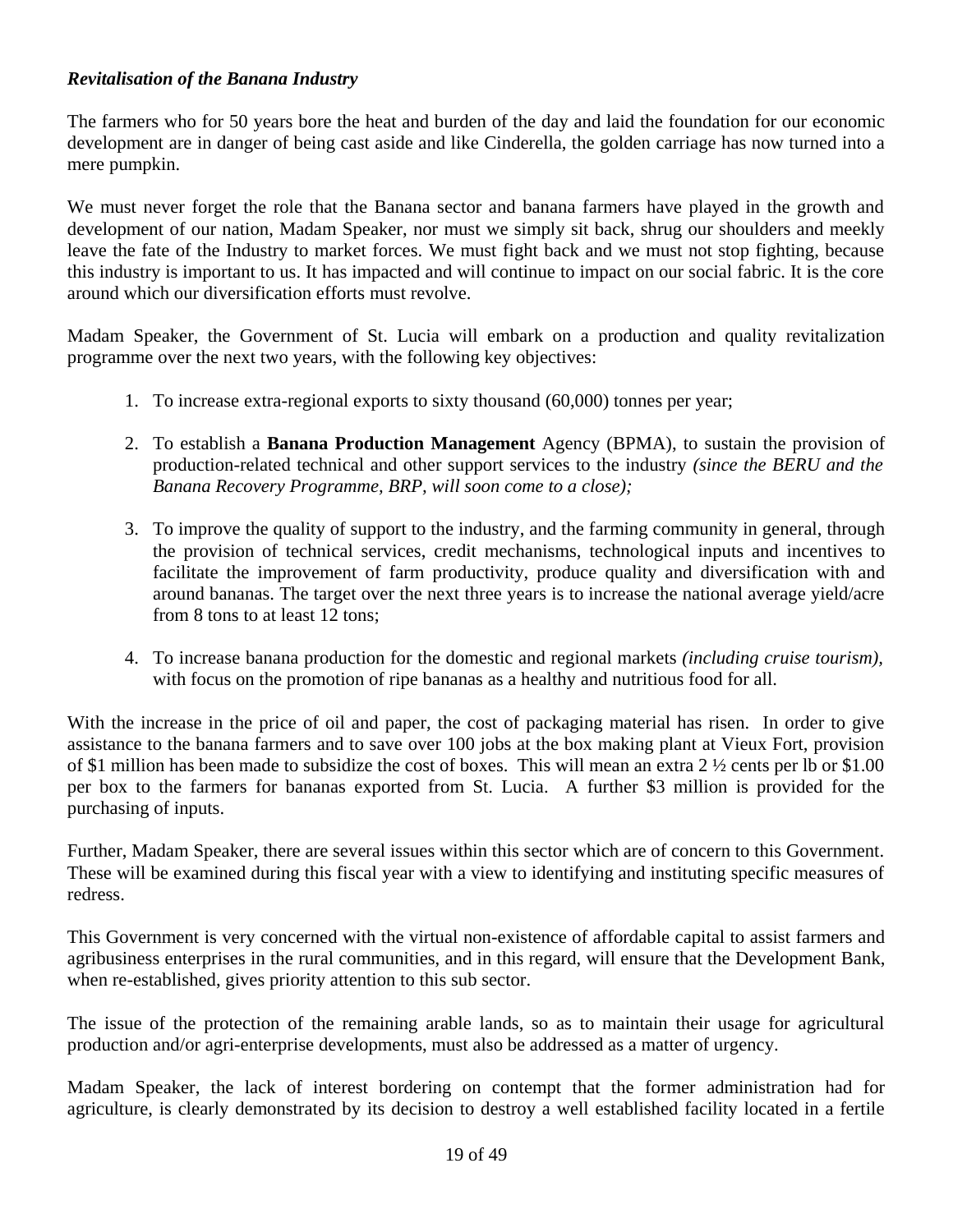valley and use it for a football facility although the technical examination showed the ground to be unstable and incapable of supporting the required structure. This is but another instance when politics took precedence over common sense.

This folly will be corrected by this Government and another suitable site provided for the Football Stadium. Such monies as may have been spent will be refunded to enable the project to proceed.

Madam Speaker we will also be exploring ways to provide social protection for our farmers and fishers, whether through a more formal social security arrangement or a social safety net programme.

Madam Speaker, all of these initiatives that I have briefly outlined will be in vain if we do not address the overall policy and institutional environment in which the sector is to operate. This challenge falls squarely on the shoulders of the Ministry of Agriculture. It must therefore become more in–tune with the needs of the sector.

If it is to play the lead role as change driver, the Ministry must itself become transformed. It must embrace new technologies and new approaches. Only then will it be able to deal with the types of policy and legislative reviews and adjustments that will enable the sector to adequately deal with issues of economic integration, globalisation and trade liberalisation.

## **Tourism**

Madam Speaker, Tourism has become, and will continue to be, the main engine of growth in the economy. St. Lucia is recognized internationally as having a unique, competitive and high quality product that meets the expectations of visitors.

Our goal therefore, Madam Speaker, is to ensure the sustainability of this sector through the creation of a well trained customer-focused workforce; product development; continuous adherence to industry standards; application of industry best practice and reduction of crime on the island.

In order to achieve this, this Administration has established 8 broad national policy goals including:

- 1. Establishing tourism as a strategic economic development priority;
- 2. Expanding local participation, investment and ownership directly and indirectly in the tourism sector;
- 3. Continuously improving the quality of the tourism experience and product;
- 4. Stimulating and facilitating additional investment in the upgrading, expansion and diversification of the tourism infrastructure and production base;
- 5. Strengthening the backward and forward linkages between tourism and agriculture and other sectors of the economy;
- 6. Projecting a positive and unique identity for Saint Lucia in traditional and non-traditional tourism markets;
- 7. Improving the public's perception and attitude, towards tourism;
- 8. Participating actively in, and taking full advantage of regional and international initiatives.

Madam Speaker, to implement a structured approach to the development of the tourism product so that every citizen can benefit from the gains and opportunities in the sector, my Administration has identified several strategic goals for the industry that we will pursue in the short to medium term to further develop the industry.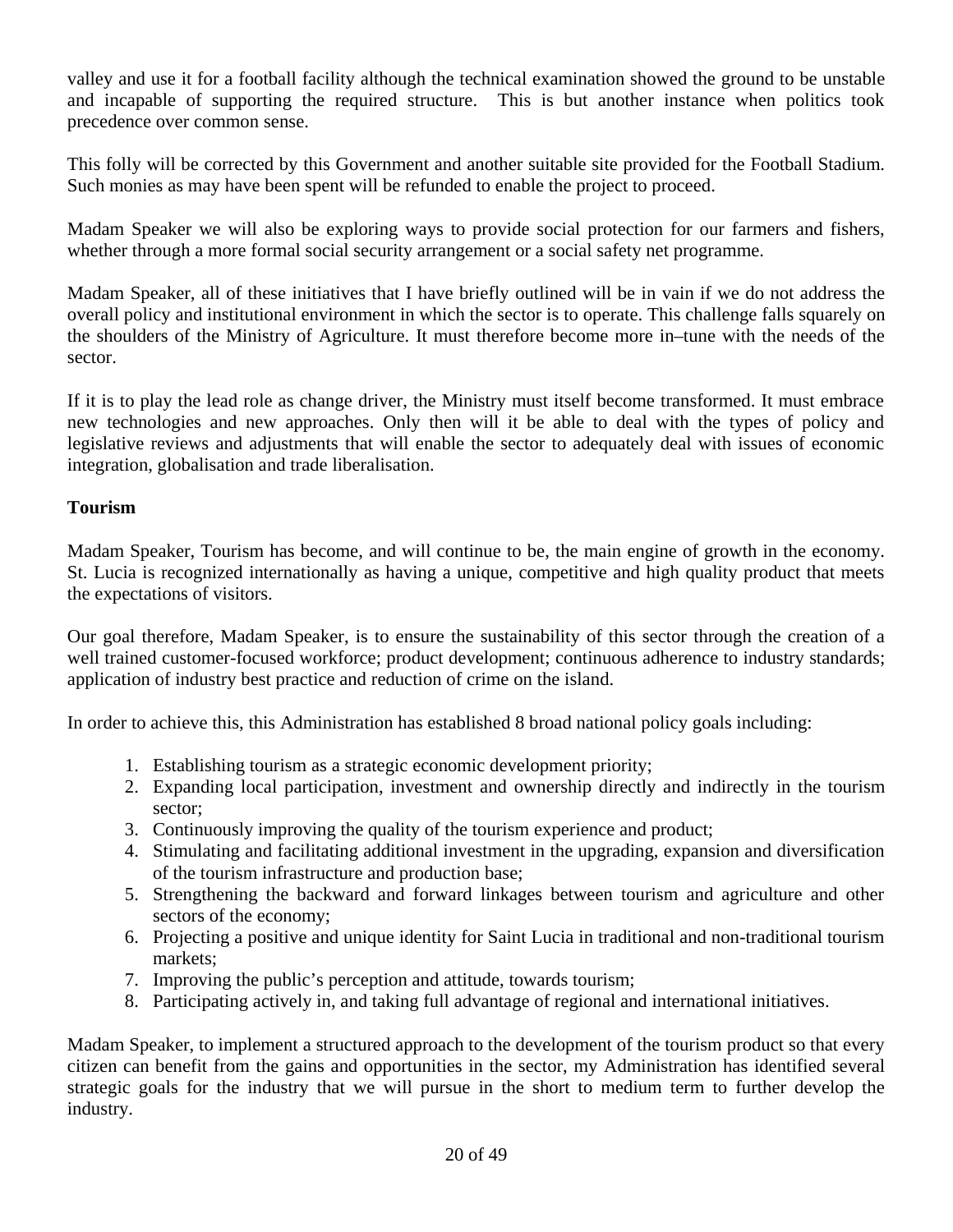These strategic goals are as follows:

- Establish a strong brand and deliver effective "destination marketing" in new and existing markets;
- Develop a tourism product that is responsive to the needs of the market and generates high visitor satisfaction;
- Build the human resource base to meet the existing and developing needs of the sector;
- Manage the economic, environmental, and social impacts of the sector to provide maximum and sustainable benefits to all stakeholders;
- Provide the appropriate institutional structure to facilitate the use of public/private participation in the effective co-ordination and management of the tourism sector.

These programmes are as follows:

- Developing and upgrading facilities in the various villages and communities to enhance their unique historical and cultural attributes, thereby attracting visitors and generating income;
- Providing incentives to St. Lucian entrepreneurs to become involved in ancillary services that support the tourism industry;
- Providing incentives for the expansion of the yachting industry
- Recognising, supporting and expand the eco-tourism sector by encouraging greater participation by St. Lucians in the development of this element of our product offering;
- Maintaining a balance between all-inclusives and traditional EP hotels as well as pursuing niche marketing to ensure expansion of the industry;
- Improving the road network island wide to enhance the travelling experience of both nationals and visitors and giving consideration to re-introducing coastal sea transport as a means of travel;
- Instituting standards in all areas of the tourism product.

Madam Speaker**,** there has been a significant expansion of hotel rooms in St. Lucia, brought about by the investment made by both local and foreign investors. Several new hotels have been constructed and the room stock was expanded by several locally-owned hotels and guest houses to meet the anticipated demand for rooms for the ICC Cricket World Cup where St. Lucia hosted first round matches and will soon be hosting the second semi-final game.

Madam Speaker, the ICC Cricket World Cup will be over within weeks and it is left to us as a country to ensure that the increased room capacity on the island is fully utilized. We will endeavour to ensure that there is no hang-over after the party is over. In this regard, Government will vigorously pursue a strategy for increasing airlift to St. Lucia, especially out of traditional European markets; Germany, France, Italy, and will in addition, develop Short Hubs (e.g. Barbados) to be serviced by carriers such as American Eagle. This particular service from Barbados will commence in July.

# *Tourism Marketing*

Madam Speaker, increasing airlift to St. Lucia will only be successful if visitors are aware of the diverse tourism product that St. Lucia has to offer. This requires that the Government allocate sufficient resources for the marketing and promotion of the tourism product while ensuring that these resources are utilized in the most effective and efficient manner.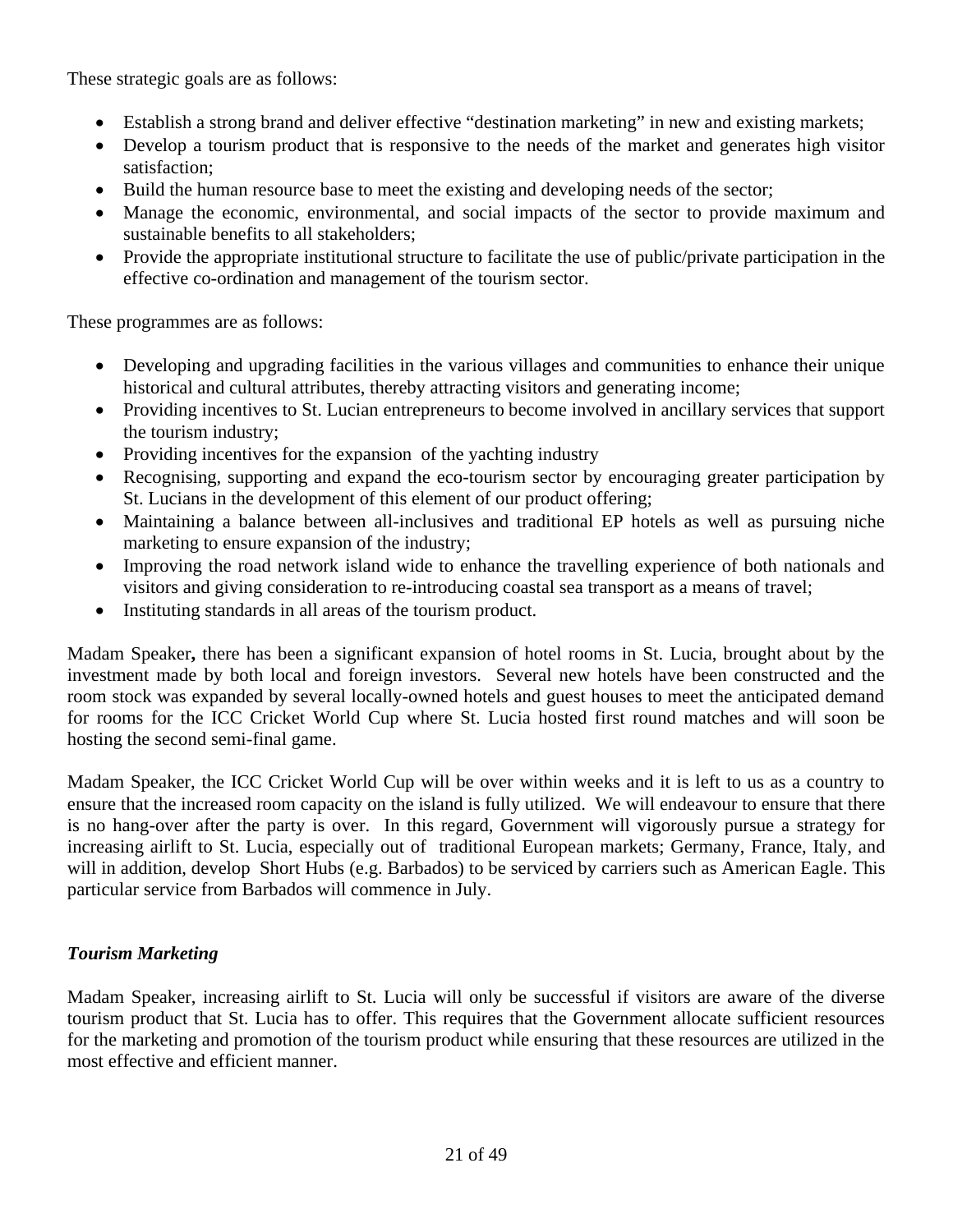In this regard Madam Speaker, an allocation of \$50,000,000 million has been provided in these Estimates for marketing our tourism product. Also, because this Administration views this allocation as an investment in the development of the Sector, no different from our investment in the roads that facilitate the movement of tourism traffic and our investment in the airports through which visitors arrive on our shores, we have included this allocation for marketing of \$50 million as an item of Capital expenditure.

# *Casinos*

Madam Speaker, I have no doubt that Honourable Members will agree with me that if we are to expand and create a sustainable tourism industry from which all citizens benefit, then we must provide a product that is diversified and that caters for all categories of visitor. Some visitors come to our shores to experience our sea and sand, some come for adventure, some come here as eco-tourist; many come here to be married and others for jazz or cricket or for sports tourism. We must now consider how it is possible to provide our visitors with even more options.

# *Duty Free Shopping Centres*

Madam Speaker, another initiative to further diversify our tourism product is the Castries Redevelopment Programme that I have already described. The programme will transform the City of Castries into a dedicated duty-free shopping centre and a hub for tourism activity centred on the expansion of our relationship with the cruise ship industry. This programme is mirrored by the Vieux-Fort and Southern Region Development Programme that also has as one of its objectives, the transformation of Vieux-Fort into a major duty free shopping centre.

# *Village and Community Tourism*

Madam Speaker, another exciting initiative that will provide direct benefits to St. Lucians especially in rural communities and that the Government will introduce in this fiscal year, is the Community or Village Tourism initiative. One component of this initiative is "Community Branding" through which each community is encouraged to develop its unique characteristics that can be used to generate revenue for the community, leading to the creation of employment for residents and an improvement in the standard of living within the community.

This, Madam Speaker, is sustainable tourism from which all St. Lucians can benefit and through which the impact can be felt throughout the economy. This initiative is also consistent with the specific initiative that I described earlier that will directly target the establishment of eco-tourism hotels and lodges along the West Coast, stretching from Laborie to Anse-la-Raye. As you can see Madam Speaker, there is a strategic coherence in our approach to the development of our outlying communities as they will be integrated into the mainstream of economic activity within the leading growth sector of tourism.

# *National Ownership of Hotels and Tourism Facilities*

Madam Speaker, lip service has been paid for a long time to the need to ensure that St. Lucians benefit directly from tourism and have ownership of hotels and tourism establishment within our country.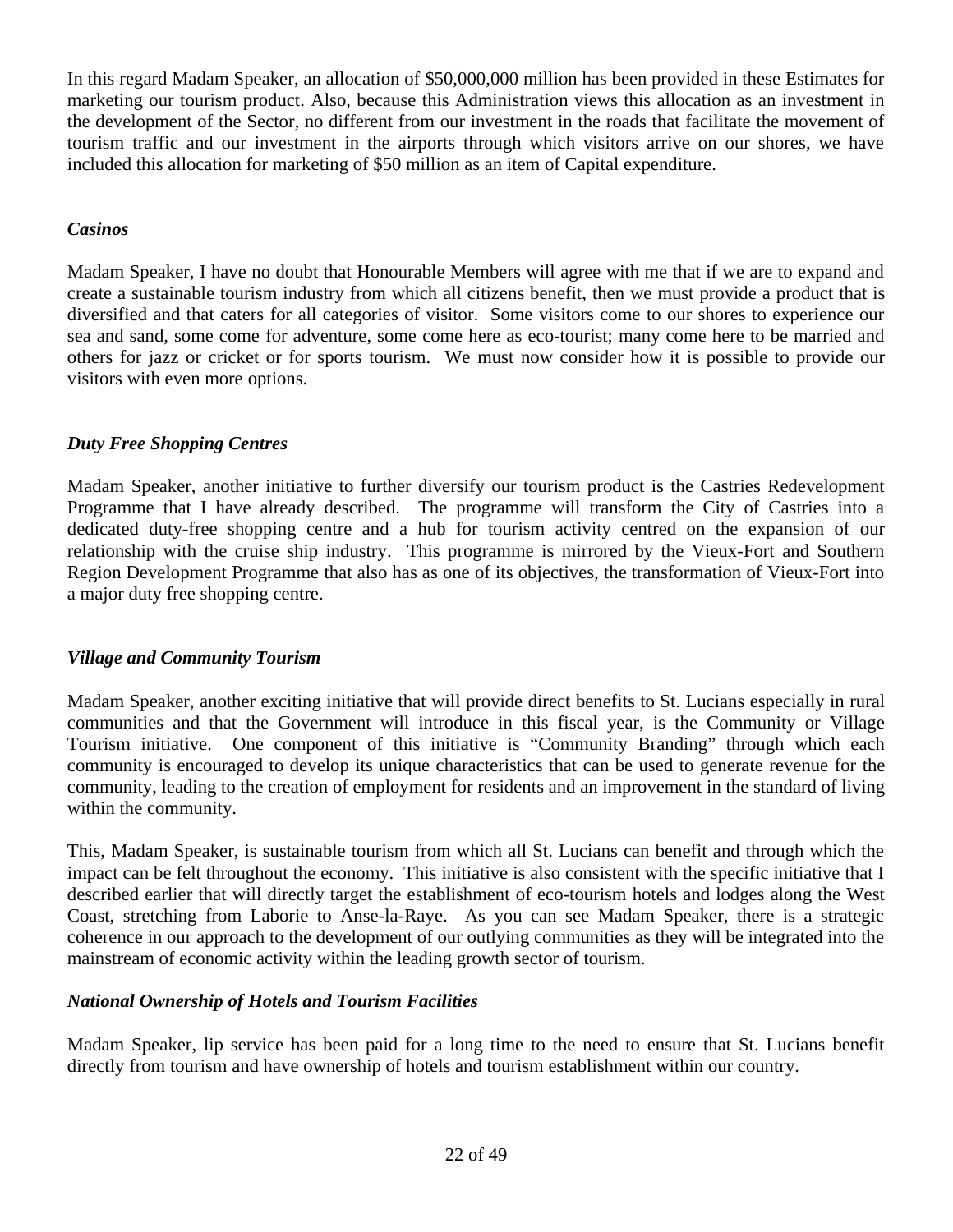The time has come for us to do more to ensure that this happens and today, I announce that, with immediate effect, investments in hotels below an internationally recognized four-star standard will be reserved for St. Lucian nationals and that incentives will not be granted to foreign nationals to invest in such properties.

Investment incentives to foreign nationals will now be reserved for those projects that are designed to achieve an internationally recognized four-star standard and above and that can add value to our tourism product by moving it towards the upper-end of the tourism market.

Madam Speaker, this policy is a clear indication of the intent of this Administration to re-position St. Lucia as a leading top-class tourism destination and to ensure that St. Lucians are provided with specific opportunities for ownership of major assets within the tourism sector.

## **The Private Sector, Trade, Industry and Commerce**

Madam Speaker, the Private Sector has consistently been described as the "Engine of Growth" of the economy. Both economic growth and national development are driven as much by Government action as by the response of the private sector to commercial opportunities that government policy serves to create.

Madam Speaker, this Government believes that a vibrant private sector is critical to the sustained economic growth of the economy. In addition, Madam Speaker, a private sector where micro, small and medium size entrepreneurs are successful, and are therefore able to progress from one level to the another, provides an indication of the success of the private sector in providing employment, and provides for an improvement in the standard of living of entrepreneurs that allows, in turn, for the improvement of the standard of living of the employers of the entrepreneurs.

Madam Speaker, in the current international economic context, both large and small businesses need to restructure and become more aggressive about their own futures if they are to successfully compete in the fierce international competitive environment. I need not remind Honourable Members that CSME is at our door and the critical question is whether the private sector is ready for the challenges it presents. Another important question is what can be done to assist the private sector in acquiring the aggressive perspective towards excellence and productivity that is essential for success in light of the challenges presented by CSME and other international imperatives.

Madam Speaker, the main challenge facing the private sector is the need to enhance competitiveness and this challenge can be overcome by adopting an approach of capacity-building through human resource development as the primary response.

Madam Speaker, the current approach to private sector development focuses primarily on internal capacity enhancement (particularly human resource development) as the channel through which the competitiveness of firms can be enhanced. While this approach is critically important from a human development perspective it comes with several inherent difficulties the main ones being that while increasing skills training and internal capacity development may increase competitiveness of the firm these interventions do not necessarily result in business expansion and or employment increase.

In fact, Madam Speaker, in the case of employment generation, these types of intervention may actually lead to a reduction in the work force if personnel become better skilled and multi-skilled and productivity increases without corresponding increase in market demand.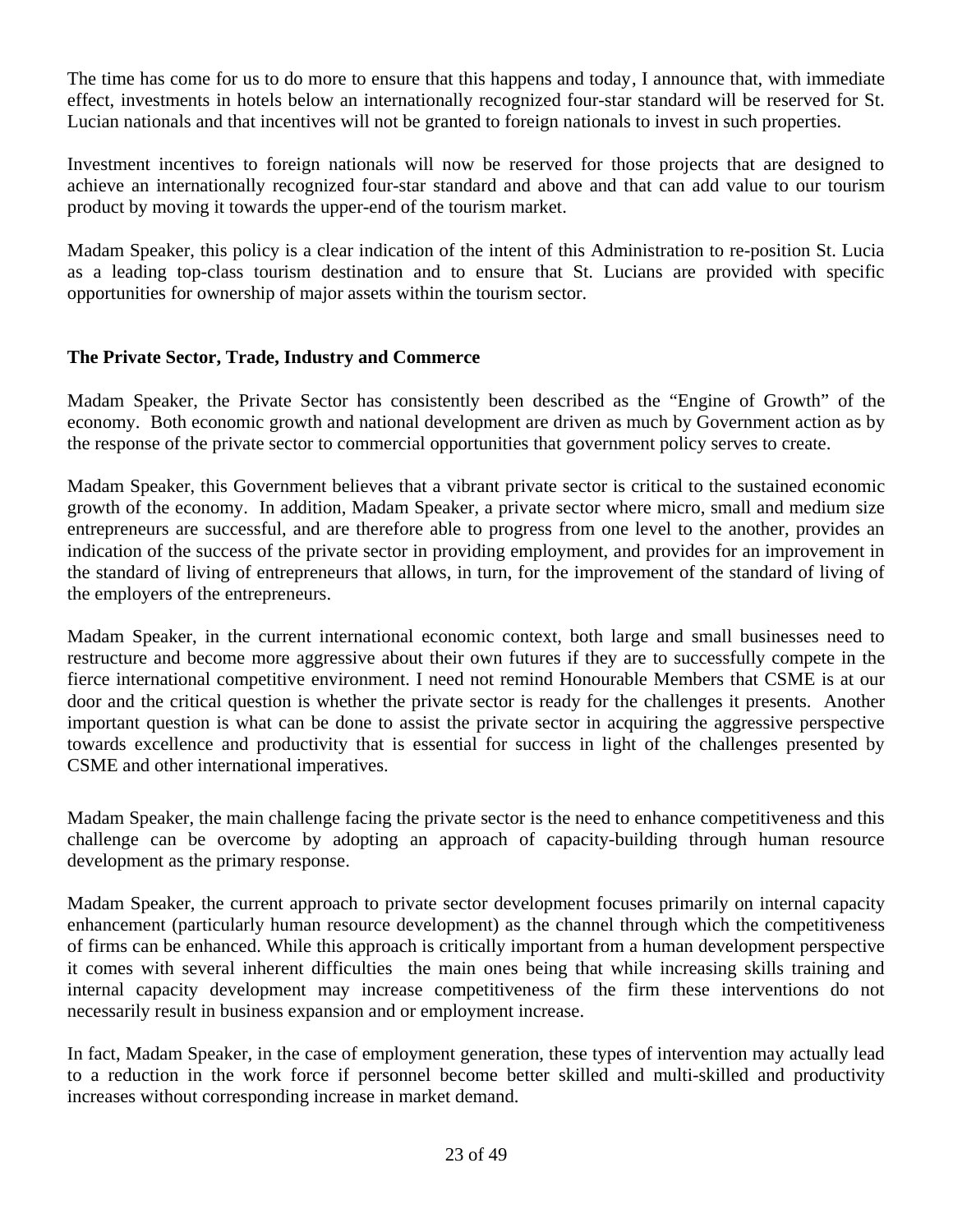On the other hand, Madam Speaker, the current best practice approach to firm level assistance for competitiveness enhancement focuses directly on market expansion and product development as opposed to capacity building. Thus, Madam Speaker, the main focus of this government in its quest for private sector development and competitiveness is to encourage the identification and introduction of new products to market and placing attention on identifying new markets, diagnosing problems and factors that hinder sales and promoting product improvement to meet market requirements.

Madam Speaker, the Private Sector Development programme, to be implemented by the Office of Private Sector Relations, will focus on two major objectives in relation to "economic diversification and "national development": (a) Growth and expansion in business activity (number of businesses and volume of output) and (b) increase in employment.

This Government believes that such an approach presents a more realistic strategy, one that views private sector development as a compound of activities geared towards the emergence of new business ventures and the strengthening of existing ones.

Madam Speaker, changes in the international business environment, especially throughout the latter half of the decade of the 90's, ushered in an era of increased emphasis on trade liberalization and globalization.

A rules-based system that emphasizes free trade and the use of internationally recognized and agreed tariffs, as opposed to the regime of import duties and quotas, is now the dominant regime governing international trade. In recognition of this, Government must move to introduce an environment where production throughout the country, but more specifically, in the private sector, takes place in a framework based on competition.

Madam Speaker, the thrust of this Government's interventions in the manufacturing and services sectors will centre on building competitiveness at the firm and industry levels. In this regard, implementation of the National Export Strategy will be one of the main areas of emphasis of the Ministry of Trade, Industry and Commerce. The strategy identifies six services sectors and four goods sectors as priority sectors for intervention. These interventions will address matters pertaining to trade financing, market intelligence and trade information in export markets, transportation and standards.

But, Madam Speaker, even as we prepare our private sector for participating in the regional and international marketplace, we recognize that the CARICOM Single Market (CSM) arrangement coupled with increased trade liberalisation, will inevitably give rise to increased competition on the local market due to the influx of cheaper goods and services into Saint Lucia.

In recognition of this, Government, through the Ministry of Trade, Industry and Commerce, will embark on a Domestic Trade Promotion Programme which will seek to encourage Saint Lucians and visitors to our shores to consume locally produced goods and services.

Madam Speaker, this programme will be implemented in close collaboration with private sector bodies such as the Saint Lucia Manufacturers Association (SMA), the Saint Lucia Industrial and Small Business Association (SLISBA), the Saint Lucia Hotel and Tourism Association (SLHTA) and the Saint Lucia Chamber of Commerce, all of which are expected to have a vested interest in the Programme. Government, being a major consumer of goods and services, will play its part in purchasing a greater percentage of its goods and services from local producers.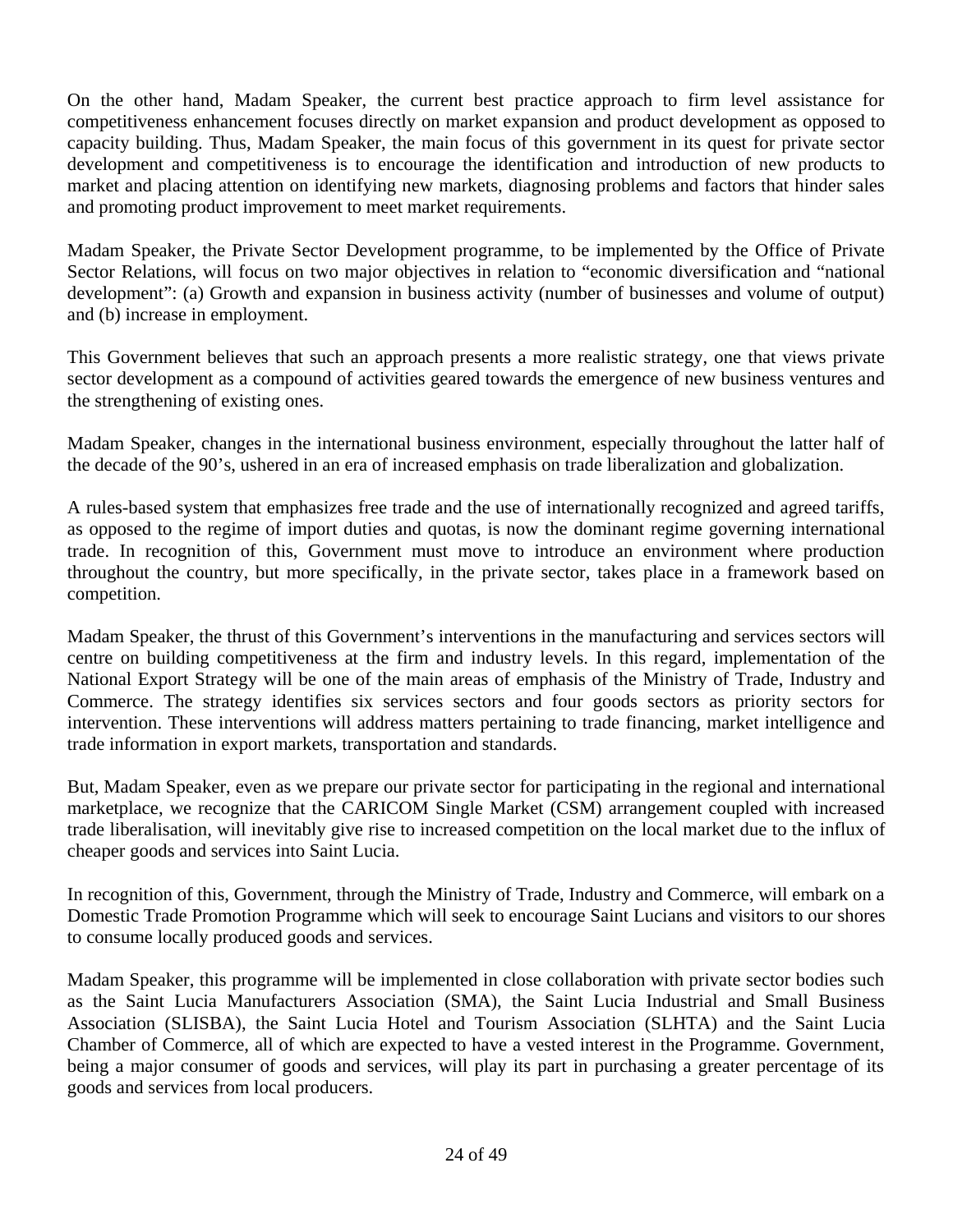Madam Speaker, Government recognizes that product development and research are vital to the expansion and diversification of businesses. In this regard, the Ministry of Trade, Industry and Commerce will assist firms in addressing these issues through an ongoing Product Development and Research programme. This Programme consists of skills development training which is geared towards enhancing the technical skills of companies' employee's in-firm interventions through consultancies to assist firms to improve on production methodologies and implement quality management systems to ensure consistency in product quality.

At the small firm level, emphasis will be placed on implementing the Micro and Small Scale Business Development Act which was passed in this Honourable House since 1998 but which has not been operationalized as important aspects of the legislation were not implemented. Government, by implementing this Act, will seek to assist the micro and small business sector to become part of the formal business community by encouraging the incorporation of these businesses. Assistance with incorporation will be provided in this financial year.

Madam Speaker, Saint Lucia, having signed on to the Revised Treaty of Chaguaramas, has to meet a number of binding constraints. One of these relates to the establishment of a Regional Competition Commission. To this end the necessary action will be initiated to ensure that Saint Lucia makes its contribution towards the establishment of the Community Competition Commission that is earmarked to become fully operational in November 2007. Further, Madam Speaker, Saint Lucia will cooperate with other OECS Member States at the sub-regional level, in the implementation of a joint policy on competition and the establishment of a subregional authority to monitor, investigate, detect and prohibit anti-competitive conduct and practices.

Similarly, appropriate action will be initiated through the enactment of relevant legislation and other regulatory measures to promote and protect consumer welfare. A new draft Consumer Protection Bill has been developed by the Attorney General's Office and, in the coming months, public consultation will be held with stakeholders to give them another opportunity to express their views and concerns before a Consumer Protection Act, one that is fully compatible with our CSME obligations, is enacted into Law.

Madam Speaker, globalization and trade liberalization have brought many changes to the environment in which we live today. More and more we are being asked to give up whatever protection that we have been able to provide to our domestic private sector and are simultaneously being asked to compete with the giants of international business.

In this context, Madam Speaker, CARICOM and the Dominican Republic (CARIFORUM) are engaged in negotiations with the EU to develop a new trading arrangement to replace the Cotonou arrangements that have provided some protection for our business sector. Government will pay very close attention to these negotiations as this represents perhaps the most important bilateral trade arrangement that will impact on Saint Lucia and the CARICOM in the foreseeable future.

Madam Speaker, Government will also continue to prepare Saint Lucians for full participation in the CARICOM Single Market and Economy by ensuring that emphasis is placed on certifying persons in the various skilled categories that are currently approved by the Heads of Government and the new skills categories that will inevitably be liberalized in the near future. Public education on the CSME will be stepped up so that all Saint Lucians understand what this means to their collective future.

Government will also pay attention to negotiations in the WTO especially in the areas of services and market access to non-agricultural goods. Saint Lucia will also place great priority in the coming months on the negotiations with respect to the banana industry that will be taking place in the WTO.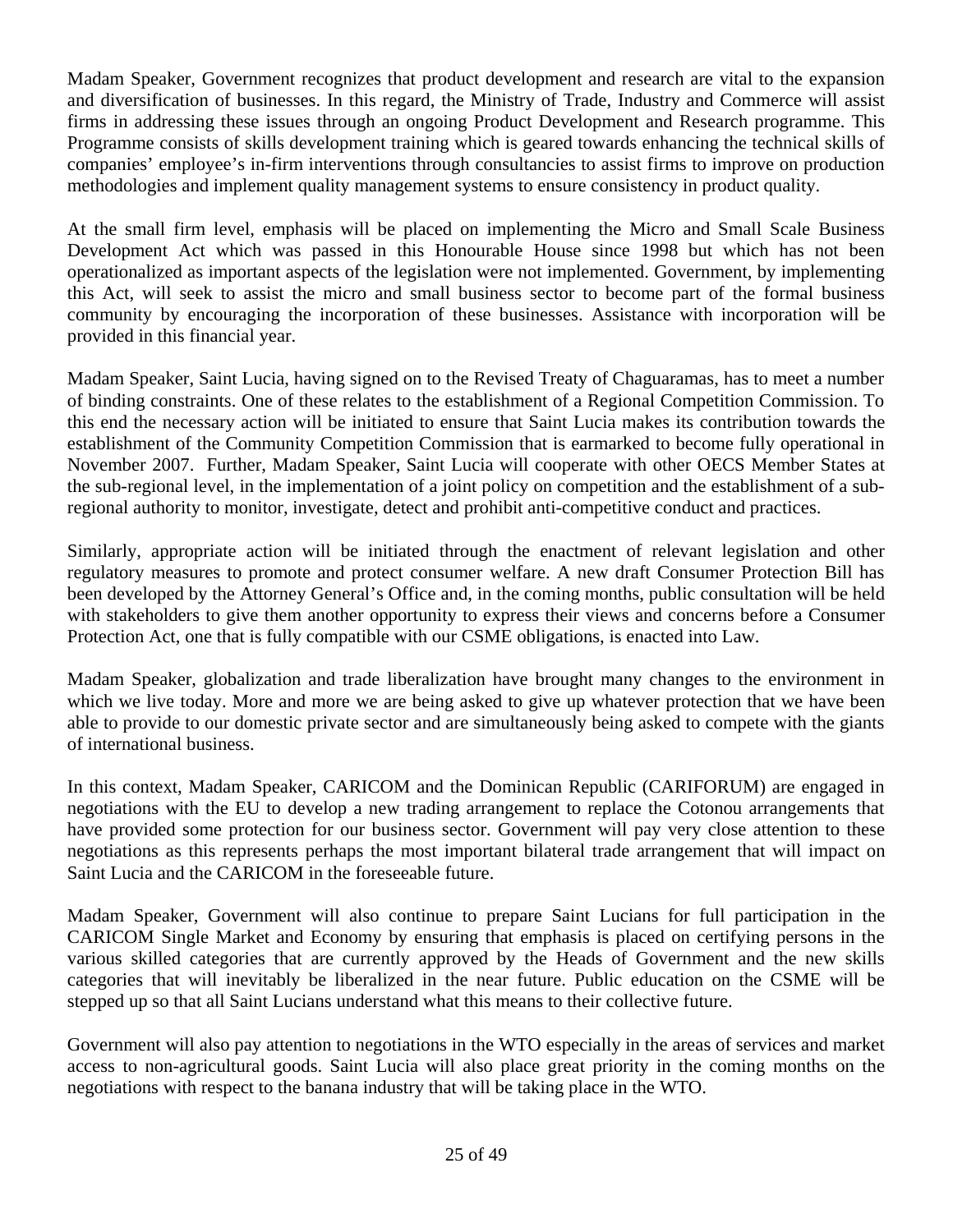# **Information and Communication Technology**

Madam Speaker, the modern knowledge-based economy and the technologically driven nature of the world requires that we position our economies accordingly. Information Communication Technology (ICT) represents an effective means of expanding our economic potential far beyond the traditional economic boundaries, thus allowing remote areas to become integrated with the global mainstream without the traditional time, distance and cost inhibitors.

In recognition of the potential which ICT presents for fostering growth and development, interventions will be focused within both the public and private sectors.

## *Public Sector*

Through the effective use of ICT in Public Administration, and through the development of the ICT Sector, Madam Speaker, Government will promote and exploit ICT to enhance economic and social development and improve St. Lucia's profile and competitiveness as a services-oriented knowledge- based economy.

Therefore, Madam Speaker, Government will move forward with the Public Sector Information and Communication Technology (ICT) and Electronic Government Project to develop an ICT and Electronic Government policy and strategy for St. Lucia.

The project will seek to address the current ad hoc, sporadic and disjointed approach to ICT development within the public sector that is characterized by:

- A lack of coordination and integration in the planning and implementation of ICT initiatives;
- The failure to change business processes, procedures and workflows;
- Limited evaluation and measurement of the extent of success, or otherwise, of ICT implementation; and
- Absence of a Policy and Strategy which would provide the requisite framework, guidelines and direction for the adoption and utilization of ICT resources.

As part of the reform process, Madam Speaker, E-government will facilitate increased transparency, greater convenience, revenue growth and or cost reduction for Government. The goal is to rationalize and optimize the adoption and utilization of ICT across the public service, including quasi- governmental agencies. The accomplishment of this objective will greatly enhance public-private sector relations, with respect to Government's facilitation of trade in goods and services, through improved service delivery to the private sector and efficiency in the delivery of services to the public.

#### *Private Sector*

Madam Speaker, it has been well recognized that successful economies are built on successful firms. To improve the performance of an economy, one must improve the ability of firms to compete in the global market-place.

One way to improve their competitiveness is to encourage the use of ICT by the private sector.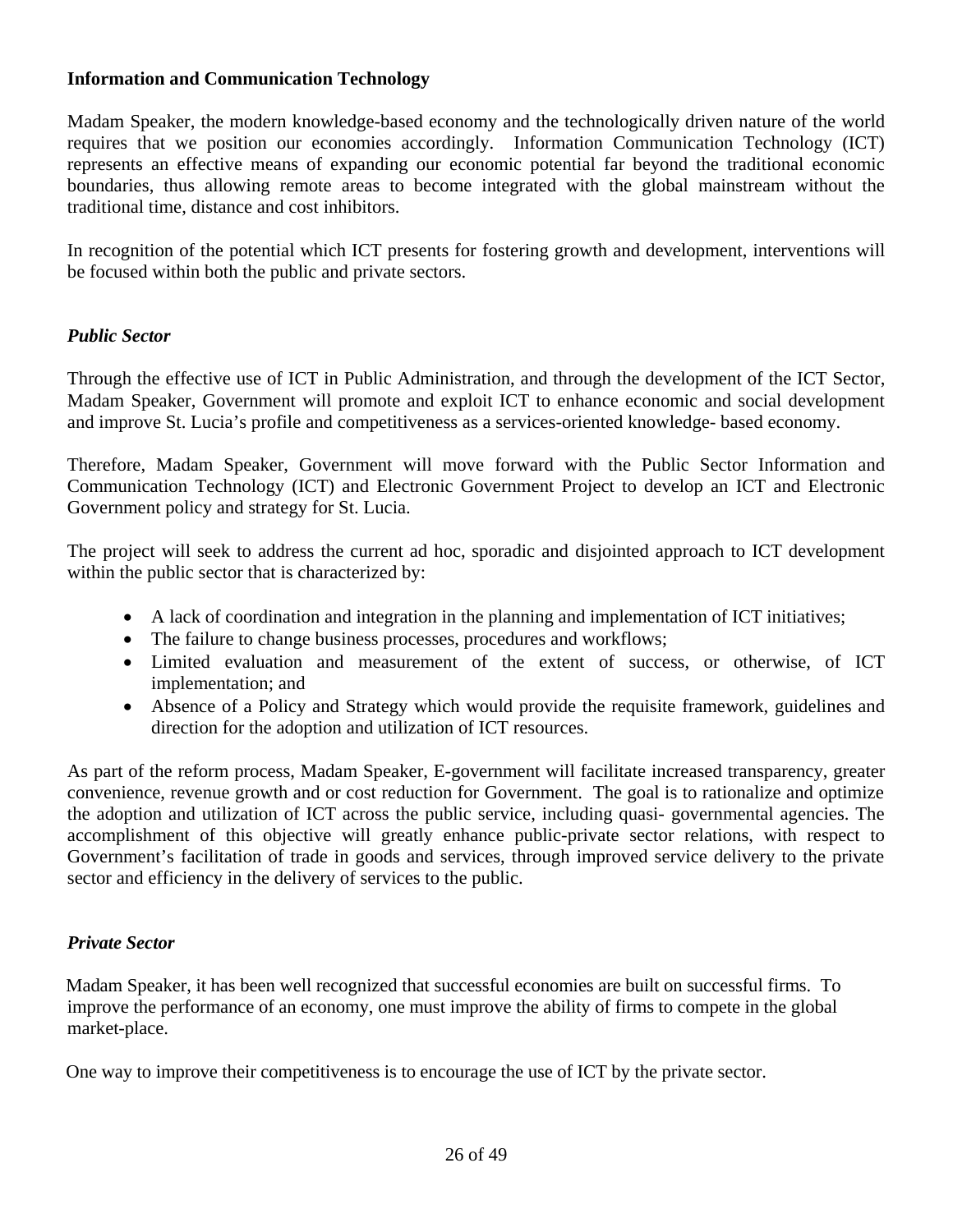Madam Speaker, this government will therefore offer incentives to the private sector for the development of IT products and services.

## **Communications, Works, Transport and Utilities**

Madam Speaker, the communications and transport sector is seen by this Government as a vehicle for spurring economic development. Government intends to build upon the previous major investments in this sector, including the East and West Coast Roads development, the Millennium Highway, the Castries to Gros-Islet Road Improvement Project and the extensive secondary road network.

#### *Road Infrastructure*

Madam Speaker, road infrastructure is vital for communication and economic development and is important to all St. Lucians. In the same vein, Madam Speaker, Road Maintenance is also essential and a road maintenance plan is required for an efficient road maintenance programme. In this fiscal year, an allocation of \$4 million has been made for the procurement of the necessary road maintenance software and associated equipment that will assist in the establishment of a maintenance system and facilitate the proper planning and scheduling of road maintenance for the entire road network. We can no longer leave such critical activities to chance, nor can we afford to be wasteful in our maintenance expenditures.

Madam Speaker, for the fiscal year 2007/2008, Government's investment in the Road Infrastructure subsector will be through several initiatives including: the secondary road rehabilitation programme; the community and agricultural feeder roads programme; the West Coast Road overlay the East cost road repairs; and the traditional reconstruction and rehabilitation programme.

We will, over the course of this fiscal year, allocate over \$37 million to these initiatives. It is our aim to ensure that the strength and general condition of the island's road network is improved. The major goal is to maintain and improve the condition of our roads, and the safety and motorability thereof, thereby reducing users costs to a minimum.

#### *Communications*

Madam Speaker, we live in an era where communication is the key to our very existence and yet, we have been unable to reflect this reality in the operations of the Postal Services. In this fiscal year, we will seek to initiate reform and modernization in the postal sector. We must ensure that the postal service can begin to capitalize on the opportunities that will be presented by the expansion of E-Commerce.

#### *Public Utilities*

#### **The Water Sector**

Madam Speaker, this Administration is fully committed to the provision of a reliable supply of potable water service to our population.

Madam Speaker, earlier in my address to the Honourable House, I was very expansive in setting out Government's development plans for the four development quadrants. This will involve opening up large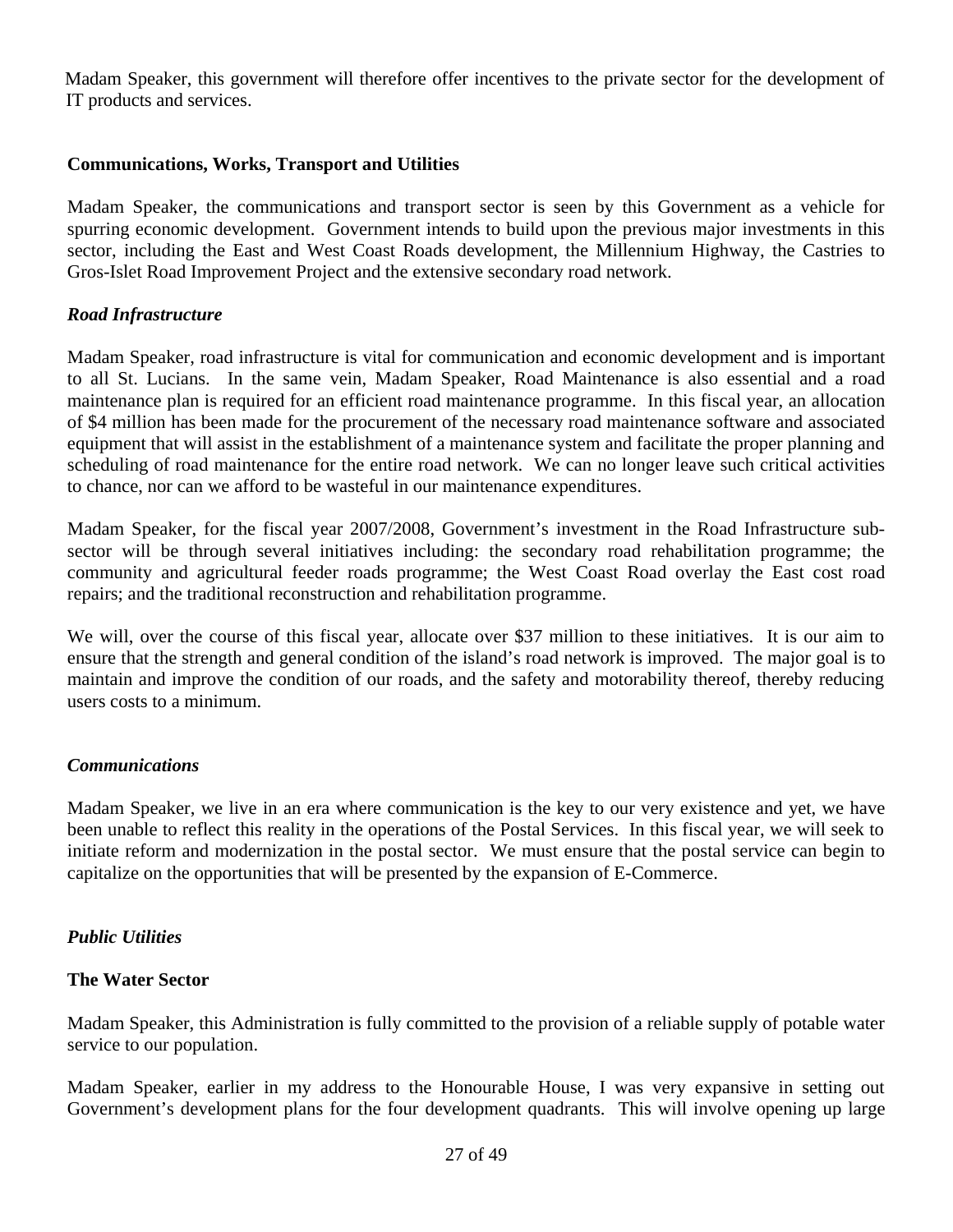under-developed areas for development and in turn will require the necessary infrastructure as roads, electricity and water. In the present dispensation water is the most important of these elements.

In the 1970's and 80's the United Workers Party embarked on a comprehensive rural water development programme and was identified by the United Nations as one of the few developing countries which met the United Nations goal for the decade of water. As a result, water borne diseases and infant mortality dropped dramatically.

The dramatic expansion in the numbers and quality of houses has placed enormous pressures on existing supplies and urgent action must now be taken to improve existing supplies such as increasing the capacity of the Roseau Dam and finding new sources of supplies. I have already referred to studies being conducted in the Vieux Fort area for the construction of a dam to supply the Southern and South-Eastern quadrant and there have been encouraging signs of underground water in the Praslin area of Micoud.

If the development envisaged for this area is to proceed, some 15 million gallons per day must be available within the next ten years.

The institutional requirements of the water sector have not kept pace with demand hence the poor delivery of service which is currently experienced throughout the island. The answer suggested by the World Bank is one of "privatization". This by itself, without a proper management and institutional framework will not solve the problem and the chronic lack of finance always experienced by the Water and Sewerage Company (WASCO), is only one of the problems and money alone, without proper management, will not be the answer.

# **The Environment**

Madam Speaker, economic growth is essential for generating employment and income and for fostering an improvement in the quality of life for our people. However, it is just as essential that our economic activities do not compromise the natural resources upon which they depend.

For example, it is well known that one of the great attractions for visitors is our island's natural beauty, including its sandy beaches. Yet, if we are not careful, poorly managed economic expansion can lead to the destruction of our beaches and the exclusion of our people from those that remain.

Madam Speaker, it is in this light that we shall seek to foster improved environmental management. In the first instance, we shall take steps to strengthen the institutional and policy framework for environmental management. One important step to be taken is the re-establishment of the National Environmental Commission. The Commission was initially established during my tenure in the 1990s, but did not become fully functional. I am pleased to indicate that that it will now be reconstituted and given the mandate it requires to oversee environmental management in this country.

Madam Speaker, at the policy level, the long-awaited National Land Policy will be adopted. In addition, a concerted effort will be made to take action based on the key imperatives of this policy.

The Special Framework of Assistance (SFA), under which the European Union provides funding to support economic diversification, will also provide avenues for policy and institutional development. However, even more critically, it will provide resources for the implementation of tangible activities at the community level through community, private-public and public-community collaboration. It will also feed into our regional development initiatives highlighted previously.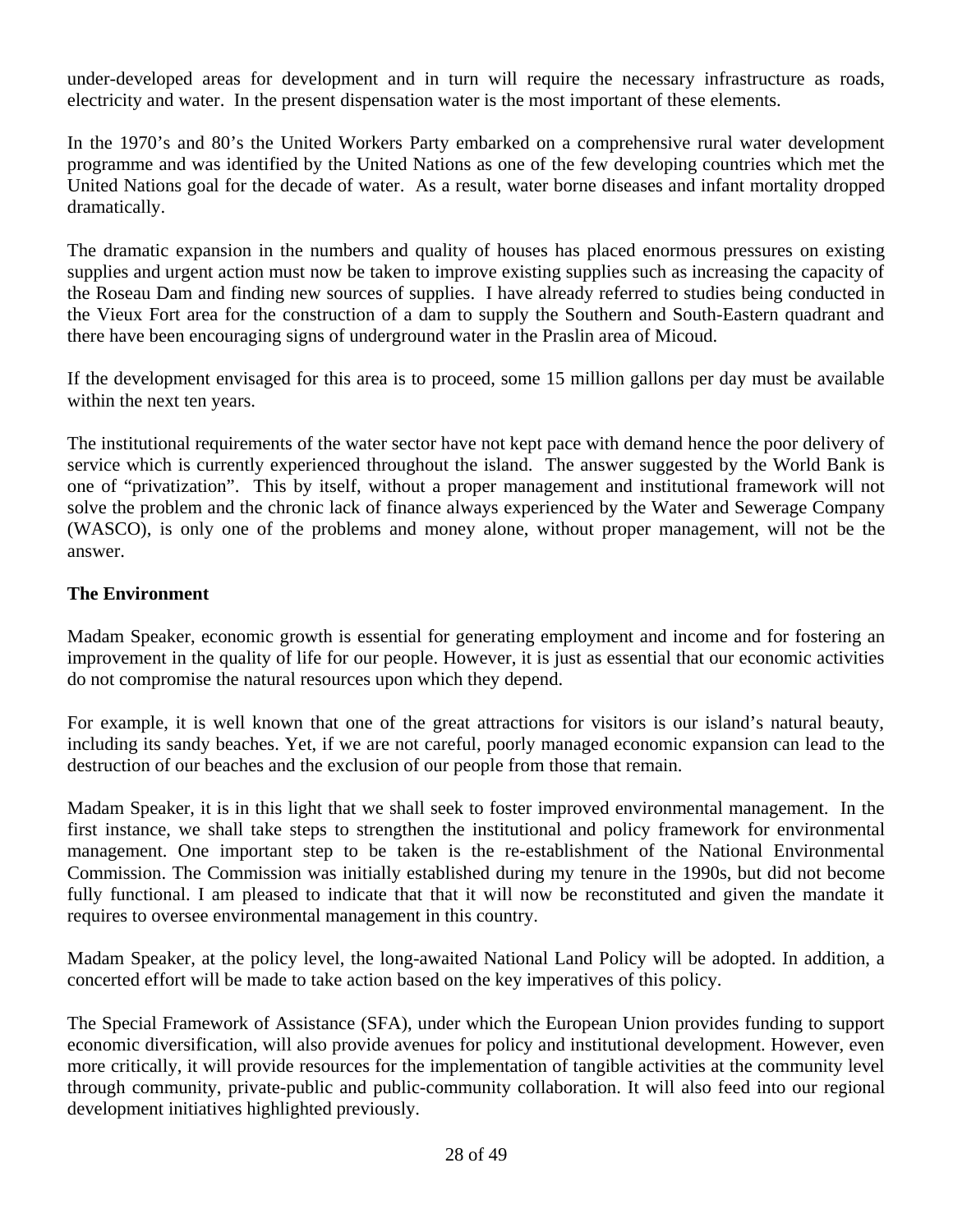Madam Speaker, over the years, Saint Lucia has become signatory to a number of important international Conventions and has sought to take meaningful action in fulfilling their aims and objectives.

For example, we continue to be ahead of target in phasing out substances that deplete the ozone layer and in the coming fiscal year, the training of persons in the use of ozone-friendly refrigerants will continue. In the area of climate change, we will see progress in the preparation of Saint Lucia's Second National Communication on Climate Change as well as the start of a Special project on Climate Change aimed at undertaking pilot activities in the areas of water and coastal management, and in assisting in adapting to the anticipated effects of climate change.

During the fiscal year, Madam Speaker, we will also expect to see progress in a number of other areas including coastal zone management and solid waste management. Very critically, steps will be taken to assess future action with regard to coastal development and coastal water quality.

Madam Speaker, we have all come to recognize that the leading engine of growth for the economy is tourism. Yet, I am not sure that this recognition has translated itself into recognition of the environmental imperatives that we must follow in this regard.

Madam Speaker, we must protect our environment; we must protect our air quality; we must avoid indiscriminate littering; we must ensure proper disposal of solid waste; we must protect the quality of our beaches.

During this fiscal year, Madam Speaker, this Administration will examine existing legislation and strengthen measures aimed at combating littering. We will take measures to ensure that our air quality is protected by setting requirements for vehicle emissions, and Madam Speaker, we will introduce measures related to the recycling of solid waste, especially plastics and metals.

# *Energy Planning*

Madam Speaker, any Government operating within today's context of rising fuel prices and an exhaustible supply of oil and natural gas would be irresponsible if adequate provisions were not made for the exploration of renewable and alternative sources of energy. Indeed, it is inconceivable that under such conditions, Government has up to now been unable to formulate and articulate a coherent energy policy.

We spend a significant percentage of our valuable foreign exchange on petroleum products that are used mainly for generating electricity and for transportation. In recent times, we have witnessed an overall rise in oil prices and increasing volatility in the global oil market.

Madam Speaker, energy is a necessity for human existence and for economic activity. Therefore, energy security is critical to Saint Lucia's long-term development. This country cannot afford to remain forever subject to the vagaries of the oil market and must now seriously explore opportunities to diversify its energy portfolio. In this regard, emphasis must be placed on avenues for producing energy from renewable sources, using environmentally-friendly technologies and for providing energy to the consumer at the lowest feasible cost.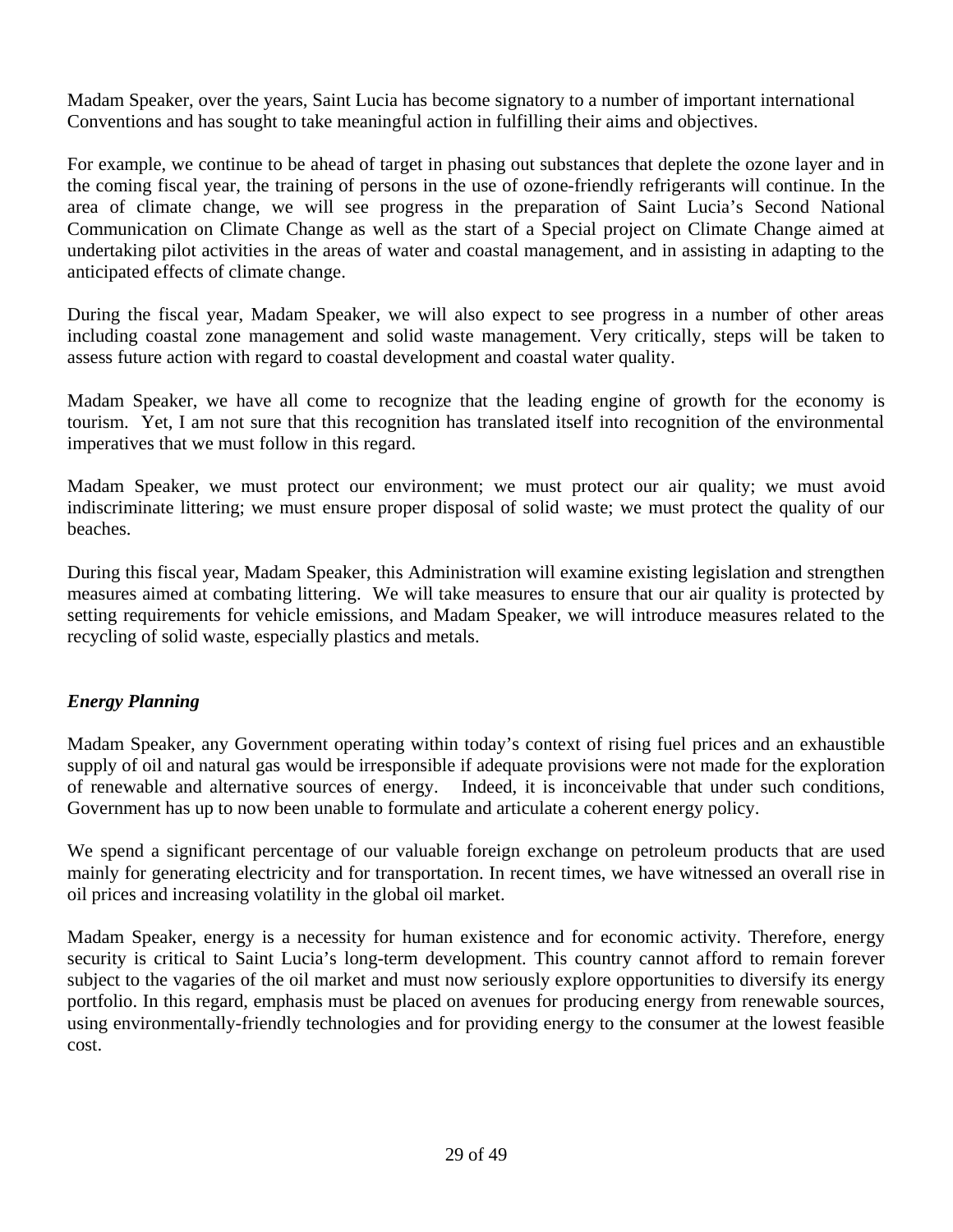Government will also be working with LUCELEC in an effort to facilitate a shift from diesel to lessexpensive fuels. Should this prove successful, consumers will benefit from a reduction in their monthly electricity bills.

Over the years, there have been numerous attempts to identify and tap geothermal resources. Recent reviews of explorations to date indicate that a substantial, commercially viable, geothermal resource does exist. It is therefore Government's intention to further reduce Saint Lucia's dependence on imported fossil fuels by seeking the necessary injection of capital to realize geothermal electricity generation. This will of course be done with consideration for pertinent environmental issues, in particular, maintaining the integrity of the Pitons Management Area.

In a further effort to promote the use of renewable energy, efforts will be made to realize the commencement of commercial bio-fuel production in Saint Lucia by private investors. Fuels produced from local and imported plant material will be used in combination with conventional fuels in the domestic transport sector. Some will also be exported.

All of the foregoing energy-related measures will require adjustments in the existing policy and legislative environment. In this regard, Government will therefore move speedily to ensure the completion and adoption of the long-outstanding National Energy Policy.

# **THE SOCIAL SECTOR**

# **Health**

Madam Speaker, I earlier alluded to the need to ensure that each citizen is in a position to take advantage of opportunities created during the development process. Too often, however, our citizens face disadvantages as far as physical and mental wellness is concerned, thus rendering them less than capable of being fully productive.

Madam Speaker, although over the last quarter century we have seen improvements in most health related indicators including life expectancy, immunization coverage, infant, child and maternal mortality and reductions in communicable diseases, new patterns of diseases, particularly lifestyle- related illnesses, are being revealed.

In particular, since 2003, chronic non-communicable diseases such as heart disease, diabetes mellitus, hypertension and cerebral-vascular disease have been among the principal causes of death in Saint Lucia have been. In addition, intentional and non-intentional injuries are rapidly increasing and are the major cause of morbidity and mortality among children, adolescents and young adults. There are also major challenges posed by communicable diseases including HIV/AIDS that has increased since 1985 when it was first diagnosed in Saint Lucia.

Madam Speaker, in response to these prevailing patterns of morbidity and mortality, the Ministry of Health has charted the way forward over the medium term, through the articulation of a Five (5) Year National Health Strategic Plan to cover the period 2006-2011. The plan, which was devised through a broad-based consultative process, identifies thirteen (13) priority areas ranging from communicable diseases, sexual and reproductive health, mental health and substance abuse to areas such as food and nutrition and health promotion. The basic premise upon which the National Health Strategic Plan was created will be upheld and will form the basis for our action in promoting health and wellness.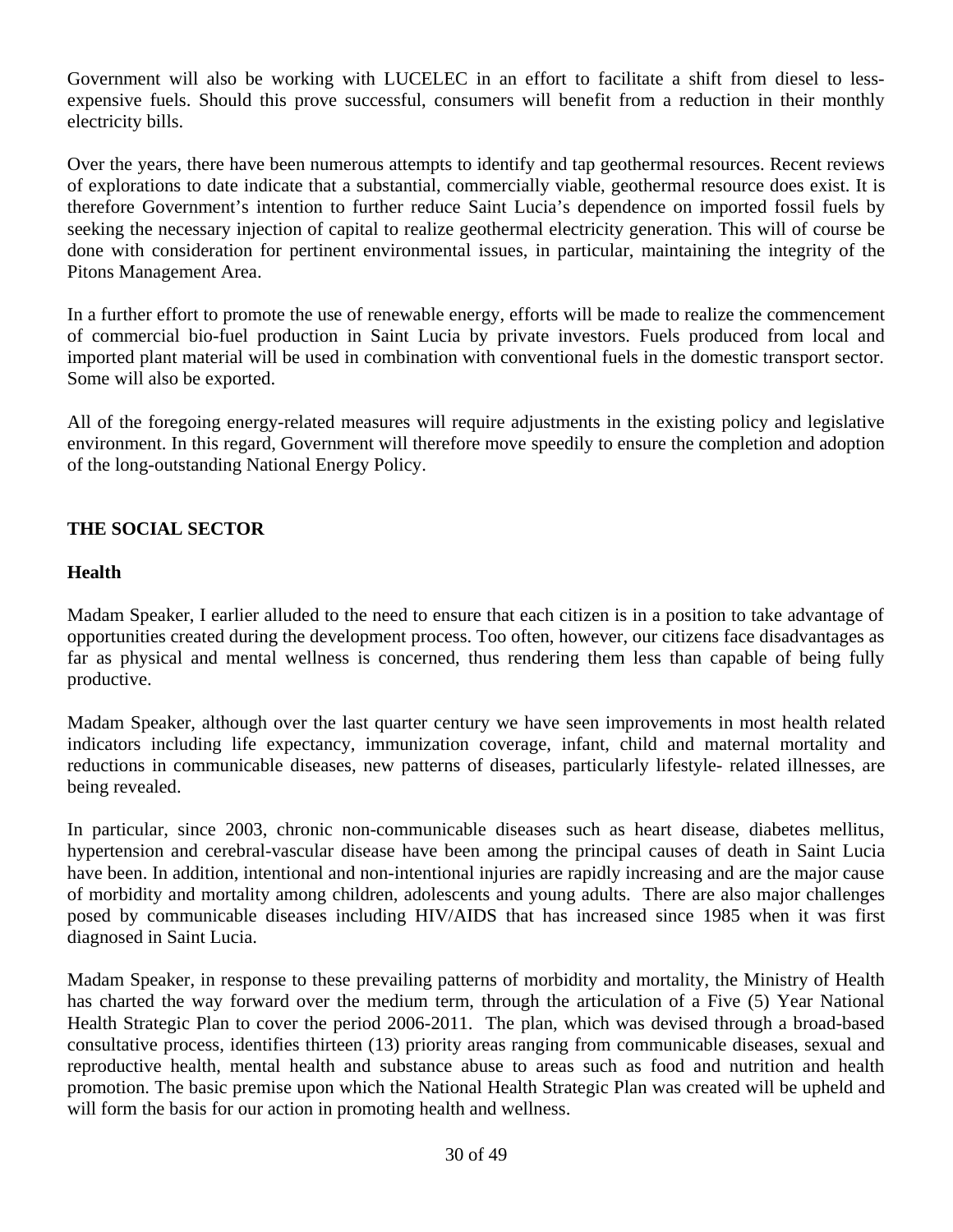Integral to all this, Madam Speaker, will be the phased development of the Universal Health Care system of national health insurance. I say phased, Madam Speaker, because from all indications it has become apparent that the financial implications of that system are huge and that the impact will have to be conclusively quantified and managed before we plunge headlong into this unknown territory. Further, it would be difficult to institute UHC without the comprehensive reforms envisioned through the National Health Strategic Plan.

Our focus, therefore, will be on ensuring that the measures required for the successful rolling out of the UHC are in place. These include, the Policy and Legislation to govern the UHC; the establishment of a National Health Management Information System; a National System for Standards and Quality Assurance applicable to all service providers; the statutorization of public health institutions and continued upgrading and improvement of all health facilities responsible for administering the package of health services assigned to them under the UHC.

Pivotal to this will be the construction of the New National Hospital that will be the main secondary and tertiary care facility on the island, replacing the Victoria Hospital. It is expected that work on this project will commence during this financial year with funds from the European Union.

Even while we continue to plan for the construction and eventual commissioning of the New National Hospital, we will ensure that the level of expenditure on existing health services will not be reduced. This is because, even as we invest heavily in infrastructure, we will also continue to address human resource deficiencies in the sector.

In spite of this, Madam Speaker, while we talk about expenditure in the Health sector and in particular the financing of UHC, we must remain focused on the need to address the prevention side of the equation for this, ultimately, is the only way that we will ensure that our people remain healthy and productive over time.

For the concept of wellness to take root, it must be part and parcel of our everyday life. We must therefore become more creative in our efforts to promote wellness. For example, we cannot preach wellness in our health centres when these facilities are ill-equipped to facilitate even the most basic form of exercise and physical fitness activities.

Madam Speaker, is it unreasonable for us, therefore, to begin to design or retrofit these facilities with gymnasia? Shouldn't our Community Centres and Schools implement health and fitness programmes within their establishment? Shouldn't the private sector encourage their employees to patronize gymnasia in close proximity to their place of work or even establish their own gymnasia? Madam Speaker, this Administration intends to explore these possibilities over the course of the next fiscal year and will be in dialogue with some of our donor partners with a view to encouraging this approach in some of our ongoing programmes.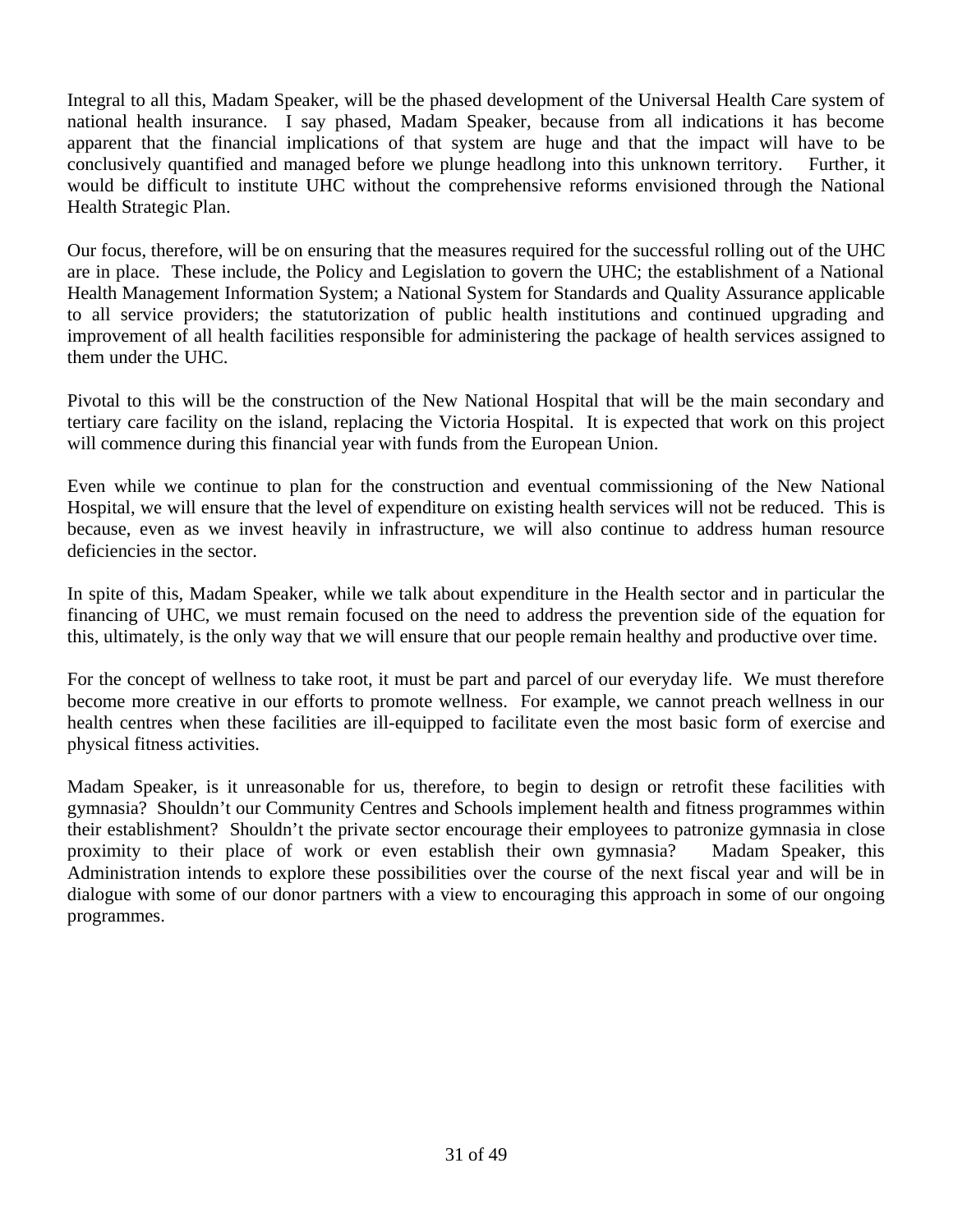# **Transforming Our Communities**

Madam Speaker, combating the social ills that confront our nation is a Herculean task that will not be achieved overnight. Over a sustained period of time, we have witnessed a decline in the traditional spheres of influence that have impacted positively on our families and communities. Here I speak specifically of :-

- The extended family
- Our elders
- Uniformed groups and community organizations.

As a first step to addressing this situation, Government has brought most of the key departments and agencies that interface with our communities and our vulnerable populations under one umbrella Ministry. Community development, youth, sports, gender relations and human services are all rooted in community life.

This year's capital allocation to the Ministry of Social Transformation reflects our determination to support positive activities at the community level. We are committed to ensuring that the necessary community infrastructure is in place, through the establishment and/or upgrading of community centres, playing field and multi-purpose courts.

However, we must begin to maximize on these facilities. Nowhere is the need for this more evident than in the development of our sporting infrastructure at the community level. The simple fact is that these facilities are currently underutilized because, for the most part, they are only available during the day. We have to adopt a new approach by providing lighting at all of these facilities. The impact of making these facilities available during the evening would be enormous, both in terms of wider access and the level of organized, competitive and disciplined activities that would take place.

We have to begin to use these facilities to transform the mindsets of our people to understand the rules of the global game. But we must also realize, Madam Speaker that with the introduction of these new features comes the added responsibility of maintenance and ownership of these facilities. The days of "repairs to facilities" being a major line item in our budgets are over. We must organize ourselves properly, making sure that the requisite programmes are in place at the community level for the upkeep of the facilities. That will be the challenge of this Ministry.

This year, Madam Speaker, we will also be providing direct support to some of our more vulnerable populations. Thus \$ 835,734 has been made available to ensure that the Transit Home is fully equipped and furnished to become operational. This year we will also ensure that the relocation of the Senior Citizen's Home and the Boys Training Centre will come to fruition, after years of talk and promises.

We will also provide support for the upgrading of the Children's Home in Ciceron, that for years has been the lone gladiator standing up to the forces of child abuse and neglect. As I stated earlier, Madam Speaker, we must recognize these efforts and help the home to consolidate the comparative advantage that it possesses in the delivery of services, since Government cannot do it all.

Madam Speaker, we have deliberately avoided the temptation to overload this Ministry with interventions, even though it would be quite tempting to do so in the face of the findings of the Country Poverty Assessment Study.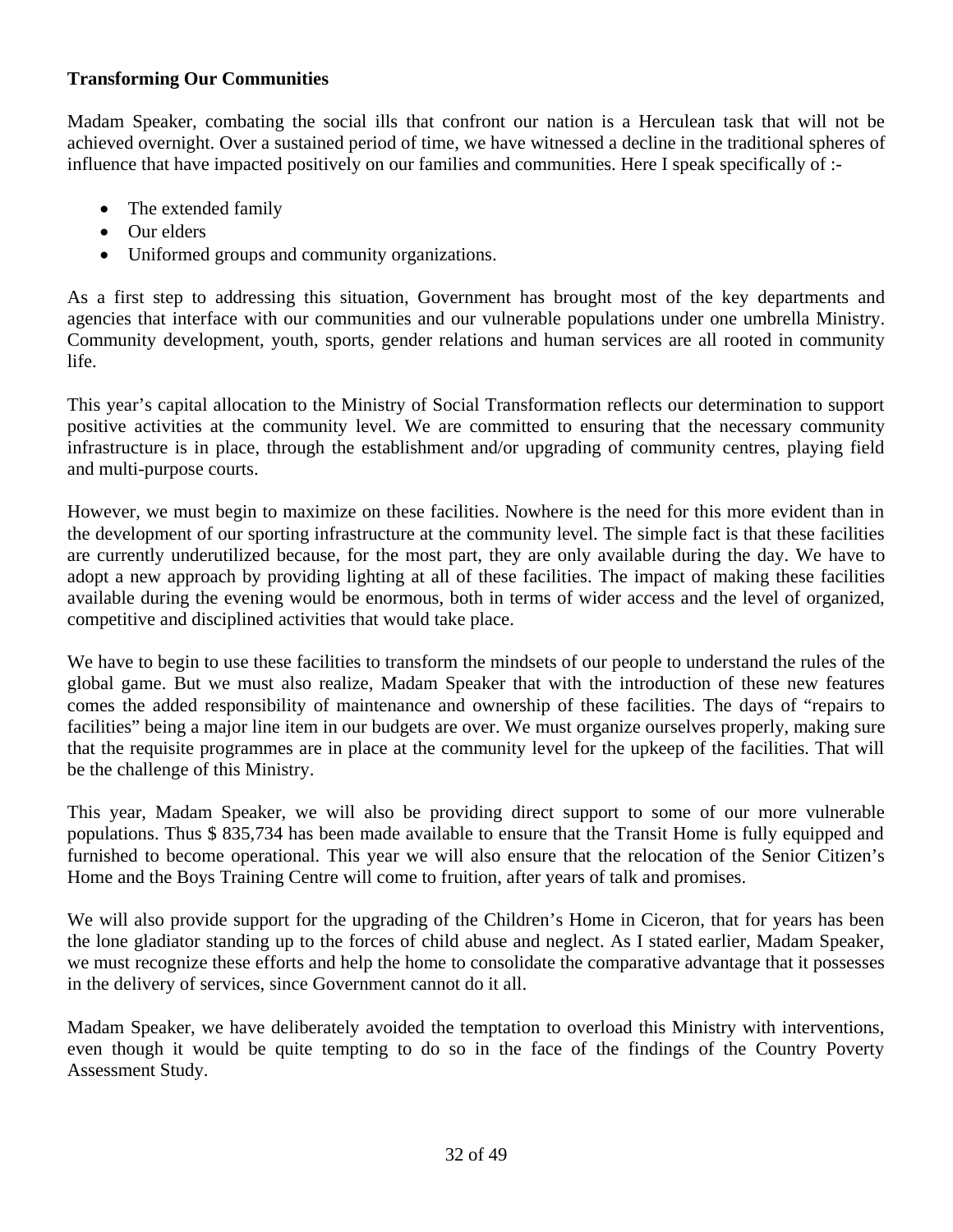We believe that this year would be best served if the Ministry were to undergo a period of relative introspection, to re-organise itself, to re-connect with the communities and their representative organizations and structures and to facilitate their re-socialisation within the broader aims and objectives of the nation. That, ultimately, is what social transformation should be about.

Madam Speaker, I cannot leave this subject area without making mention of the Government's position on the so-called FIFA Goal Project.

After careful examination of all the issues, Government has decided that this project would not be appropriately located at Union and has therefore identified a more suitable location at Bexon.

The Minister with responsibility for Sports will provide a full explanation of Government's rationale for this decision during his presentation to this Honourable House, but I wish to indicate, Madam Speaker, that arising from this decision an allocation of \$1.5 million that is equivalent to that provided by FIFA, has been made available in these Estimates to enable the relocation of this Football Complex to become a reality.

Madam Speaker, the recent report by Dr Michael Graven of Dalhousie University, Halifax Nova Scotia, about our lifestyle and dietary habits must be a wake up call for all St. Lucians. Indeed, in a rare compliment to the Leader of the Opposition, I must note that he drew attention to the problem in one of his "Conversations with the Nation" about one year ago.

The Ministry of Sports must work in tandem with the Ministry of Health to address this. This can best be done by providing adequate sporting facilities in every community and by the organisation of the young people in Clubs supported by the Ministry. The use of the sporting facilities will therefore by maximised. The motto of the Ministry should therefore be "Form Clubs, not Gangs. Shoot Goals not your Brother".

A systematic drive must be made to provide multi-purpose courts in every community and to encourage greater usage of the Stadiums which exist in the major communities. To reduce the cost of lighting these facilities, investigations should be made of the use of solar power or other energy saving devices. This Administration is fortunate to include a Minister whose prowess on the field of sport and whose expertise in sports medicine is well known.

Madam Speaker, an allocation of \$2,000,000 has been made for the establishment of Beach Parks and associated amenities and facilities.

As the pace of tourism development along our beaches accelerates, there is need for Government to intervene to ensure that access to the beaches for St. Lucia is maintained and that a quality environment exists for family recreation and enjoyment of our beachfront areas.

Accordingly, Madam Speaker, during this financial year, our beachfront recreation parks will be created at Vigie Beach, at Pigeon Island, on both ends of the Causeway and at the Ramp.

Madam Speaker, I also wish to make mention of the work that has been started on the Gros Islet Waterfront and that will continue during this financial year.

The construction of a jetty at Gros Islet has already transformed that community and, during the coming year, Government will undertake a major development along the Waterfront, ensuring that the opportunities thereby created are reserved for the residents of the town of Gros Islet.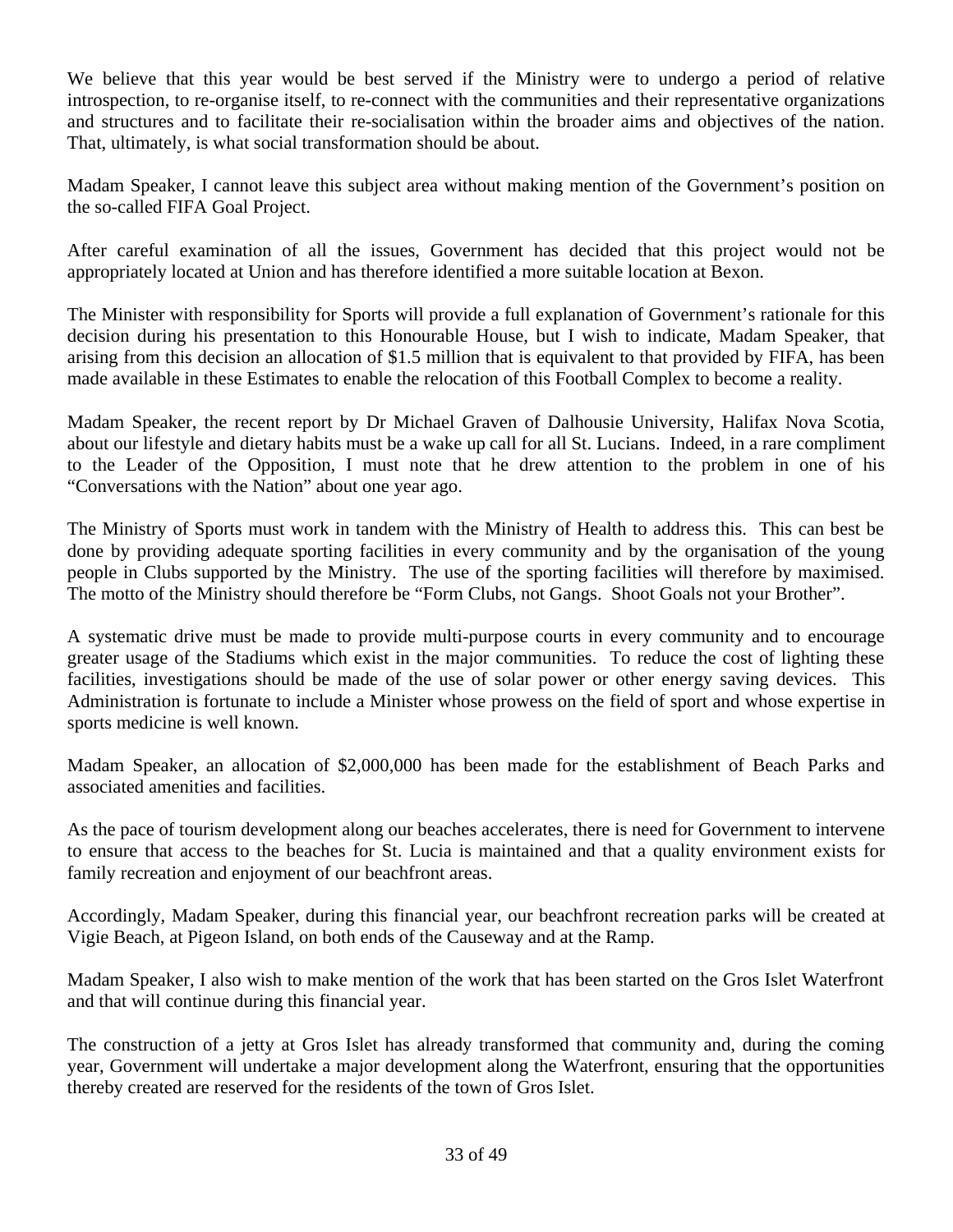Madam Speaker, Government will provide incentives to St. Lucians to develop that area into a zone of small hotels and guest-houses that will integrate the town of Gros Islet into the mainstream of economic activity, thereby creating much-needed employment and income-generating opportunities.

# **Education and Human Resource Development**

Madam Speaker, I am preaching to the converted when I say that investment in human resources is the key to escaping poverty and this theme will underpin Government's development efforts.

However, we will approach it from a much broader perspective than our predecessors. The call for, and pursuit of, universal secondary education was noble and necessary, but it was hastily implemented without adequate thought and planning.

It has been noted by several sources that although St. Lucia, and the OECS in general, has made progress in expanding access to secondary education, quality and equity remain critical deficiencies and have ultimately contributed to the high rates of unemployment recorded among the youth. The following quote from a World Bank Report entitled "Towards a new agenda for Growth", best summarizes our current predicament.

"….. poor educational outcomes have emerged despite high spending, indicating serious inefficiencies in the education system. ….. it also masks severe inequities in the system".

Madam Speaker, we must as a matter of urgency address issues of:-

- Teacher training
- Reform of the school curriculum
- Providing more support to the non performing schools
- Low levels of literacy
- Facilitating greater levels of inclusive education so as to cater for persons with disabilities

If we do not find the answers to these issues we will have failed our children even though we shout "universal secondary education" a thousand times. This is precisely why we have established an Education Task Force. The role of the Task Force will be:

- (1) To review the Universal Secondary Education (USE) system and make recommendations for modifications and improvements
- (2) To examine the feasibility of and approach to transforming the Sir Arthur Lewis Community College into a full fledged University.

Madam Speaker, while the expansion of the secondary school education system is a necessary objective, just as necessary is the need to upgrade the skills of the existing workforce and of persons of working age. In the case of the latter, we are pleased to announce that in this fiscal year we will commence implementation of a skills enhancement project through funding from the World Bank.

However, lest my Honourable friends from the opposition chastise me for claiming this initiative as ours, let me acknowledge the fact that this project was originally conceptualized under the previous Administration. However, in keeping with our overall approach in adding value to ongoing initiatives, major adjustments were made to the design of the project to reflect the realities of our circumstances.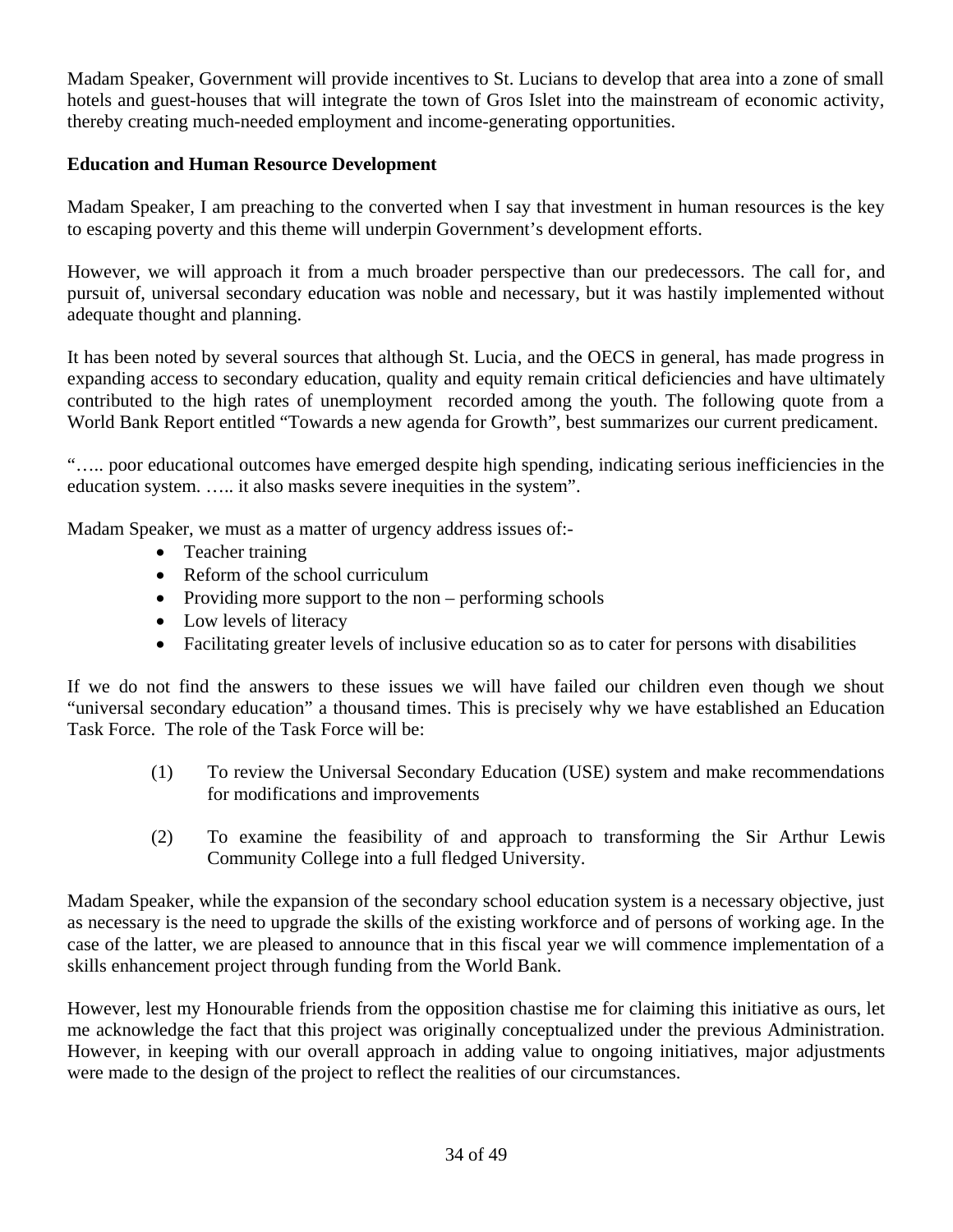Madam Speaker, the reality is that we could not agree to an initiative that sought to focus solely on the hospitality sector. We have a responsibility to our people to promote balanced development and this demands that equal attention be given to other sectors. We have therefore given equal priority to training in agriculture, construction and ICT. This initiative, which is being piloted in St. Lucia, but implemented throughout the OECS, will be demand driven, reflecting the needs and priorities of the private sector. The project will also address issues of accreditation and standards.

Another clear departure from the original project concept is the attempt to address the deficiency of communication that will compromise our competitiveness at the global level. The simple truth is that we must improve on our ability to communicate effectively with our clients both in terms of the English language as well as in foreign languages. This will be particularly pertinent for the hospitality and ICT sectors. We have also included a component that will recognize the imperative for training that is continuous and offers scope for mobility for existing workers within the sectors, through acquiring higher levels of competence.

Madam Speaker, it is anticipated that about 1,600 unemployed individuals will benefit from this initiative. We are convinced that through this collaborative approach with the private sector, up to 85% of trainees will be retained by employers following the training period.

Madam Speaker, the development of our people to enable them to be effective and active participants in the knowledge-based economy of the world demands that we give priority attention to the shortage of tertiary education opportunities. At present, only a small percentage of students enjoy such status. We can no longer allow that level of education to remain a luxury to our people. Consequently, this year we will actively pursue efforts to upgrade the Sir Arthur Lewis Community College into a full-fledged University.

# **Housing**

Madam Speaker, our housing agenda for this fiscal year will be focused on three main elements. The first is the effective implementation of the CDB- funded Shelter Development Programme, for which we have experienced excessive and inordinate delays. Secondly, we will implement specific relocation and rationalization programmes in Baron's Drive, Anse Canot and Piaye/Balembouche. The third component of our agenda speaks to the establishment of new residential developments in Vieux-Fort, and more specifically, in La Tourney and along the St. Jude's Highway.

As we open up new economic spaces, we will simultaneously seek to establish new towns/settlements that will allow more orderly and planned residential developments to emerge. We need to provide our people with the options to move out of their existing residential spaces, which are often constraining and a breeding ground for the types of activities and behaviours that are unacceptable to us as a people. In our view, this is a more optimal use of our scarce resources.

# **Crime and National Security**

Madam Speaker, it is not by accident that I have left the issue of crime and national security for last. Rather, it is because we believe that once the appropriate socio-economic fabric of our society has been established, then the basis for dealing with the issue of crime will have been substantially laid.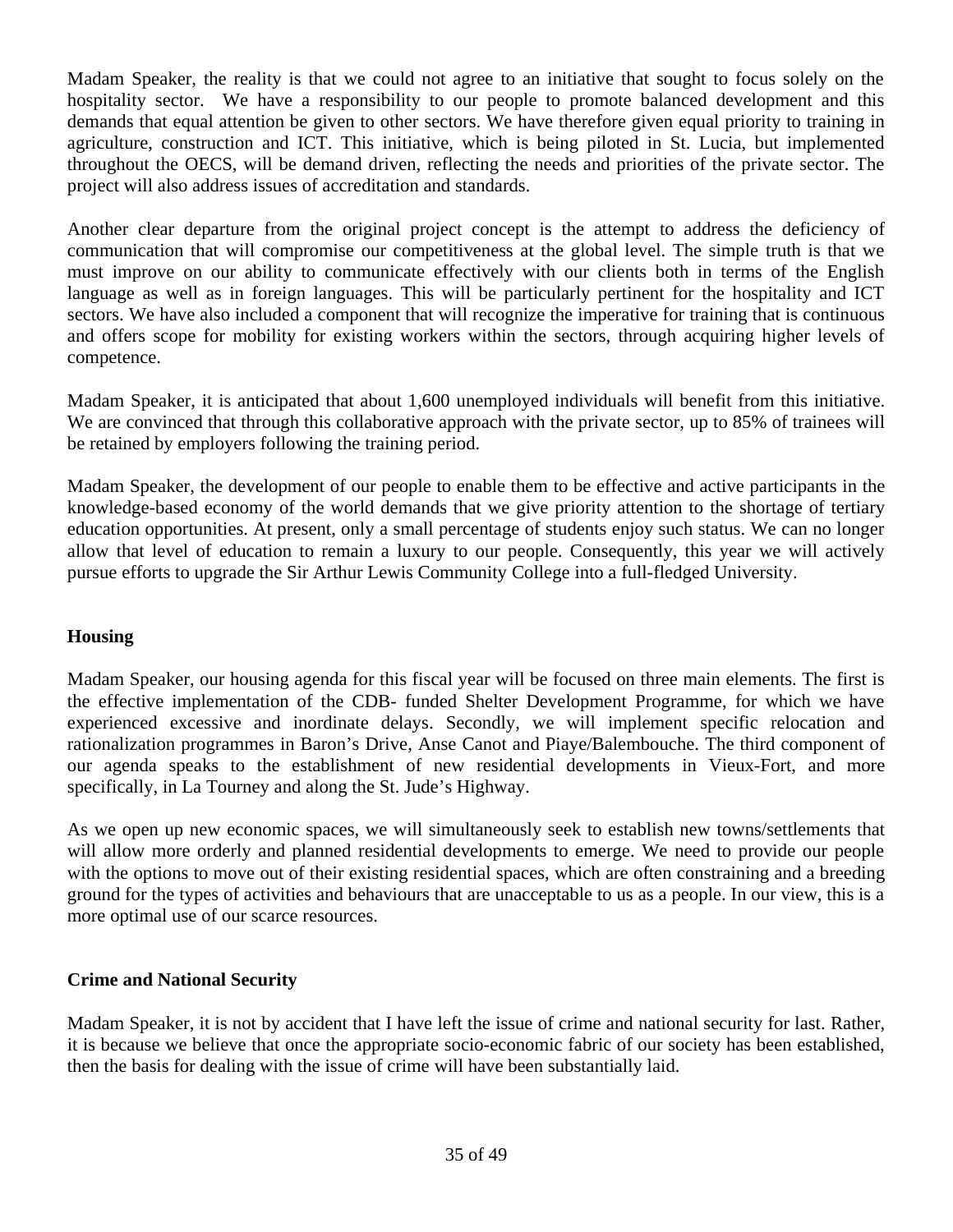We believe that if we create the necessary environment in which our people can flourish as productive participants, then, over time, we will minimize the levels of crime. Therefore, rather than investing heavily in new police stations, we will redirect these investments towards our economic and social infrastructure.

Notwithstanding, Madam Speaker, in order to achieve any significant reduction in crime, the law must have a greater presence. It is extremely revealing to find that as burdened as we have been by crime over the recent past, it has been highly unlikely that you would be greeted with the presence of a police officer even in those areas most afflicted by crime.

This situation will, of necessity, be addressed through a continued increase in police patrols and a concerted effort at decreasing the lag-time for response to distress calls by citizens. To this end, and in pursuit of this goal, the police will be supported with the necessary expansion and improvement to its communications network, systems and equipment.

Importantly for this Administration, and as part of an innovative approach to crime reduction, we will embark this year upon a programme that will see the progressive phasing-in of CCTV cameras at specific public locations island wide, which for the time being and for obvious reasons will remain undisclosed.

Madam Speaker, suffice it to say that the major crime hotspots will receive priority attention under this programme. There can be no denying that this technology is at the vanguard of crime reduction strategies employed by developed countries and even with the limited local application of this technology, primarily by private interests, there has been a measure of success. Hence our commitment Madam Speaker, of an amount of \$4.5 million to the introduction of this technology into the public domain. This initiative will not only serve as a deterrent to criminals but will also give our citizens a greater feeling of security and lead to a greater success rate in solving crimes. Indeed Madam Speaker, this Government will be guarding its citizens so that they may go about their daily routines confidently and reassured in their security.

# **ECONOMIC EMPOWERMENT**

Madam Speaker, the theme of this Budget Presentation makes clear Government's intention to bridge the divide between the more economically fortunate and the most economically disadvantaged within our country.

We take this approach because it is just, fair and right and because we are mindful that a society built on inequity is ultimately an unstable and fragile society. Unless all people within a society participate in the gains of development and identify with its social and development goals, there is always potential for instability that can serve to undermine the very progress that is being sought.

In the past Madam Speaker, the promotion of economic equity has been promulgated and the Honourable Members on the other side even dubbed themselves as "the Government of the Malayway" But, Madam Speaker, as we all know, and as the recently published Poverty Assessment confirms, all they succeeded in doing was in creating a lot more "Malayway".

Madam Speaker, one of the proudest acts of the Honourable Member for Vieux-Fort South and Leader of the Opposition, in his former capacity, was to close down the St. Lucia Development Bank, the bank that served the farmer, the fisherman, the small entrepreneurs and the students seeking loans for their education. This was a critical blow that literally abandoned some of the more economically vulnerable members of our society to the mercy and the vagaries of the commercial financial market.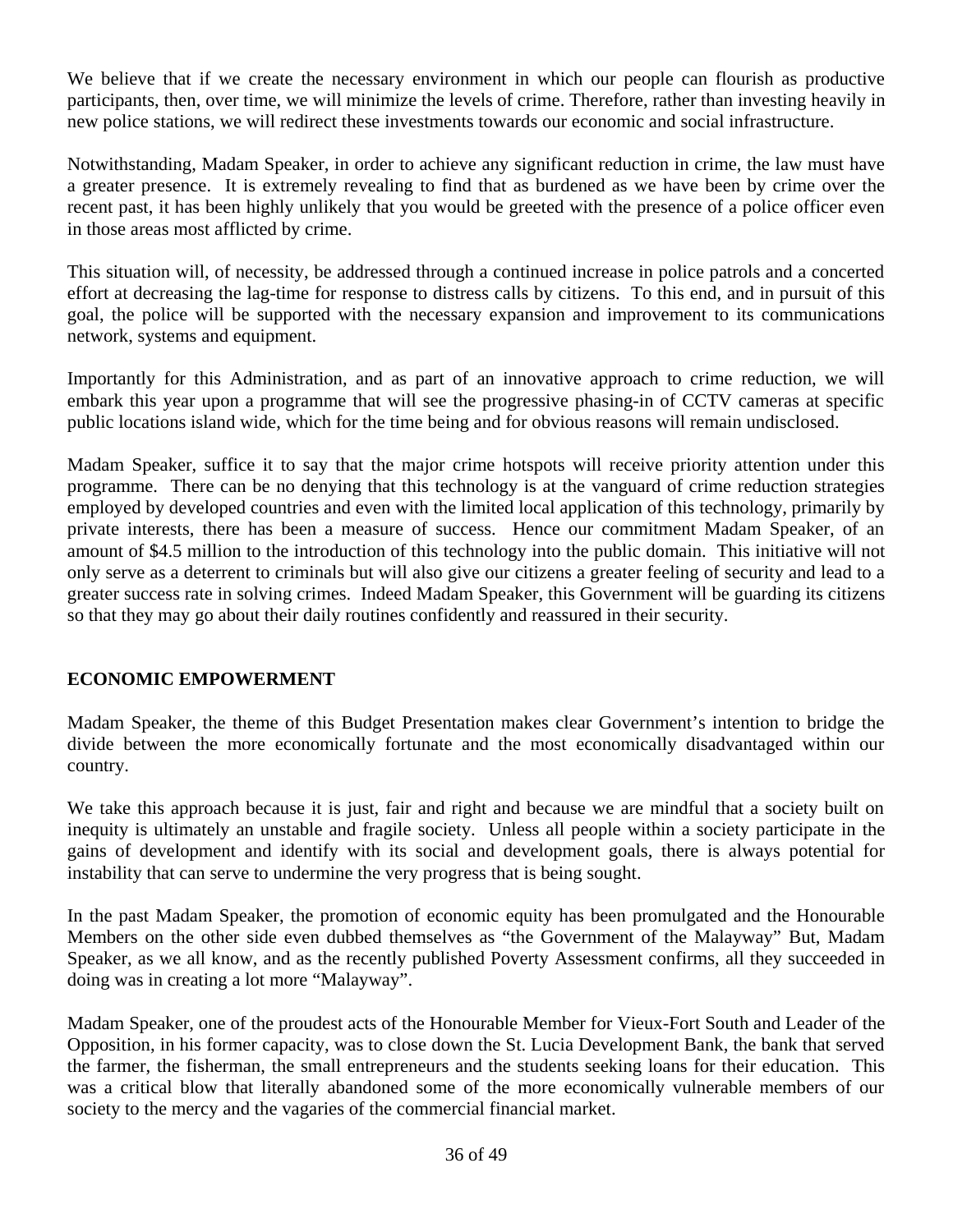# *National Development Bank*

Madam Speaker, a major constraint to the economic empowerment of our people, and an impediment to the rise of an entrepreneurial class, is a lack of access to affordable credit. This constraint is particularly acute in the farming community. Commercial banking statistics indicate that less than 1% of credit is directed to the agricultural sector.

It is equally difficult and frustrating for a small business to obtain credit to establish or expand its operations. These business persons, often young entrepreneurs, are considered too great a risk by the commercial banking sector and yet, institutions like the Belfund, invariably do not provide them with the scale of credit, financial advice and guidance necessary for their success.

Madam Speaker, this administration is convinced that if we are to groom entrepreneurs to participate in the economic opportunities that are presented, we must have an institution sensitive to their distinctive needs. While we are not diminishing the successful evolution of the Bank of St. Lucia, this Administration will over the course of the current financial year re-establish the National Development Bank.

I wish to point out, Madam Speaker, that a specific mandate of this newly established bank will be to provide financing to St. Lucians to enable them to take advantage of the economic and investment opportunities that are created by the Castries Redevelopment initiative and the similar initiatives in Vieux-Fort and in the East Coast and West Coast communities.

# *Unit Trust*

Madam Speaker, if we are to sustain a high level of local participation in economic opportunities, then we must inculcate in our people the necessity for saving.

Government must play its part by creating avenues into which savings can be channeled. Therefore, Madam Speaker, this Administration will be exploring the establishment of a Unit Trust that will mobilize the savings of the population and move them into desirable investments. All St. Lucians, with their modest resources, will be able to own shares of businesses, and therefore a piece of the economic pie.

# *Minimum Wages and Productivity*

Madam Speaker, as I indicated earlier, the 2005 Country Poverty Assessment Report highlighted severe income inequalities among our population.

One way of closing this divide is to address the issue of the minimum wage. We cannot close our eyes to the fact that the working poor constitute a significant proportion of our population. We are all aware that there are individuals who can barely survive on the wages they earn simply because the cost of transportation, utilities and other family and household commitments is too onerous.

It is a simple fact of life that a minimum level of income is needed to preserve human dignity and ensure survival in a modern economy. How they manage to survive is testimony to their courage and basic survival instincts. But in reality, they are condemned to a life that seems worthless and demeaning. The " Malayway" mindset inevitably festers and germinates and we are suddenly caught up in the vicious cycle of poor attitudes and values leading to poorer and poorer prospects for national self-advancement.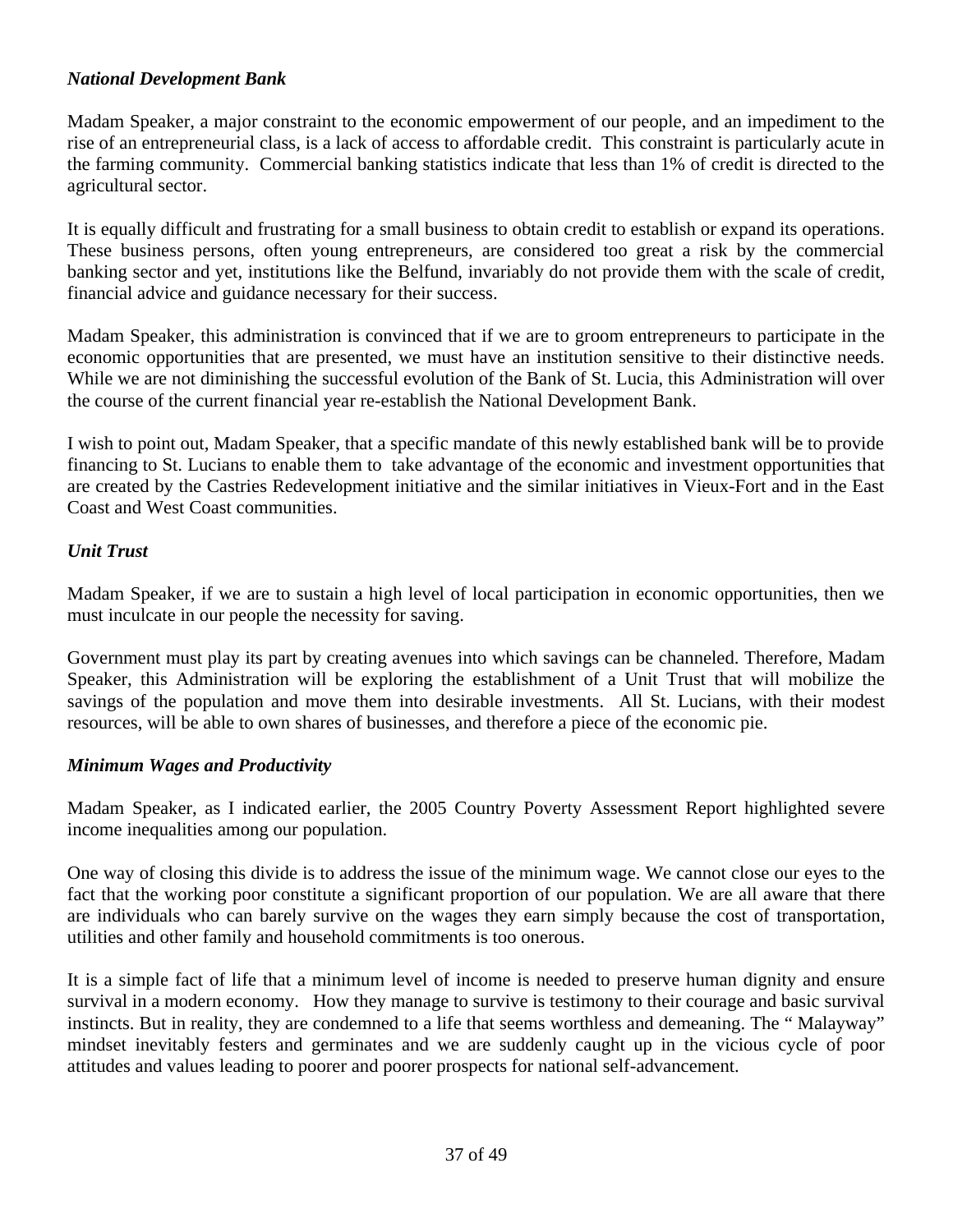Madam Speaker, we must raise the level of self-worth of our vulnerable populations. In this fiscal year, this Administration will therefore undertake the necessary research with a view to introducing Minimum Wage Legislation.

I need to stress, Madam Speaker, that while we must reward our people for their efforts, we must all aspire to greater levels of productivity.

Productivity is another word that has become part of the jargon but for which no concrete actions have been articulated, let alone implemented. As a nation, we have to rise to this challenge.

Our national efforts at development require balance and consensus. We cannot implement Minimum Wage Legislation if it will become a burden on the business community and the economy as a whole. It is about " give and take", bound by a collective responsibility and commitment to making us more competitive as individual workers, as firms and as a nation. Development spans not just economic and social arguments but moral and ethical ones as well.

## **The Labour Code and National Economic and Social Council**

Madam Speaker, this Administration will re-establish the tripartite dialogue between the State, the Unions, and the Private Sector and civil society, under the aegis of the National Economic and Social Council.

The first order of business will be to revisit the Labour Code that was so hurriedly brought to this Honourable House late last year, as well as to review any recommendations emerging from the research on the Minimum Wage.

Madam Speaker, this is far too important a matter for us to address with haste. We will be deliberate. We will be thorough. We will be engaging. It is this approach, Madam Speaker, that will redound to the benefit of all of us. It is this approach that will help us to close the gap and to ensure economic equity for all our citizens.

# **ECONOMIC MANAGEMENT**

#### **Public Debt**

Madam Speaker, let me remind this Honourable House of this Government's philosophy in financing the budget for both recurrent and developmental purposes. The primary source must come from taxation. If political independence is to have any meaning, it must be buttressed by economic and financial independence.

The second source of financing if the economy is strong, should be from loans, but this power should be used sparingly and only for Capital and developmental projects, whilst the third source would be from grants, the grace and favour of friendly Governments and institutions such as the World Bank and the Caribbean Development Bank.

It is the policy of this Government which in biblical terms should be like the "laws of the Medes and the Persians which should not be changed" that a minimum of 10% of the recurrent revenues should be allocated to the development of our country and the maintenance of our capital infrastructure.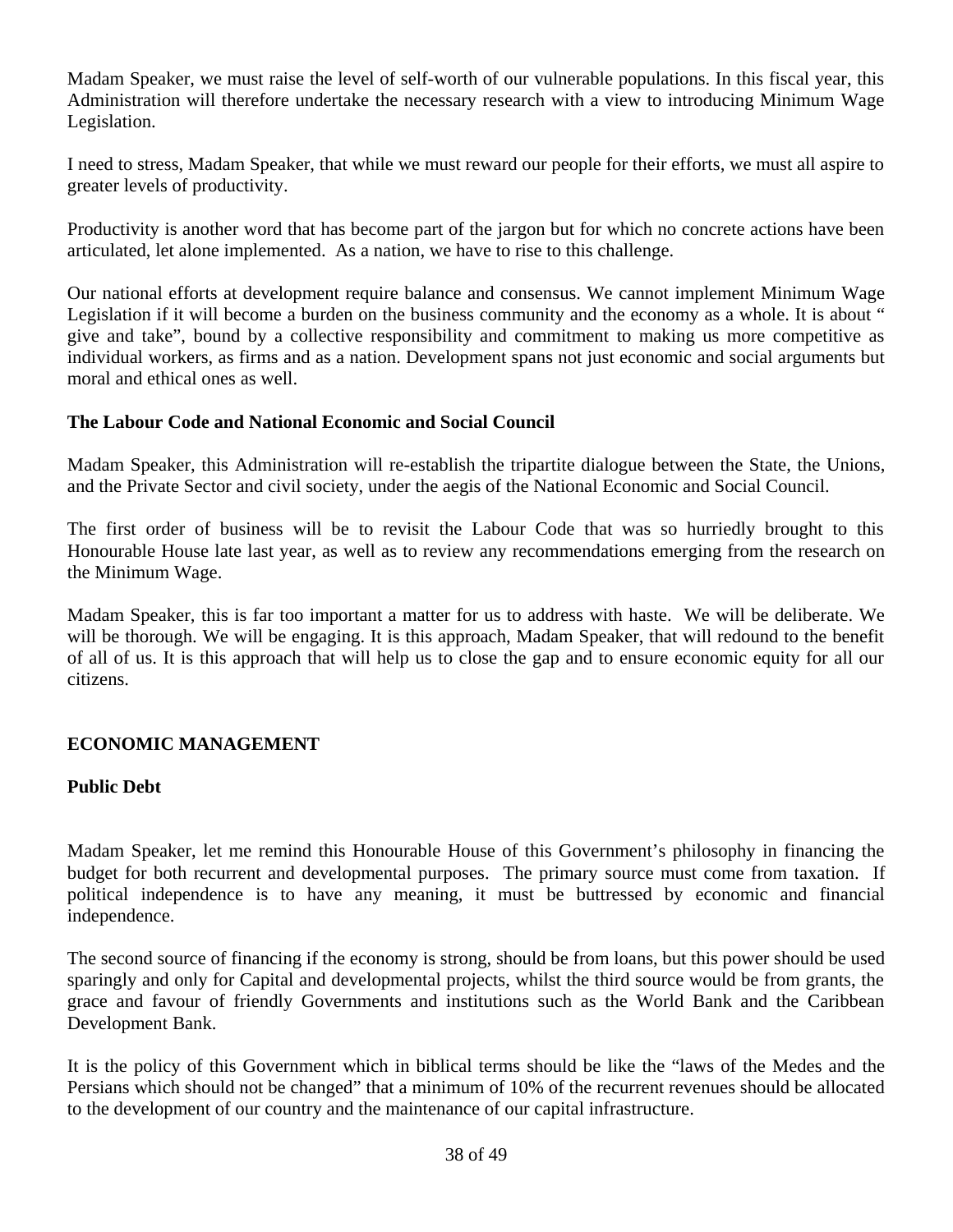Madam Speaker, the economy of St. Lucia can best be compared to an athlete poised at the starting block, built with a sound infrastructure of roads, electricity, reliable water-supply, and modern telephone system but whose ankles are shackled by the heavy burden of debt placed on the St. Lucia economy by the previous administration – debt it used to finance its excesses and to cover its mismanagement.

As of December 1996, St. Lucia's debt burden stood at an acceptable \$567.2 million or a mere 35% of the GDP. By  $31<sup>st</sup>$  December 2006, this debt had risen to \$1.624.95 billion or 65.04% of GDP; and what have we got to show for it? Two miles of road with roundabouts leading to no where and barriers through which the emergency vehicles cannot cross? What with land acquisition included will cost the people of this country approximately \$22 million per mile! Perhaps one of the most expensive roads in the entire hemisphere, and this when people at Tete Chemin, Millet or Vigier – Vieux Fort cannot get to their homes. Or perhaps the Soufriere-Vieux Fort Highway completed at a cost of nearly \$100 million when the original cost was \$42 million dollars.

It is not surprising therefore that debt servicing has risen from a mere 7.7% of recurrent revenue in 1997 to 19.8% in 2006, an increase of \$100 million. This means that after paying debts there is little left for doing other things and we have – hospitals without medicines, schools without supplies, roads in disrepair and so the litany of neglect goes on.

But we were warned about this, the IMF in its report on St. Lucia "expressed concern" about the rising level of debt and unfed moderation in expenditure. We did not take the advice but continued to borrow as if there was no tomorrow. But tomorrow did come on the  $11<sup>th</sup>$  of December 2006. Sadly those who danced on the grave of St. Lucia are not there to face the music.

There is however an alarming dimension to this. The normal practice is to create a sinking fund to permit the bonds to be paid on maturity, or to choose the more dangerous path of "roll over" or refinance these bonds when they mature. But as of today Central Government Bonds include twenty issues totally \$764 million of which six issues do not require sinking funds. However, there are eight Bond issues amounting to \$307.0 million for which no sinking fund provision has been made.

These are as follows:

| <b>Amount</b> | <b>Date Contracted</b> | <b>Tenor</b> | <b>Maturity</b> |
|---------------|------------------------|--------------|-----------------|
| \$50.0 M      | 2004                   | 5 years      | 2009            |
| \$27.0 M      | 2004                   | 6 years      | 2010            |
| \$50.0 M      | 2005                   | 5 years      | 2010            |
| \$50.0 M      | 2004                   | 10 years     | 2014            |
| \$30.0 M      | 2004                   | 10 years     | 2014            |
| \$25.0 M      | 2005                   | 10 years     | 2015            |
| \$25.0 M      | 2006                   | 10 years     | 2016            |
| \$50.0 M      | 2006                   | 10 years     | 2016            |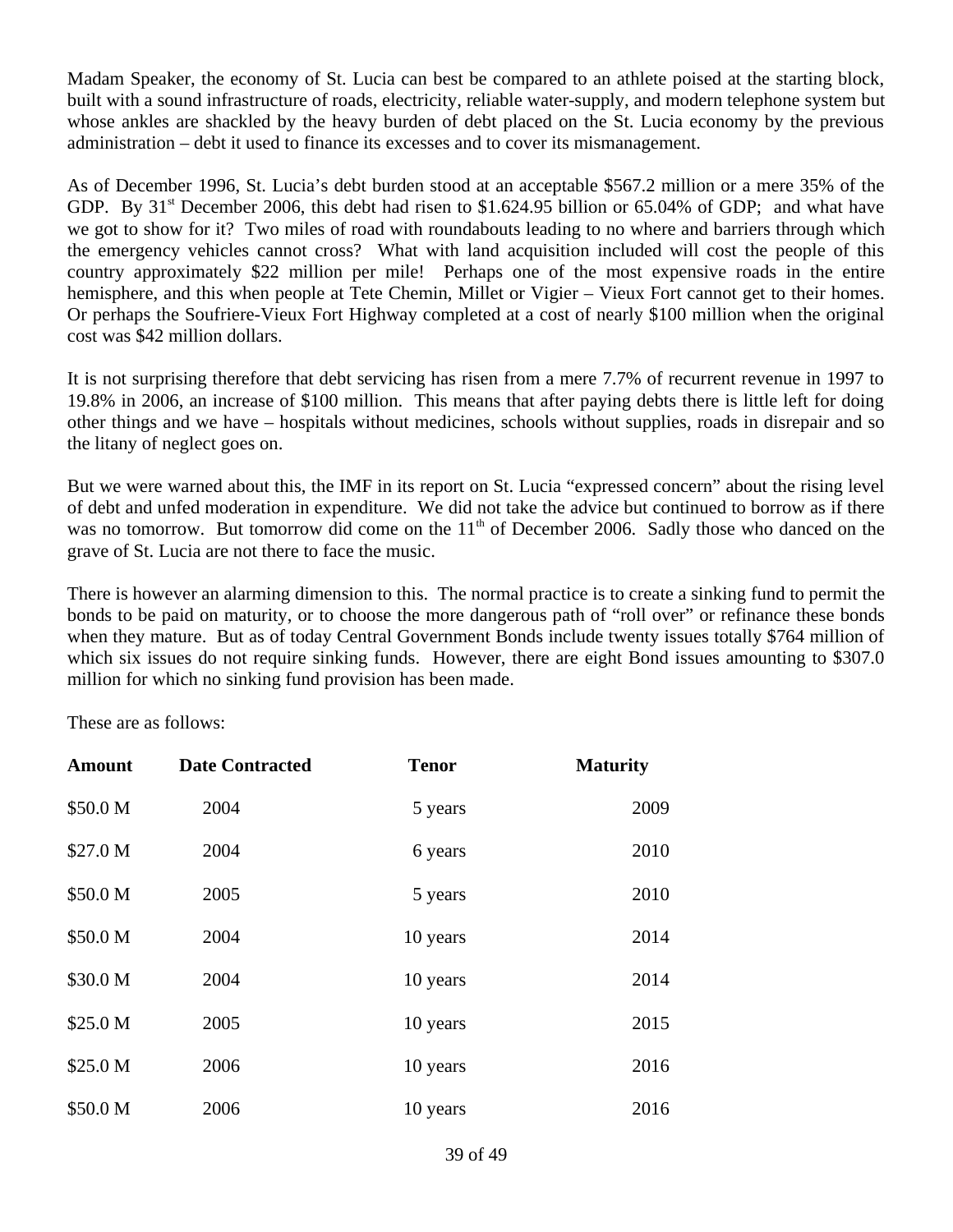I have over the years in or out of Government warned of the danger of excessive borrowings and the pain and suffering which can be inflicted on the population if economic restructuring and structural adjustments become necessary.

Madam Speaker, the people of St. Lucia having relieved themselves of this reckless and oppressive Government, must also have the pain of debt and debt servicing eased. In this regard this Government will carry out and indeed is carrying out clinical examination of all loans already contracted to determine what measures are available to effect cost savings in the servicing of such debts.

Madam Speaker, this Government like every other Government in the world will from time to time find it necessary to borrow and when we do we shall as we did in the past seek the assistance of such multilateral agencies as the World Bank, the Caribbean Development Bank and the European Investment Bank where the terms are softer and debt serving a lost more manageable.

Loans contracted will be invested in such projects which will ensure economic growth and which will result in containing the debt level and effectively reducing the debt to GDP ratio and bringing it down to well within prudential limits.

To give this level of assurance to the international agencies whose support we seek, Madam Speaker, I wish to set out clearly the policy framework within which this Administration will operate during its current term in office.

The following policy initiatives will be adopted following a period of thorough review:

- National Export Development strategy
- Land Policy
- Human and Social Development Policy
- National Policy and Strategic plan for the development of the agricultural sector
- Poverty Reduction Strategy and Action Plan
- Rural/Agricultural Sector Policy

We will resort to commercial borrowing and fund-raising on the Regional Government Securities Market only when it is necessary and only if the terms and conditions are sufficiently attractive to warrant such borrowing.

# *Establish Sinking Funds to support Bond Issues*

As was revealed earlier, a significant part of Government's debt portfolio is in the form of bonds that are not supported by sinking funds. This means that on maturity there will be no funds available to redeem these bonds and as a result, arrangement will have to be made by this Government to rollover those debts. In cases where the debts are rolled over into bonds, we will ensure that the necessary sinking funds are established to facilitate the full redemption of the bonds on maturity, notwithstanding the effect this is expected to have in terms of increasing the debt service ratio.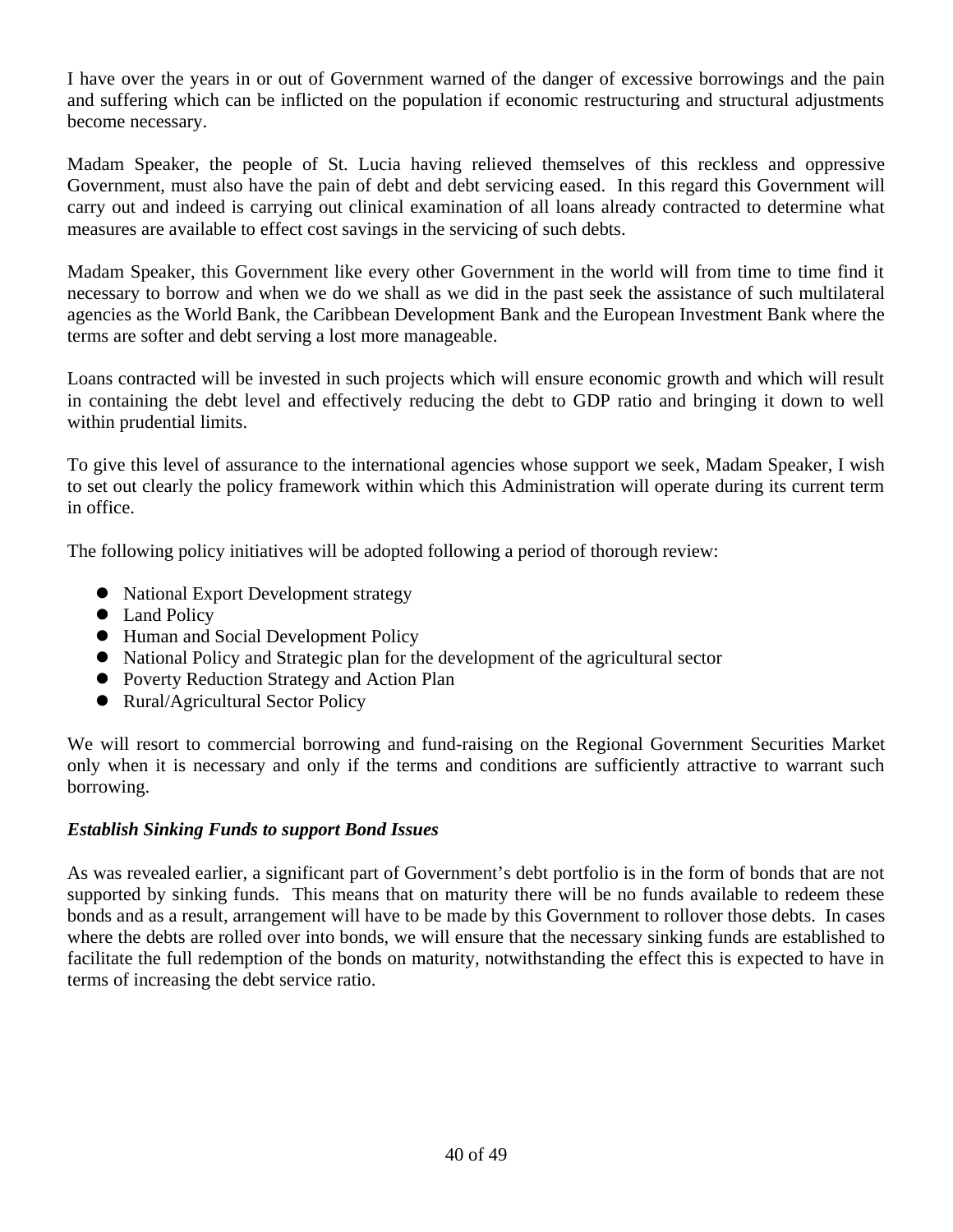# *Refinancing of Debt*

We intend to undertake a clinical examination of all loan contracts to ascertain whether there is any scope for refinancing existing debts. The objective of this exercise is to achieve interest cost savings and in general, to reduce debt service provisions.

Madam Speaker, while we apply all of the debt containment and debt management strategies already outlined, a main objective of this Administration will be to realize economic growth.

This Government will seek to grow the economy at an accelerated rate, to increase the size of the Gross Domestic Product while ensuring that there is equity in the distribution of the benefits from that growth.

Madam Speaker, if, as we anticipate, we are able to grow the economy while containing the level of debt, we will effectively reduce the debt to GDP ratio, bringing it down to well within the prudential limits.

## **Tax Reform and Fiscal Planning**

Madam Speaker, I wish to highlight at this point that St. Lucia is confronted with major issues related to rising fiscal deficits and a burgeoning debt stock. If not addressed immediately, this could stymie the very growth and development that we are embarking on.

A comprehensive fiscal stabilization and reform programme is required to correct these growing imbalances and to place St. Lucia on a more sustainable path towards growth and development. In this regard, this government will undertake a comprehensive review of our tax system in order to improve our fiscal situation, reduce debt and the onerous debt service burden. This proposed tax reform will seek to ensure a simpler, fairer and more equitable tax system.

Madam Speaker in these days of globalisation with the impact of the WTO rules and the CSME, the economy must change and so too must the tax systems that regulate it.

The Leader of the Opposition is no stranger to this requirement. Indeed as Minister of Finance, in his Budget Address of 2003/04, he reported to this Honourable House that the had received a copy of the OECS Tax Reform report prepared by Sir Alistair McIntyre, which was commissioned by the Monetary Council in 2002. This report advised that in light of the shrinking tax base on imported good and services from WTO arrangements to which they have subscribed, the Governments of the OECS should move to a value added tax or VAT.

Again in his 2006/07 Budget presentation the then Minister of Finance returned to the subject under the heading CHANGING TAX POLICY ENVIRONMENT. He indicated that Government had commissioned a review of the report by a group of citizens and that their report would be released soon for public scrutiny.

To date this important report has not been released. The then Minister of Finance drew attention to the need for Tax Reform which he indicated should have been undertaken three years previously but as usual he procrastinated and said that the matter of tax reform "will be considered after the election". Although the people of St. Lucia did not give him the opportunity, Madam Speaker, the then Minister of Finance indicated that he would analyse the decision of the OECS on this matter but they certainly did not wait for him. Dominica introduced VAT in March 2006; Antigua/Barbuda in January 2007; St. Vincent and the Grenadines will act in May and both Grenada and St. Kitts/Nevis will be introducing this system later this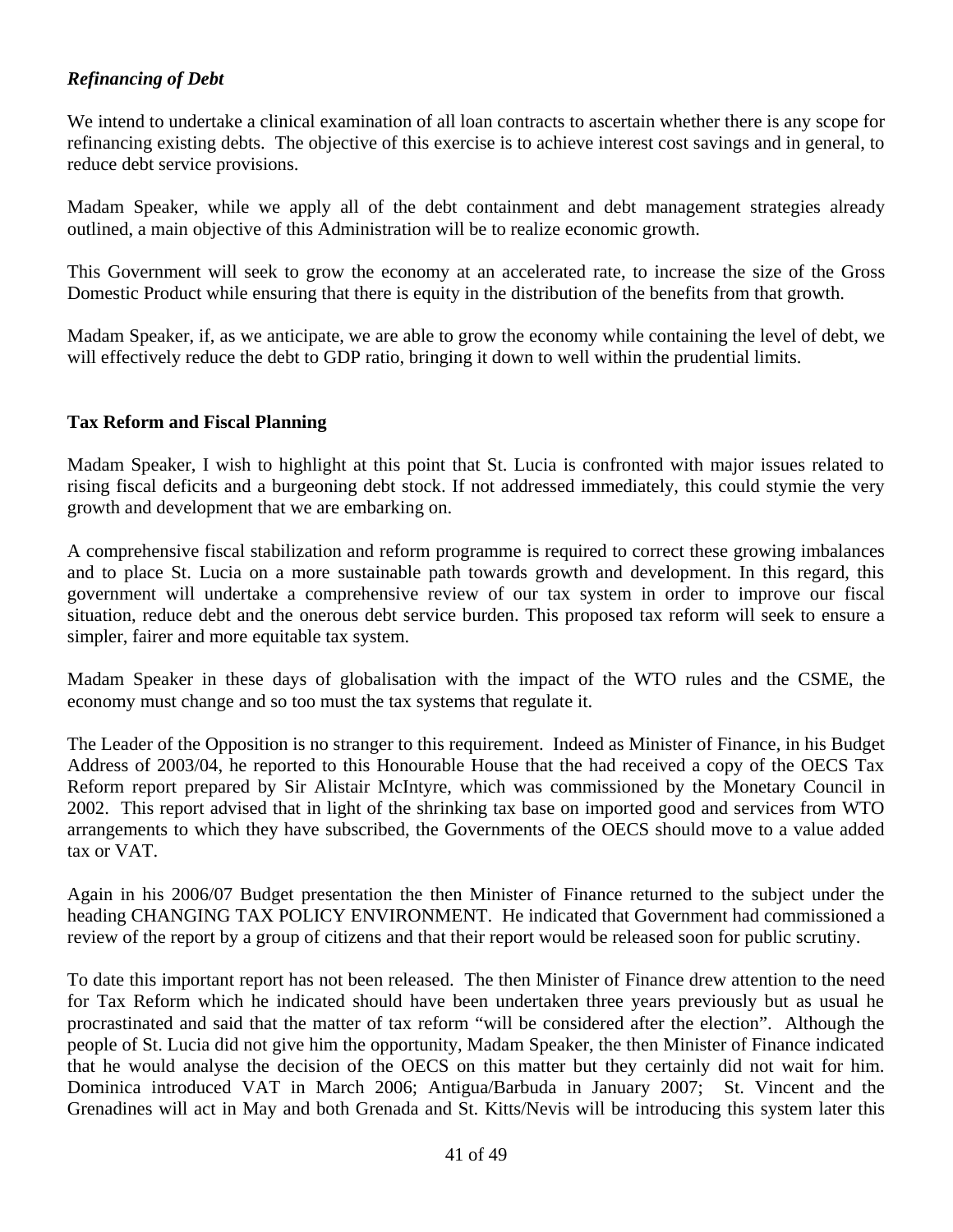year. St. Lucia "stands on the burning deck while all but she hath fled". But we must get in step with all our neighbours and stop playing the political game with so important an initiative.

The National Economic Council appointed to advise the Government on this matter in April 2005 advised Government to adopt a broad based consumption or value added tax – VAT, possibly including taxes on services.

Madam Speaker, we have two choices namely:- to keep our tax system unchanged and suffer the consequences of a dwindling tax base or to reform the tax structure to make it move appropriately to the new global and domestic environment. Madam Speaker, this Government has made the latter choice. This Government will seek external assistance to advise on the implementation of the VAT and at the same time to remove a host of nuisance taxes which add little to the revenue but are serious impediments to the transaction of business in these modern times.

Government aims for the introduction of the Value Added Tax or VAT within 12 months – that is by May 01, 2008.

# *VAT*

Madam Speaker, I wish to draw to the attention of this Honourable House that VAT is not a tax with which we are unfamiliar. We currently have on our books a number of transaction taxes such as the consumption tax, hotel accommodation tax and the travel tax. It is more efficient to bring all those taxes under a single legislative and administrative structure that would widen the tax base while easing the burden of existing taxpayers. The VAT will not be another tax, but a replacement for some existing taxes. It will be a broadbased comprehensive and simplified system of taxation on transactions.

During the course of this financial year, we will be consulting with you on an appropriate schedule for implementation of this modified tax system. We wish to proceed with great care and caution so as to ensure that the vulnerable groups amongst us will be provided with adequate protection and will not suffer or be made worse off.

# *Property Taxes*

Madam Speaker, the collection of property taxes requires some attention. This was acknowledged by the previous Administration that began the process. The Inland Revenue Department has been engaged in the registration of all properties in St. Lucia to establish the basis for these taxes. As part of the tax review initiative, Government will assess and consider various options with regard to the appropriate rate of taxation on properties. I wish to point out that most countries in the Region have moved towards a similar marketbased system of property taxes.

Madam Speaker, as part of the tax reform study that will be conducted during this financial year, our personal income tax system will also be placed under the microscope. At the moment there are twenty-six separate allowances and this makes the process of the assessment of tax returns slow and costly from our administration standpoint. The objective of this review will be to simplify the administration of the income tax reform and to make the process more transparent.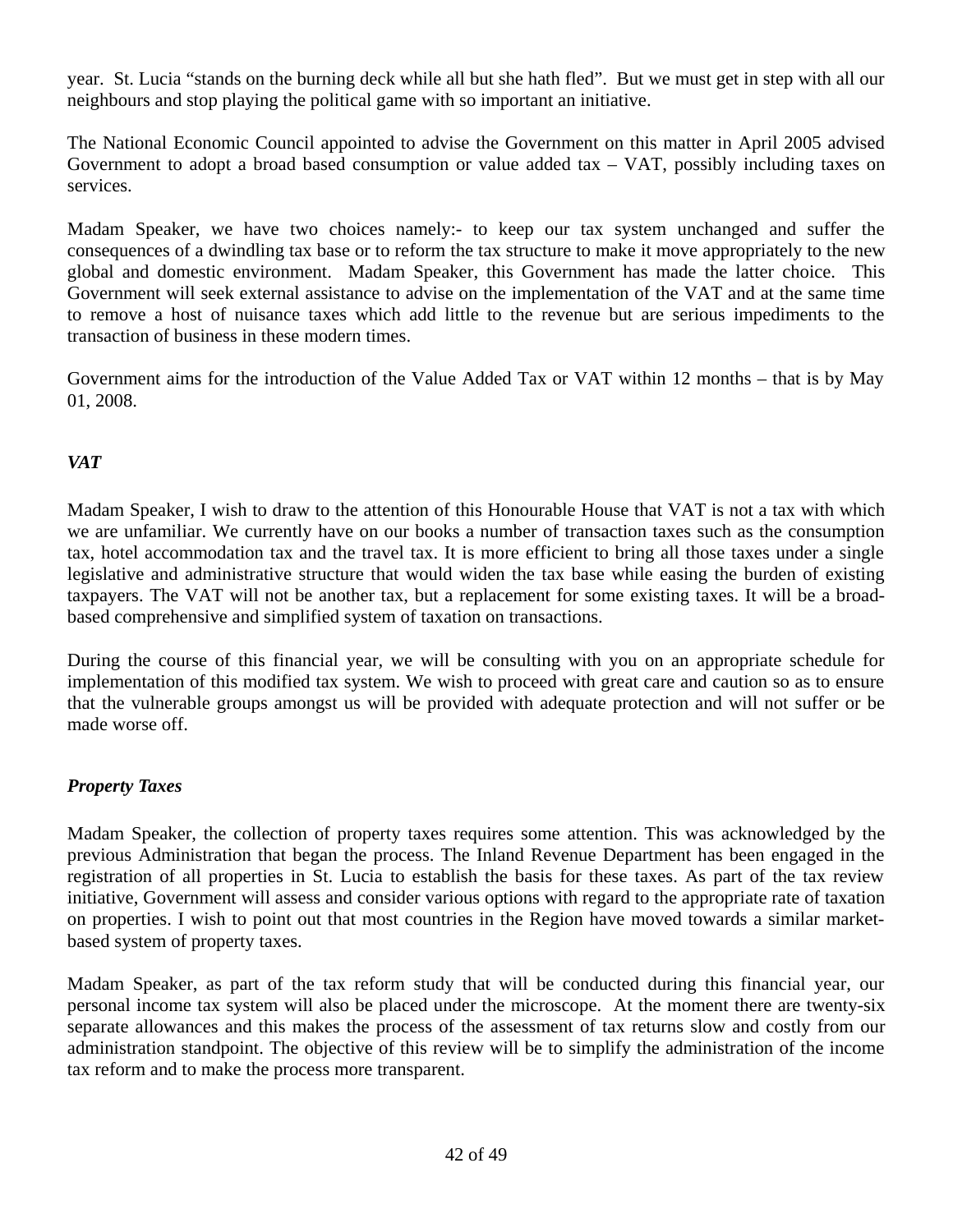On the tax administration side, we will also embark on a review of the possibility of establishing of a single Revenue Authority in order to improve/enhance the administrative capability of our revenue collection departments.

Madam Speaker, I wish to stress that restructuring the tax system does not automatically mean an increase in the tax burden on individuals. Rather the objective is to spread the burden across many more agents and even to reduce the burden on existing tax payers.

Madam Speaker, I am therefore pleased to announce that this Budget contains no new taxes except those necessary to strengthen administrative control, to remove the subsidy on cooking gas and to keep faith with out promises to the people of St. Lucia.

Madam Speaker, there is increasing carnage on our roads as the number of motor vehicles increases. The number of accidents and road deaths is a cause for grave concern. But, Madam Speaker, what is even worse is the fact that many of the drivers involved cannot be made accountable for their negligence or recklessness.

This is because Madam Speaker, according to a survey sponsored by the Transport Division, as many as 40% of the vehicles on our roads are either not insured or their drivers are not licensed.

Madam Speaker, to address this situation, an annual vehicle license of \$100 will be introduced that requires every vehicle on our roads to be licensed. For the license to be issued, evidence of valid insurance coverage will have to be provided.

This should not be considered a tax but rather a method of control to ensure that all vehicles on our roads comply with the law and ensure the safety of all road users.

# Review of Administration of Firearm Licenses

Madam Speaker, at present firearm licenses are to be paid every three years. This arrangement has however posed problems as the keeping of records by the Police is made more difficult than if an annual payment requirement existed. Also, Madam Speaker, it is easier for owners of firearms to develop the habit of paying licenses annually.

Accordingly, the payment of firearm licenses on an annual basis will be re-instituted with effect from May 02, 2007. The cost to the owners of firearms will remain unchanged so that instead of paying a fee of \$300 for three years, the license fee will be \$100 annually.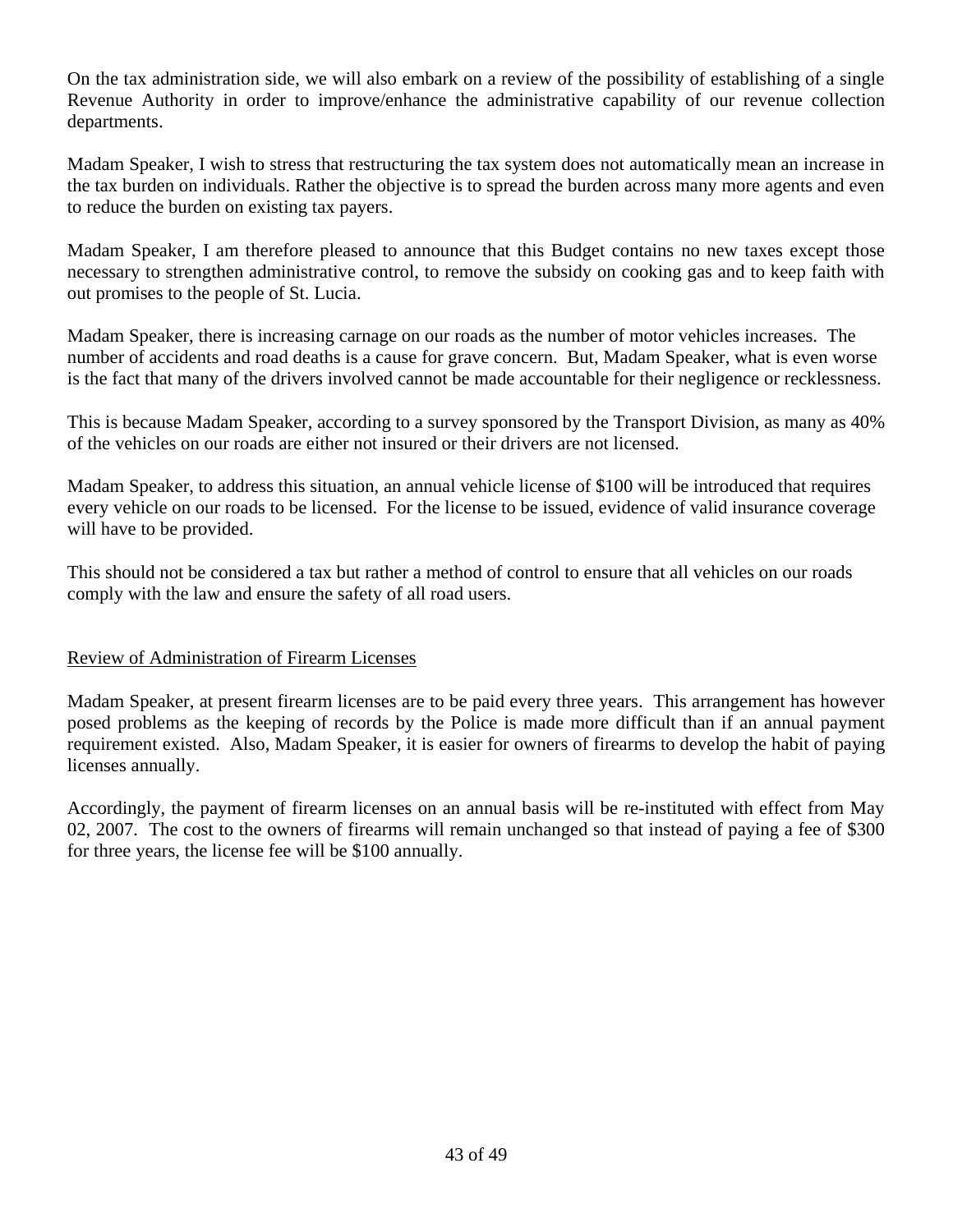## REVIEW OF THE SUBSIDY ON LPG

Madam Speaker, LPG is currently being heavily subsidised. This subsidy started in July 2004 when the price of petroleum products increased appreciably. Data from the Customs and Excise show that the amount of the subsidy was \$5.86 million in 2006. In other words, Madam Speaker, the Government of Saint Lucia paid out \$5.86 million to the suppliers of LPG in order to keep the price constant. The average level of the subsidy based on the most recent consumption tax notices over the period  $23^{\text{rd}}$  to  $27^{\text{th}}$  March, 2007 is as follows:

• LPG -20 Pound Cylinder – 48.41 cents per pound. This amount translates into a subsidy of \$9.68 per 20 pound cylinder.

• LPG – 100 pound Cylinder – 39.41 cents per pound. This amount Madame Speaker translates into a subsidy of \$39.41 cents per 100 pound cylinder.

The current prices of LPG in our sister OECS states are as follows:

|                   | 20 Pounds | 100 Pounds |
|-------------------|-----------|------------|
| Anguilla          | \$37.00   | \$163.50   |
| Dominica          | \$34.99   | \$169.68   |
| Grenada           | \$36.27   | \$164.50   |
| Montserrat        | \$29.00   | \$145.00   |
| St. Kitts & Nevis | \$30.00   | \$140.00   |
| St. Vincent &     |           |            |
| Grenadines        | \$37.00   | \$173.50   |
|                   |           |            |

In St. Lucia, Madam speaker the price of a 20 pound cylinder of gas is \$28.20, while the price of a 100 pound cylinder is \$150.00.

In keeping with the need to provide appropriate protection to consumers while at the same time reducing the haemorrhage from the Consolidated Fund, I wish to recommend the following small changes in the retail prices of LPG:

- The price of the 20 pound cylinder will be increased to \$30, an increase of \$1.80.
- The price of the 100 pound cylinder will be increased to \$170, an increase of \$20.

The increases are to take effect from May  $02<sup>nd</sup> 2007$ .

Madam Speaker, we understand that nobody likes paying taxes, but I think the people of Saint Lucia will understand that these small adjustments are necessary in light of the continued high prices on the world market.

#### Review of the Environmental Levy on Motor Vehicles

Madam Speaker, the Environmental Protection Levy Act No. 15 of 1999 was introduced by the former Administration. The Act imposes a levy on goods imported into Saint Lucia. The Act, as currently administered is posing problems for St. Lucia at all levels of trade, that is, regional and international trade.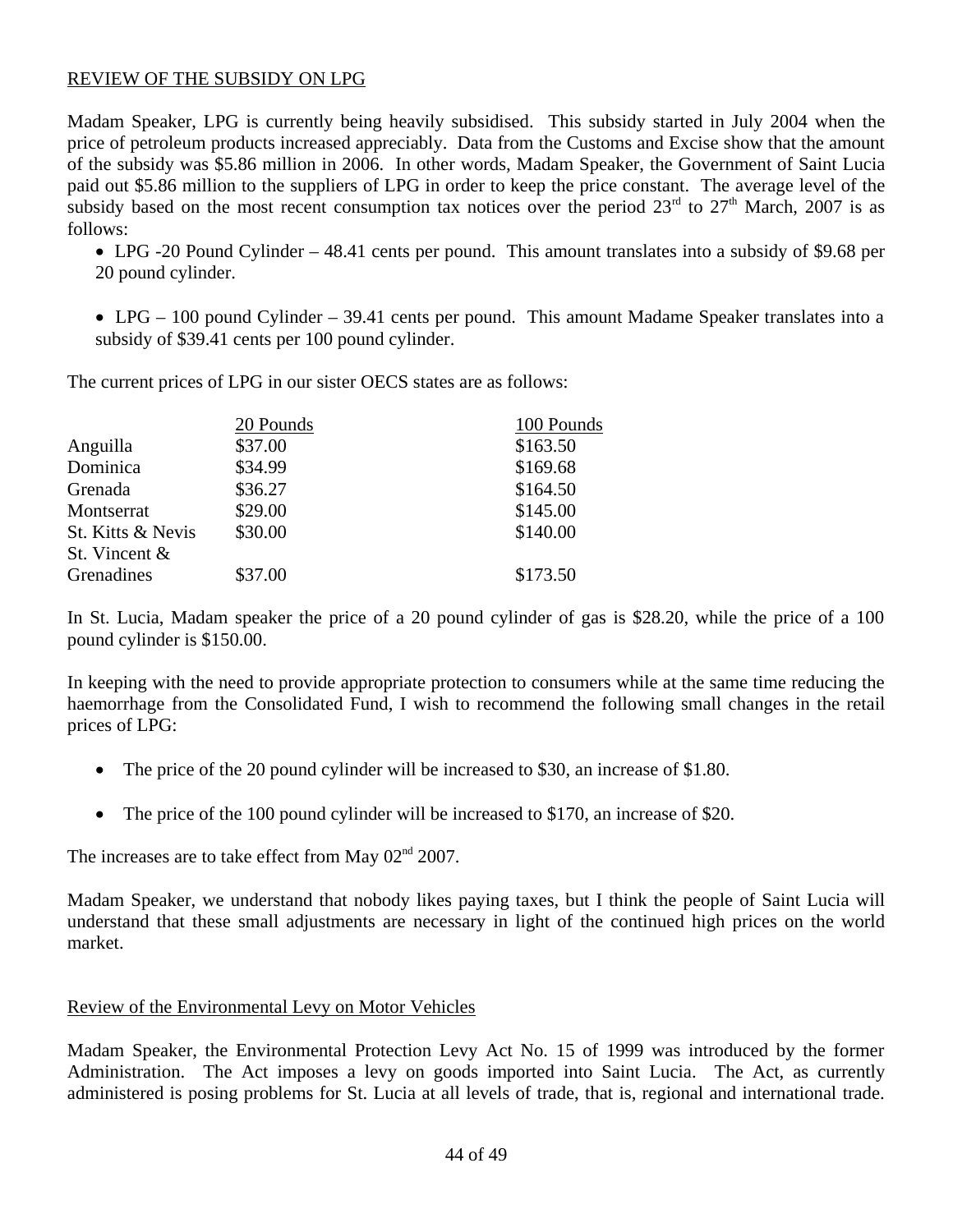The Act is considered to be discriminatory as it relates to trade and this Government is currently reviewing the Act as part of our tax reform programme.

Madam Speaker, I wish to now turn my attention to the Environmental Levy on vehicles.

When the Act was first introduced in 1999, the Environmental Levy on Vehicles was as follows:

| Motor Vehicles 3 years and under - \$ | 300.00        |
|---------------------------------------|---------------|
| Three years and over                  | $-$ \$ 400.00 |

These rates were subsequently revised in 2002 to the following:

| New Vehicles -            | \$1,000.00  |
|---------------------------|-------------|
| <b>Used Vehicles:</b>     |             |
| Up to 2 years             | \$6,000.00  |
| Exceeding 2 years but not |             |
| Exceeding 4 years         | \$9,000.00  |
| Exceeding 4 years         | \$12,000.00 |

Madam Speaker, the rates on used cars have proven to be prohibitive and as a result, the "small" man can no longer afford to purchase a vehicle. In keeping with our campaign promise, Honourable Members will be extremely pleased to know that I wish to make the following adjustments in the levy on vehicles:

| New Vehicles -              | \$1,000.00 |
|-----------------------------|------------|
| Used Vehicles up to 5 years | \$4,000.00 |

All vehicles over 5 years, with the exception of lorries, will be prohibited from entering the country. Lorries over 5 years will attract an environmental levy of \$ 4,000. It is proposed that that these new rates will come into effect on May 02, 2007.

Unlike the previous Administration, this Government will adhere to a policy of fiscal prudence, fiscal responsibility and fiscal sustainability. To begin this process and to pursue our economic transformation agenda, we have sought to contain the growth in recurrent expenditure.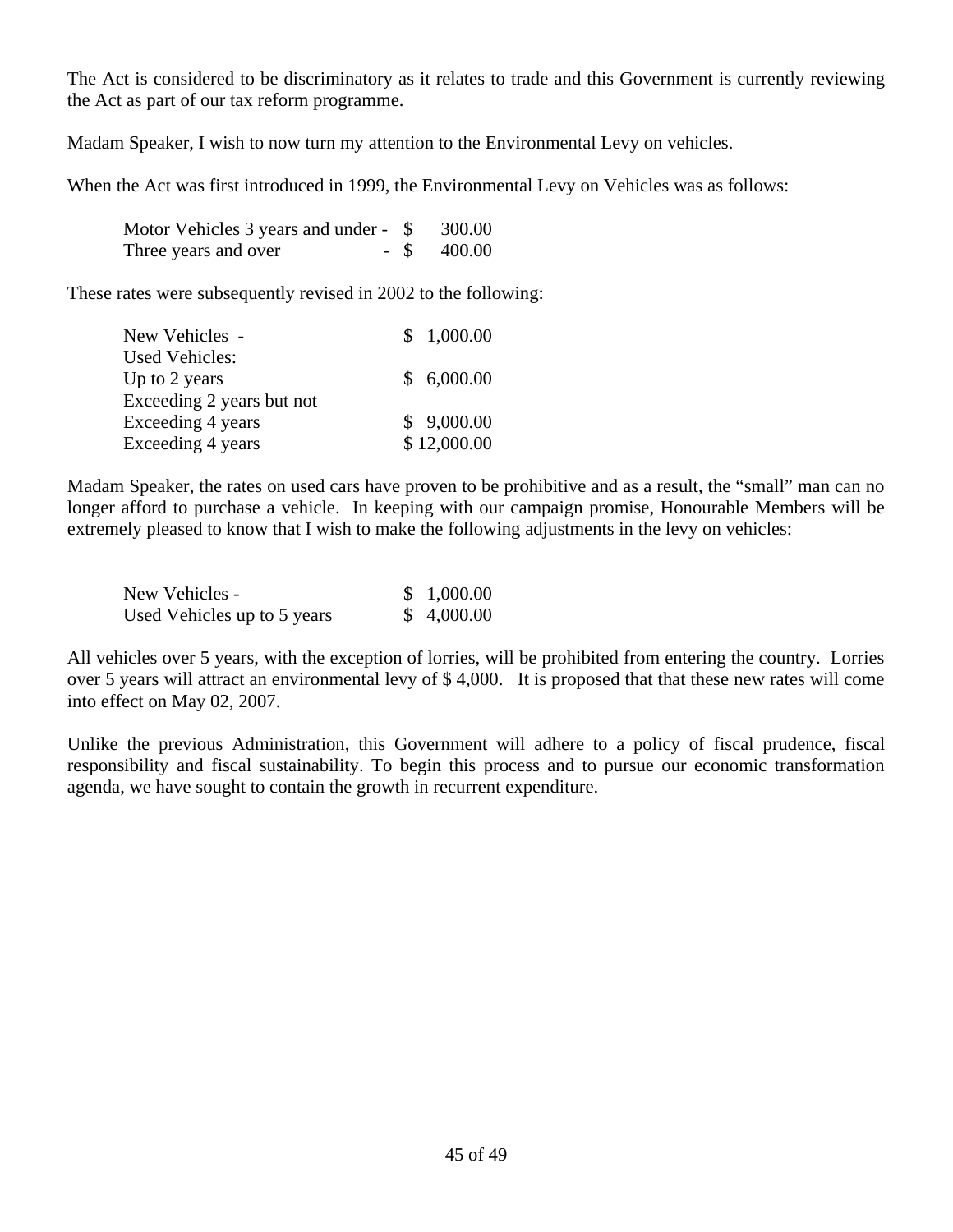## **Recurrent Expenditure**

Madam Speaker, control of the recurrent expenditure is one of the principal economic management priorities of this Administration.

During the recent election campaign, Madam Speaker, it was made clear that a United Worker Party Administration would give priority to the reduction of recurrent expenditure as a means of making more of the nation's revenue available for financing of the capital programme.

Madam Speaker, Honourable Members, changing the direction of a country is like altering the course of an ocean liner…it takes time.

Control of the recurrent expenditure is a continuing objective, Madam Speaker, and in this first Budget, we have taken the first step towards bringing the recurrent expenditure in line with our targets. For the first time in years, recurrent expenditure has been reduced below the level of the preceding year, and over the next few budgets this process will continue until we have eliminated all wasteful and non-productive expenditure.

In these Estimates, Madam Speaker, the recurrent expenditure is allocated as follows:

| Agency                                                | <b>Recurrent</b><br><b>Expenditure</b> |
|-------------------------------------------------------|----------------------------------------|
| <b>Governor General</b>                               | 767,250                                |
| Legislature                                           | 2,025,330                              |
| <b>Service Commissions</b>                            | 576,366                                |
| <b>Electoral Department</b>                           | 966,851                                |
| Audit                                                 | 1,720,202                              |
| Office of the Prime Minister                          | 5,863,533                              |
| Ministry of Econ. Affairs and Econ. Planning, Nat'l   |                                        |
| Dev't and the Public Service                          | 22,659,098                             |
| Ministry of Justice and Attorney General's Chambers   | 14,399,909                             |
| Ministry of Home Affairs & National Security          | 69,000,000                             |
| Ministry of Agriculture, Forestry and Fisheries       | 14,154,826                             |
| Ministry of Trade, Industry and Commerce              | 3,961,199                              |
| Ministry of Communications, Works, Transport and      |                                        |
| <b>Public Utilities</b>                               | 34, 285, 264                           |
| <b>Ministry of Finance</b>                            | 277,103,165                            |
| Ministry of External Affairs, International Financial |                                        |
| Services and Broadcasting                             | 20, 281, 475                           |
| Ministry of Tourism and Civil Aviation                | 1,805,601                              |
| Ministry of Physical Development                      | 11,016,661                             |
| Ministry of Housing, Urban Renewal and Local          |                                        |
| Government                                            | 9,459,756                              |
| Ministry of Social Transformation, Human Services,    |                                        |
| Family Affairs, Youth & Sports                        | 18,802,084                             |
| Ministry of Education and Culture                     | 127,247,481                            |
| Ministry of Health and Labour Relations               | 60,403,949                             |
| <b>Total Expenditure</b>                              | 696,500,000                            |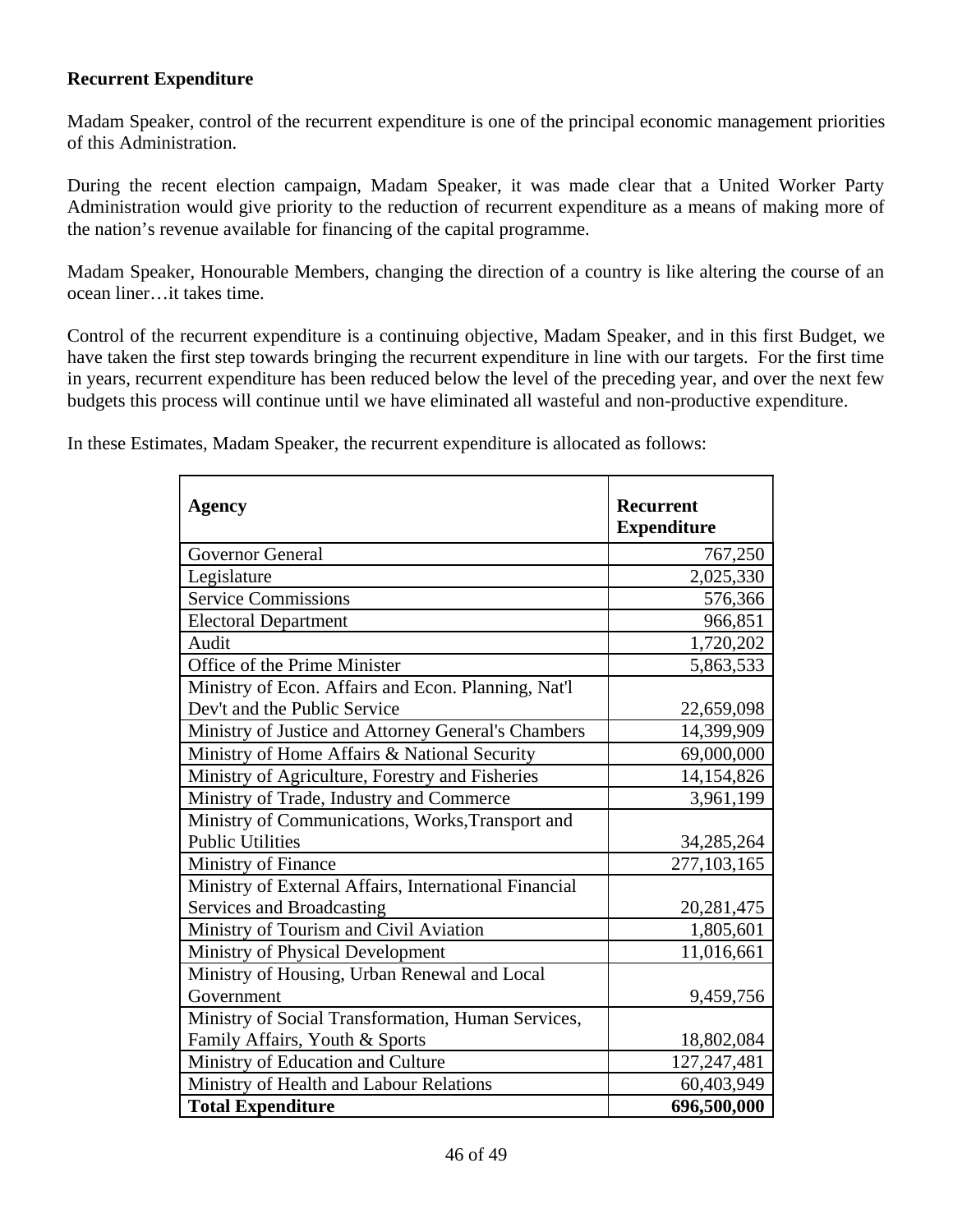# *Capital Expenditure*

Madam Speaker, the Capital Expenditure for the fiscal year 2007/2008 is the basis for the new investment that will promote further economic growth and development.

This expenditure is as follows:

| Agency                                                | Capital      |
|-------------------------------------------------------|--------------|
| <b>Governor General</b>                               | 504,052      |
| Legislature                                           | 80,010       |
| <b>Service Commissions</b>                            |              |
| <b>Electoral Department</b>                           |              |
| Audit                                                 |              |
| Office of the Prime Minister                          | 809,241      |
| Ministry of Econ. Affairs and Econ. Planning, Nat'l   |              |
| Dev't and the Public Service                          | 123,806,688  |
| Ministry of Justice and Attorney General's Chambers   | 2,388,427    |
| Ministry of Home Affairs & National Security          | 11,353,146   |
| Ministry of Agriculture, Forestry and Fisheries       | 43,330,231   |
| Ministry of Trade, Industry and Commerce              | 5,532,490    |
| Ministry of Communications, Works, Transport and      |              |
| <b>Public Utilities</b>                               | 95,089,422   |
| Ministry of Finance                                   | 39,565,421   |
| Ministry of External Affairs, International Financial |              |
| Services and Broadcasting                             | 165,141      |
| Ministry of Tourism and Civil Aviation                | 54, 341, 248 |
| Ministry of Physical Development                      | 20,081,483   |
| Ministry of Housing, Urban Renewal and Local          |              |
| Government                                            | 18,258,369   |
| Ministry of Social Transformation, Human Services,    |              |
| Family Affairs, Youth & Sports                        | 26,786,033   |
| Ministry of Education and Culture                     | 34,266,510   |
| Ministry of Health and Labour Relations               | 76,392,888   |
| <b>Total Expenditure</b>                              | 552,750,800  |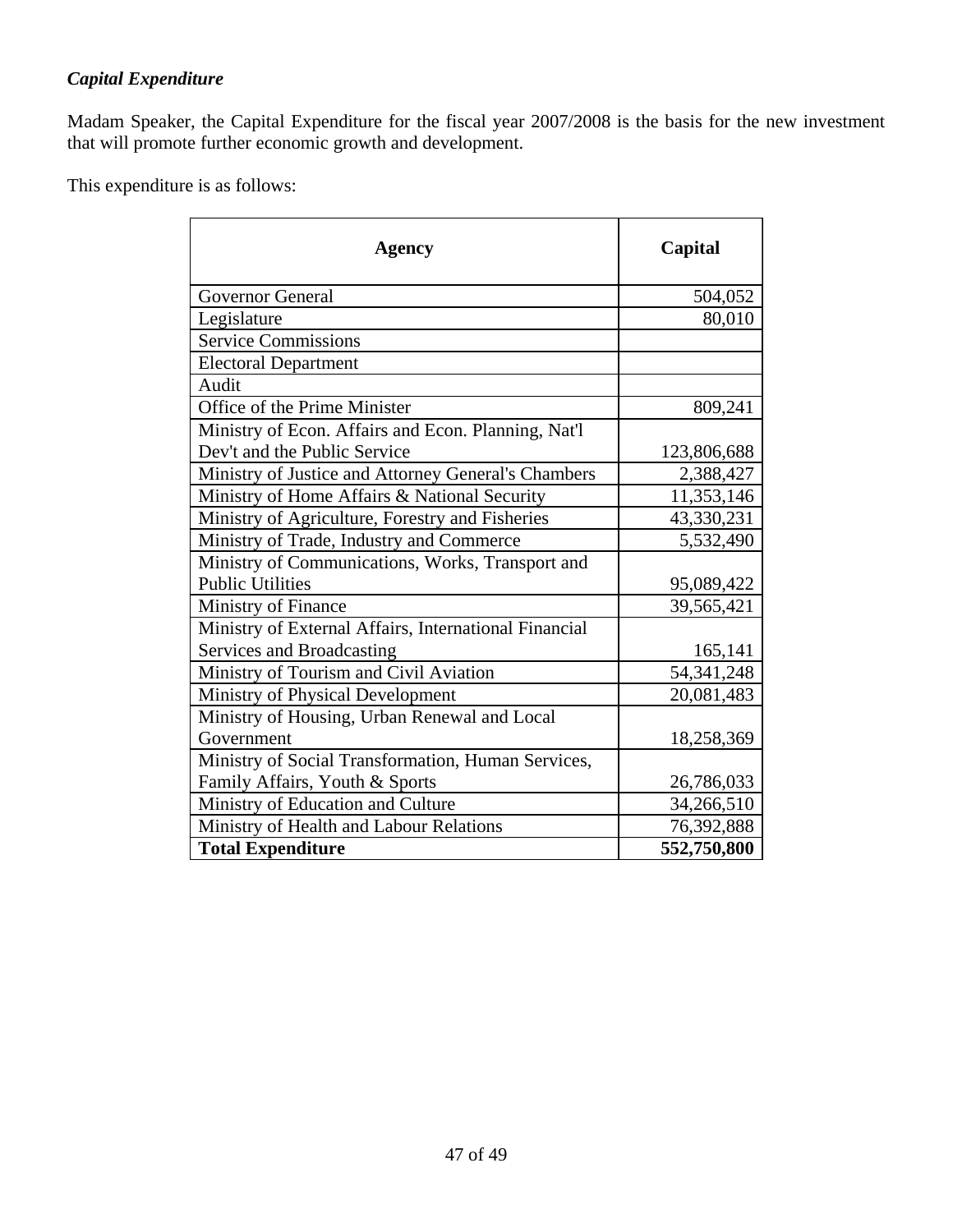The Capital Programme is financed overall from four sources:

| <b>Local Revenue</b> | \$67,982,648  |
|----------------------|---------------|
| Grants               | \$265,874,729 |
| <b>Bonds</b>         | \$96,244,817  |
| Loans                | \$122,648,606 |
| Total                | \$552,750,800 |

Madam Speaker, as will be obvious from an examination of the Estimates, most of the loans are associated with ongoing programmes that were inherited from the previous Administration.

The items under "grants" are projects to be proposed for the consideration of International Financial Institutions and our traditional friends.

# *Financing the Budget*

Madam Speaker, a summary of the Estimates of Expenditure for the 2007 financial year is presented below together with an indication of the proposed financing arrangement.

Comparative figures for the 2007/2008 Estimates of Expenditure are also provided.

|                              | 2007/2008     | 2006/2007       |
|------------------------------|---------------|-----------------|
| <b>Recurrent Expenditure</b> | 696,500,000   | 700.1 million   |
| Capital Expenditure          | 552,750,800   | 421.7 million   |
| <b>TOTAL</b>                 | 1,249,250,800 | 1,121.5 million |
| Financed by:                 |               |                 |
| <b>Recurrent Revenue</b>     | 718,482,648   | 621.6 million   |
| <b>Excess Revenue</b>        | 30,000,000    | 16.0 million    |
| Capital Revenue              | 16,000,000    | 9.2 million     |
| Grants                       | 265,874,729   | 76.5 million    |
| <b>Bonds</b>                 | 96,244,817    | 244.3 million   |
| Other Loans                  | 122,648,606   | 153.8 million   |
| <b>TOTAL</b>                 | 1,249,250,800 | 1,121.5 million |

Madam Speaker, in all fundamental respects the estimates presented for the 2007/2008 represent an improvement over those presented to this Honourable House for the preceding period.

Madam Speaker, the recurrent expenditure is reduced; the capital expenditure is increased; the recurrent revenue is increased; the level of grant revenue is higher; the requirement for the sale of bonds is more than halved and the requirement for additional loans is significantly lower.

Madam Speaker, we have been able to accomplish this after only four months of work. Madam Speaker, by the time that we present the Estimates next year, I am confident that we will see an even more dramatic difference.